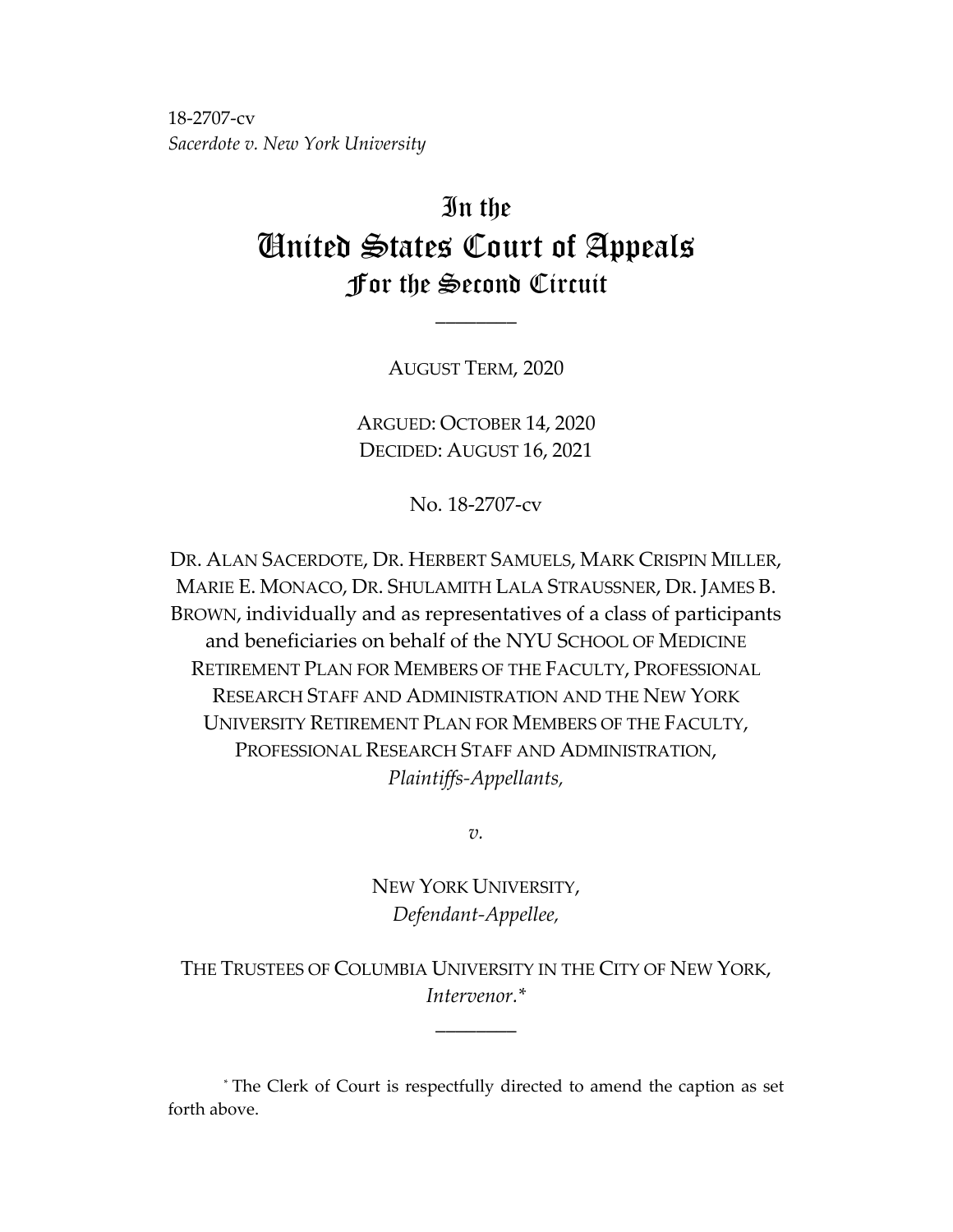Appeal from the United States District Court for the Southern District of New York.

\_\_\_\_\_\_\_\_

 $\overline{\phantom{a}}$ 

Before: NEWMAN[\\*\\*](#page-1-0) , WALKER, and MENASHI, *Circuit Judges*.

The plaintiff-appellant class participates in retirement plans administered by New York University (NYU) and the NYU School of Medicine. Plaintiffs brought this suit against NYU in its capacity as the fiduciary of plaintiffs' retirement plans, alleging a number of breaches of NYU's fiduciary duties under the Employment Retirement Income Savings Act (ERISA). Following a bench trial in the United States District Court for the Southern District of New York (Katherine B. Forrest, *J.*) and post-trial motions (Analisa Torres, *J.*), they appeal from the entry of judgment in defendant-appellee NYU's favor and the denial of post-trial motions. On appeal, plaintiffs challenge: (1) the dismissal of their claim that NYU breached its duty of prudence by offering particular share classes of mutual funds in the retirement plans, (2) the denial of leave to amend their complaint to name additional defendants, (3) the striking of their demand for a jury trial, (4) the use of written declarations rather than live examination for direct testimony in the bench trial, (5) some of the district court's findings in NYU's favor after the bench trial, and (6) the denial of their motion for a new trial, which argued that the judge presiding over the trial (Forrest, *J.*) should have been disqualified. We find merit in the first two of these challenges, but

<span id="page-1-0"></span><sup>\*\*</sup> Circuit Judge Ralph K. Winter, originally a member of this panel, died on December 8, 2020. Circuit Judge Jon O. Newman has replaced Judge Winter on the panel for this appeal. *See* 2d Cir. IOP E(b).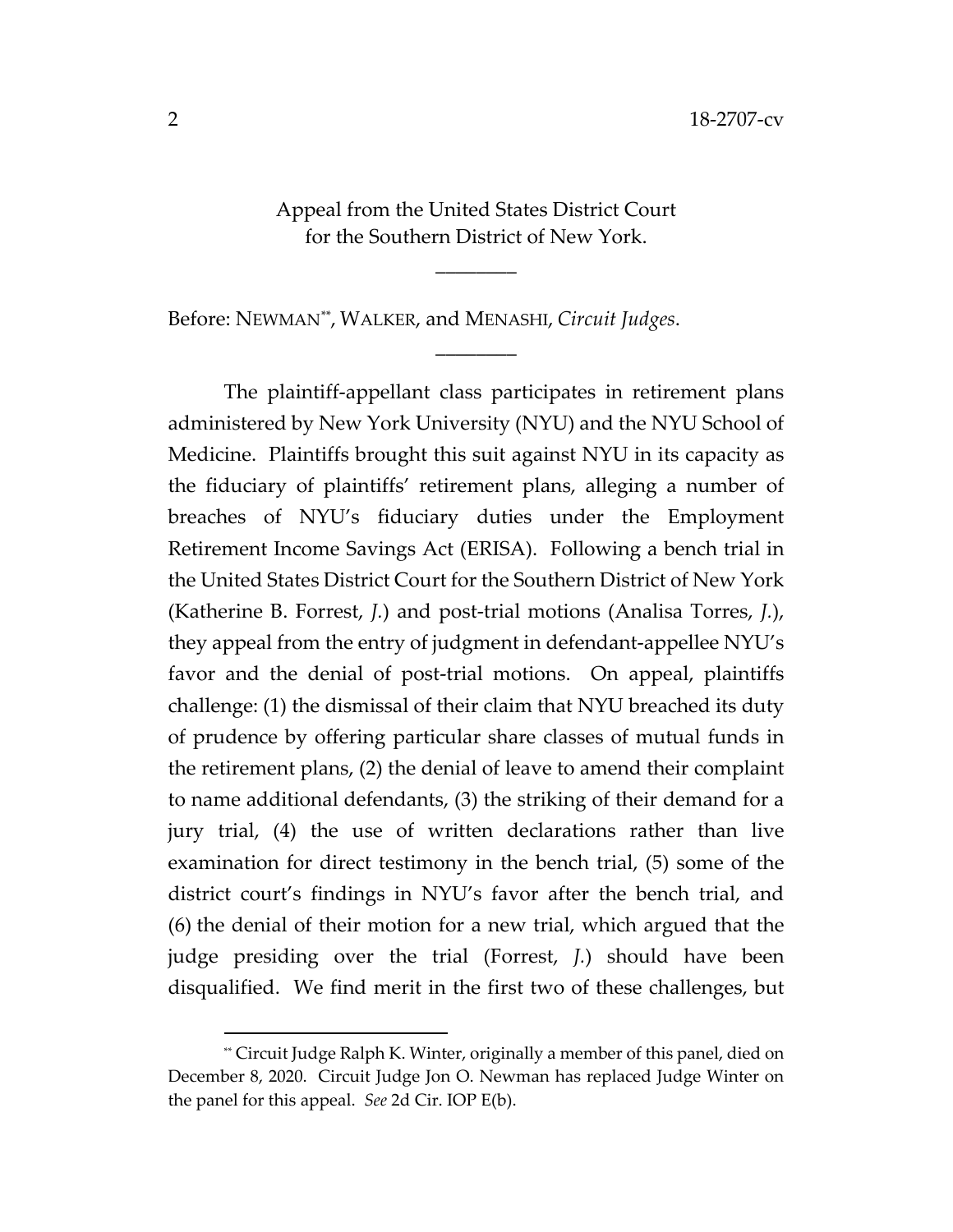none in the remainder. Accordingly, we **AFFIRM** in part, **VACATE** in part, and **REMAND** for further proceedings consistent with this opinion.

\_\_\_\_\_\_\_\_

Judge Menashi dissents in part in a separate opinion.

JEROME J. SCHLICHTER (Sean E. Soyars, *on the brief*), Schlichter Bogard & Denton, LLP, St. Louis, MO, *for Plaintiffs-Appellants Sacerdote, et al*.

SETH P. WAXMAN (David M. Lehn, Amy C. Lishinski, *on the brief*), Wilmer Cutler Pickering Hale and Dorr, LLP, Washington, DC; Alan Schoenfeld, Ryan M. Chabot, *on the brief*, Wilmer Cutler Pickering Hale and Dorr, LLP, New York, NY; Mark Muedeking, Ian C. Taylor, *on the brief*, DLA Piper LLP, Washington, DC; Brian Kaplan, *on the brief*, DLA Piper LLP, New York, NY; *for Defendant-Appellee NYU*.

Todd M. Schneider, James A. Bloom*, on the brief*, Schneider Wallace Cottrell Konecky Wotkyns LLP, Emeryville, CA; Todd S. Collins, Eric Lechtzin, *on the brief*, Berger Montague PC, Philadelphia, PA; *for Amici Curiae Law Professors in Support of Plaintiffs-Appellants Sacerdote, et al*.

Nancy G. Ross, *on the brief*, Mayer Brown LLP, Chicago, IL; Brian D. Netter, *on the brief*, Mayer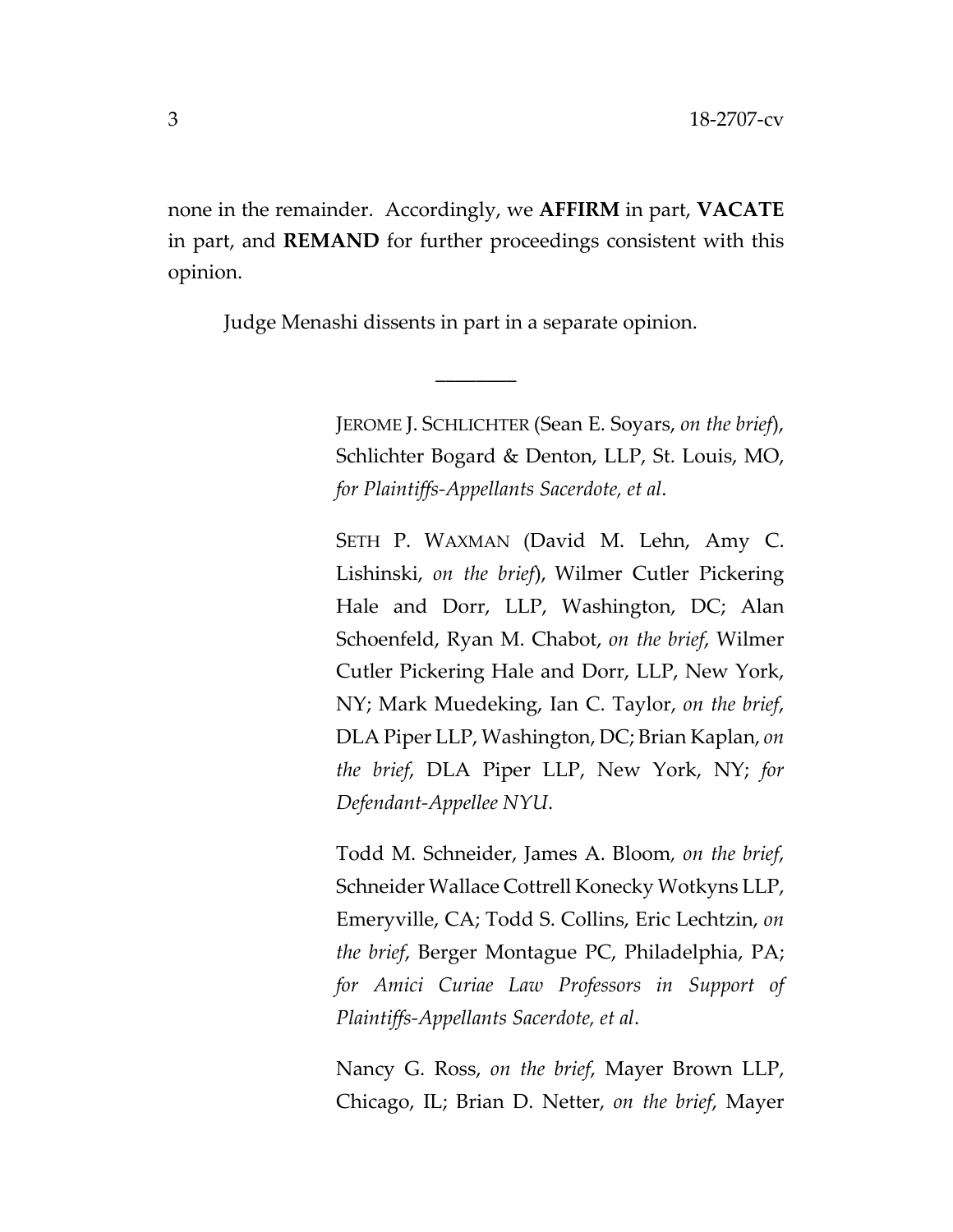Brown LLP, Washington, DC; *for Amici Curiae American Council on Education and Other Higher Education Associations in Support of Defendant-Appellee NYU*.

### JOHN M. WALKER, JR., *Circuit Judge*:

The plaintiff-appellant class participates in retirement plans administered by New York University (NYU) and the NYU School of Medicine. Plaintiffs brought this suit against NYU in its capacity as the fiduciary of plaintiffs' retirement plans, alleging a number of breaches of NYU's fiduciary duties under the Employment Retirement Income Savings Act (ERISA). Following a bench trial in the United States District Court for the Southern District of New York (Katherine B. Forrest, *J.*) and post-trial motions (Analisa Torres, *J.*), they appeal from the entry of judgment in defendant-appellee NYU's favor and the denial of post-trial motions. On appeal, plaintiffs challenge: (1) the dismissal of their claim that NYU breached its duty of prudence by offering particular share classes of mutual funds in the retirement plans, (2) the denial of leave to amend their complaint to name additional defendants, (3) the striking of their demand for a jury trial, (4) the use of written declarations rather than live examination for direct testimony in the bench trial, (5) some of the district court's findings in NYU's favor after the bench trial, and (6) the denial of their motion for a new trial, which argued that the judge presiding over the trial (Forrest, *J.*) should have been disqualified. We find merit in the first two of these challenges, but none in the remainder. Accordingly, we **AFFIRM** in part, **VACATE** 

 $\overline{\phantom{a}}$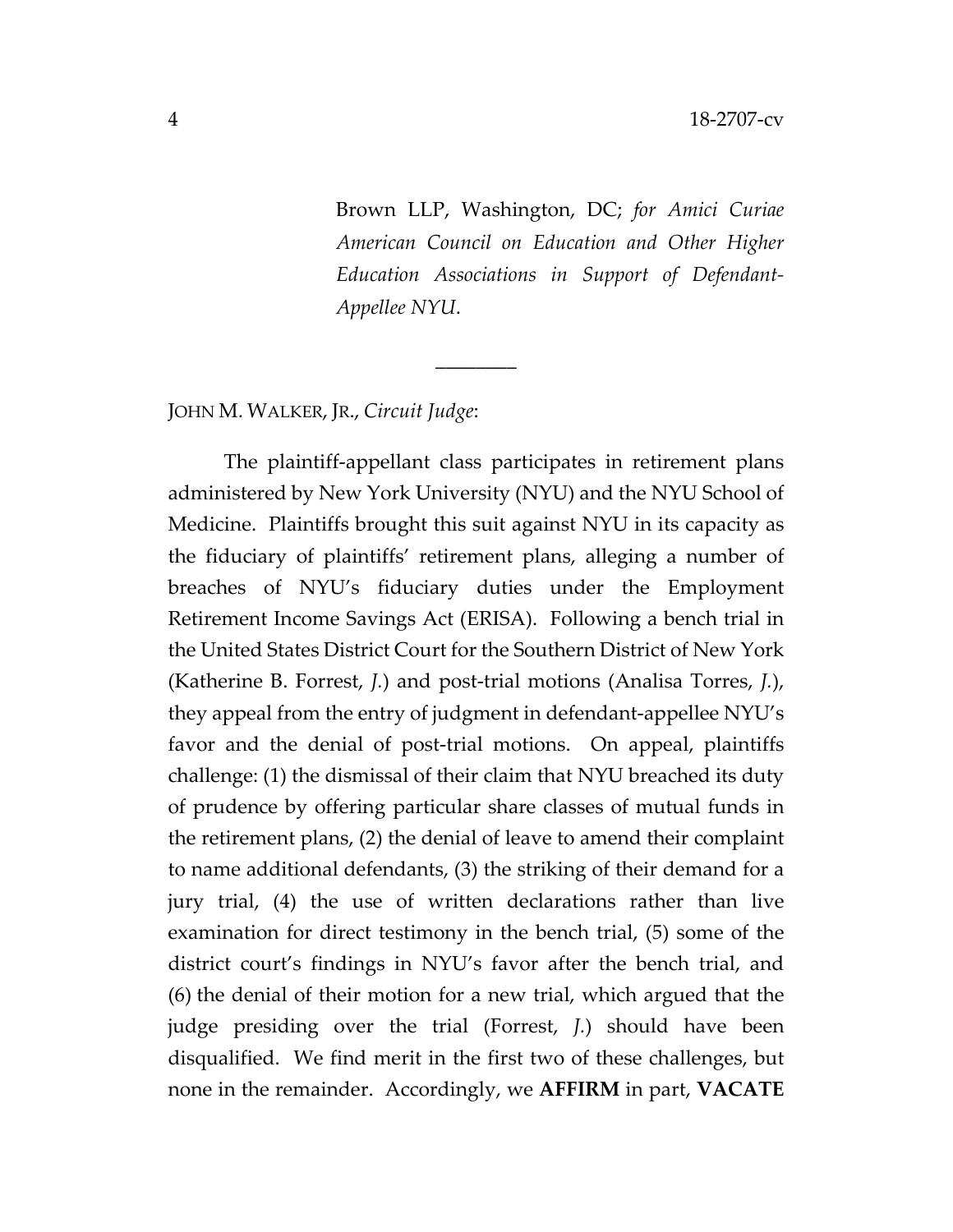in part, and **REMAND** for further proceedings consistent with this opinion.

#### **BACKGROUND**

The plaintiffs represent a class of NYU and NYU School of Medicine employees who are suing the University for breach of fiduciary duty in its administration of their retirement plans under ERISA. Plaintiffs participate in either the NYU Retirement Plan for Members of the Faculty, Professional Research Staff, and Administration (the Faculty Plan) or the NYU School of Medicine Retirement Plan for Members of the Faculty, Professional Research Staff, and Administration (the Medical Plan). The Faculty Plan covers most of NYU's faculty, research staff, and administrative staff, while the Medical Plan serves employees of the School of Medicine.

The NYU Retirement Plan Committee (the Committee) is the nine-member fiduciary entity responsible for administering both plans, having been designated as the Plan Administrator by NYU's Board of Trustees. The Committee is made up of senior University and Medical Center administrators, including NYU's Chief Investment Officer, the Senior Vice Presidents of Finance of NYU and the Medical Center, the Medical Center's Controller, the Vice Presidents of Human Resources of NYU and the Medical Center, the Directors of Benefits of NYU and the Medical Center, and NYU's Provost (or its designee).

Both the Faculty Plan and Medical Plan (the Plans) are defined contribution plans, as set forth in 29 U.S.C. § 1002(34), and are tax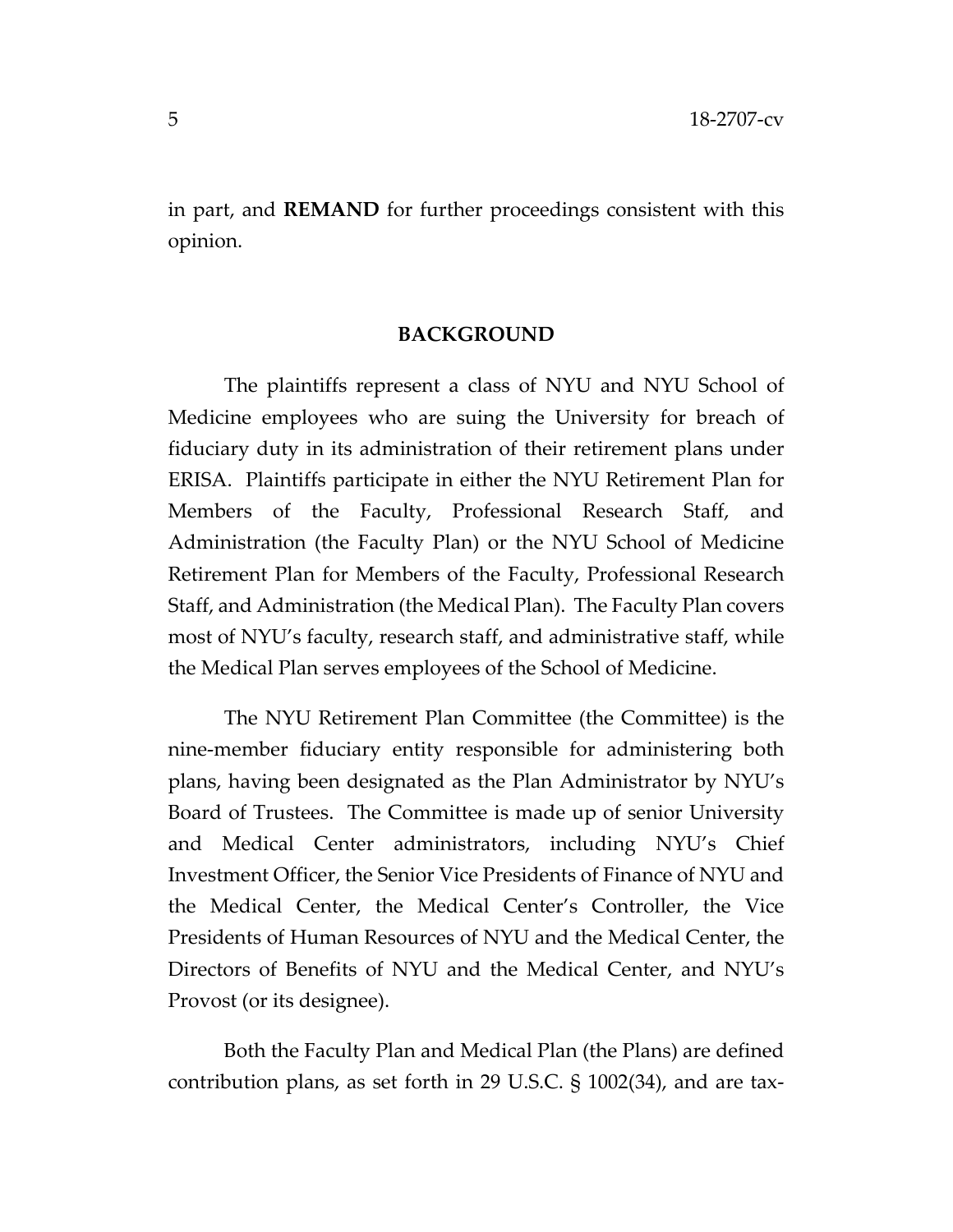qualified under 26 U.S.C. § 403(b). Defined contribution plans are retirement plans in which the employee contributes directly to her individual account, and the benefits that will ultimately accrue to the employee are a function of the amount she contributes to investments in the plan and the market performance of those investments, minus the expenses of plan administration.<sup>[1](#page-5-0)</sup> Plans that operate under  $\S$ 403(b)'s beneficial tax scheme are retirement plans administered by certain qualifying non-profits, including universities, that offer mutual fund and annuity investment options to participants.<sup>[2](#page-5-1)</sup>

Participants in NYU's Plans had a range of investment options offered by either TIAA-CREF or the Vanguard Group, the two retirement investment firms under contract with NYU. The Faculty Plan offered 103 investment options (25 from TIAA-CREF; 78 from Vanguard) to plan participants during the class period. The Medical Plan offered 84 options (11 from TIAA-CREF; 73 from Vanguard). Both Plans offered investment options that included fixed annuity contracts (meaning the investment returns at a contractually specified minimum interest rate), variable annuities (returns at a variable interest rate), and mutual funds. Participants could also choose from both actively and passively managed index funds, with actively managed funds charging higher fees for that service.

TIAA-CREF and Vanguard are referred to in the industry as the Plans' "recordkeepers." They provide investment and administrative services, for which they charge investment fees and recordkeeping

<span id="page-5-1"></span><span id="page-5-0"></span><sup>1</sup> 29 U.S.C. § 1002(34). Defined contributions plans stand in contrast to defined benefit plans, in which the benefits ultimately accruing to the employee are fixed rather than dependent on market performance.

<sup>2</sup> 26 U.S.C. § 403(b).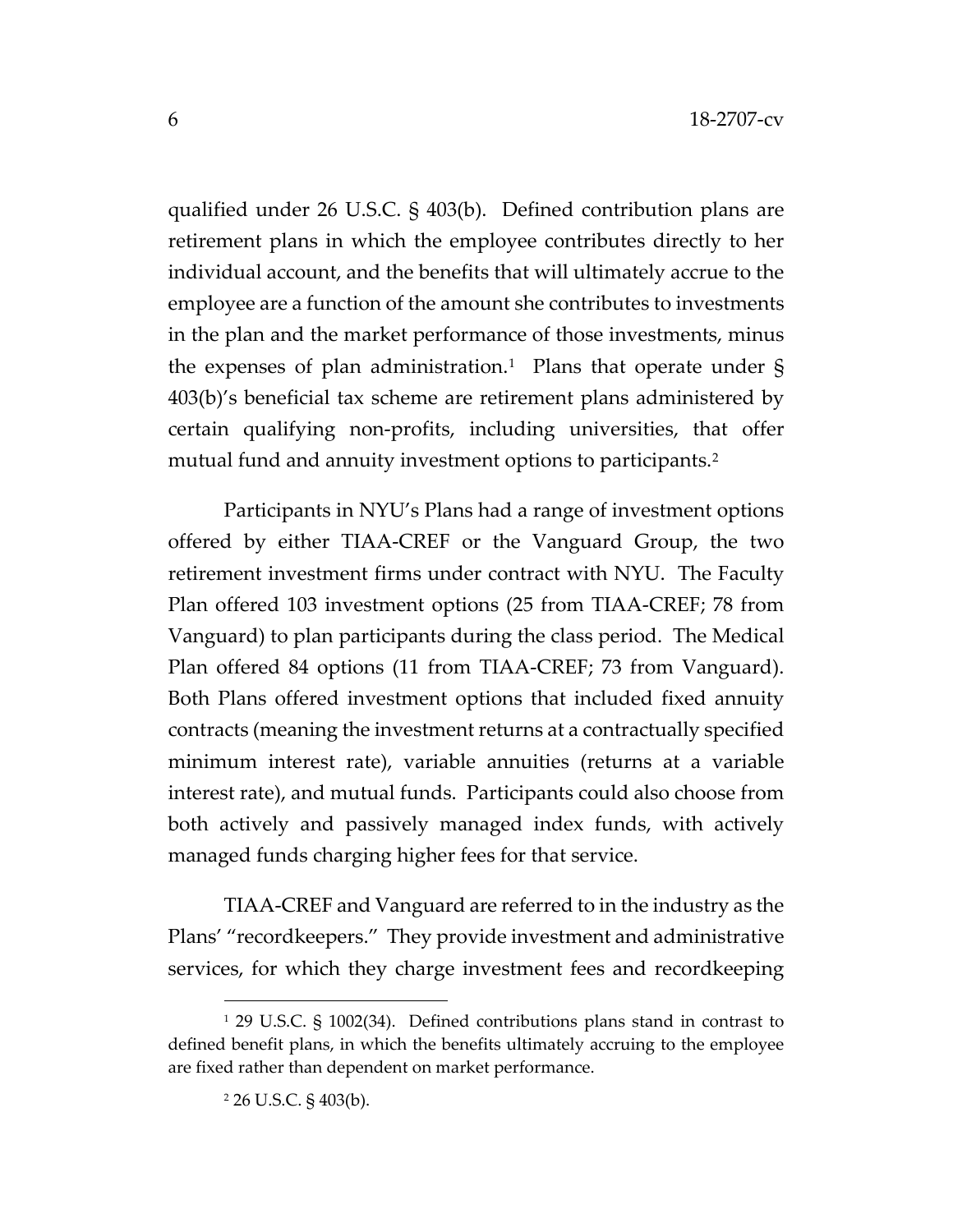fees, respectively. For mutual funds, the investment fees are charged as a percentage of each fund's assets (the "expense ratio"). The fees can differ depending on the share class of the fund: a "retail" share (the share class that is marketed to individuals with small amounts to invest) typically has a higher expense ratio than an "institutional" share (the share class that is available to institutional investors, including large retirement plans, with large amounts to invest) of the same fund. These fees are measured in "basis points," with each basis point equaling 0.01% of the fund's assets. The administrative (recordkeeping) fees are charged either (1) as a flat fee, in which case each fund participant pays a set amount, or (2) by revenue sharing. Under the revenue-sharing model, a fund pays the recordkeeper a set portion of the fund's expense ratio.

In 2016, plaintiffs brought this suit under 29 U.S.C. §  $1132(a)(2)$  $1132(a)(2)$  $1132(a)(2)$ ,<sup>3</sup> alleging that NYU breached its fiduciary duties of loyalty and prudence and engaged in prohibited transactions, which caused the Plans to incur excessive costs and unreasonable performance losses. The breach allegedly occurred because the defendants: permitted TIAA-CREF to mandate inclusion of specific proprietary accounts, requiring use of TIAA-CREF as the recordkeeper, in the Plans (Counts I and II); incurred unreasonable recordkeeping fees (Counts III and IV); incurred unreasonable investment fees, unnecessary marketing and distribution fees and mortality and

<span id="page-6-0"></span><sup>3</sup> Section 1132(a)(2) empowers plan participants and beneficiaries, among others, to sue plan fiduciaries for relief under 29 U.S.C. § 1109. Section 1109(a) makes fiduciaries who breach their fiduciary duties personally liable for resulting losses to the plan and the return of profits that flowed to the fiduciaries, and subject to equitable relief.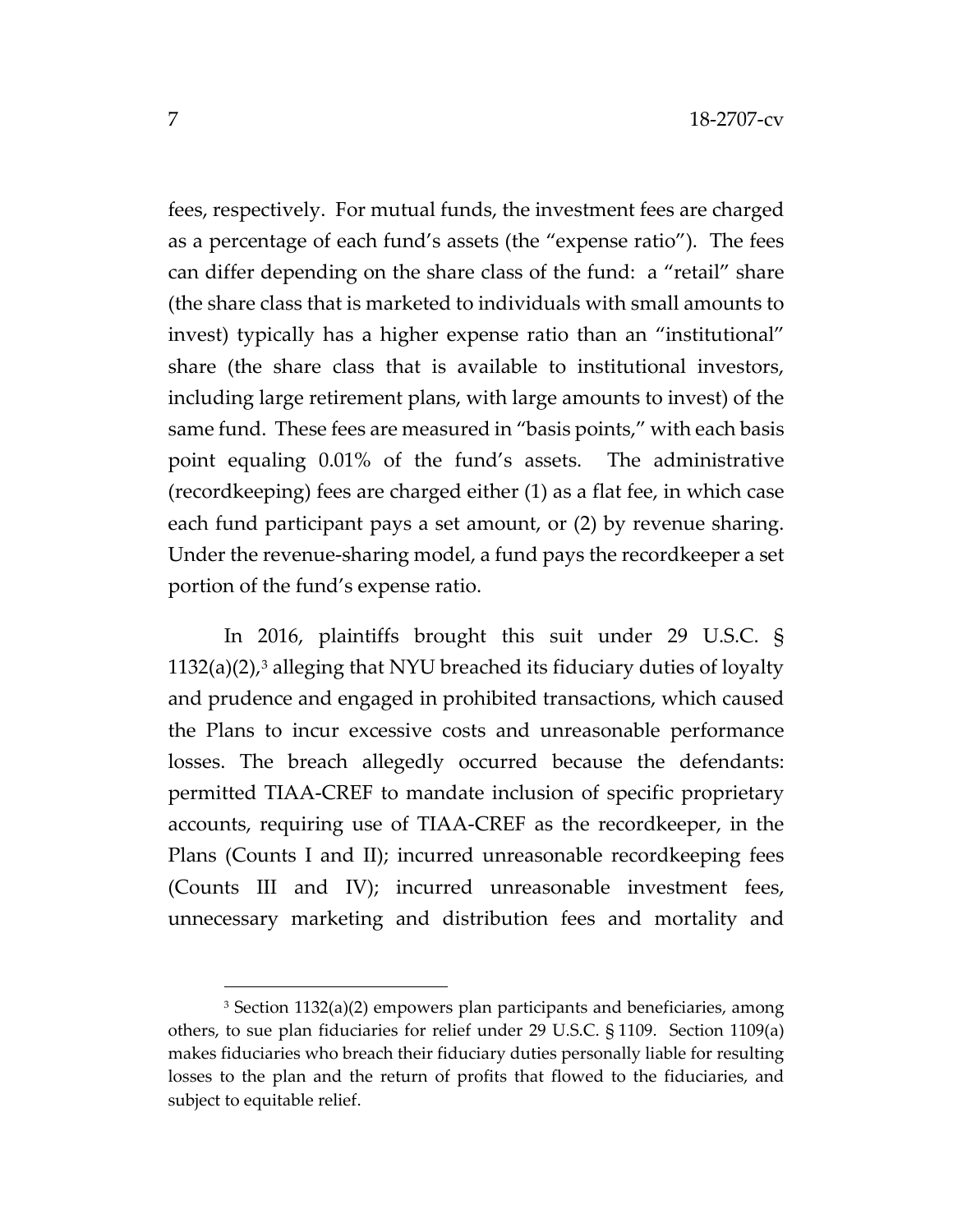expense risk fees, and thus caused unreasonable performance losses (Counts V and VI); and failed to monitor the investments (Count VII).

On August 25, 2017, the district court granted in part and denied in part NYU's motion to dismiss, dismissing Counts I, II, IV, VI, and VII in their entirety and Counts III and V in part.<sup>[4](#page-7-0)</sup> The district court's order dismissed all claims alleging that NYU breached its duty of loyalty under § 404(a)(1)(A); that NYU engaged in prohibited transactions under  $\S$  406(a)(1)(A), (C), and (D); and that NYU failed to monitor the investments.<sup>5</sup> The order also dismissed some of the plaintiffs' claims alleging a breach of the duty of prudence under § 404(a)(1)(B). First, the court dismissed the imprudence claim under Count I, which alleged that NYU mandated inclusion of specific accounts and required the use of TIAA-CREF as recordkeeper.[6](#page-7-2) Second, the court dismissed in part the imprudence claims under Count V to the extent they arose from allegations that NYU offered more expensive retail class shares rather than the lower-cost institutional class shares of the same mutual funds (the share-class claim), or incurred unnecessary and unreasonable layers of fees.[7](#page-7-3) 

The only claims that survived dismissal were the imprudence claims in Count III and one of the imprudence claims in Count V. Specifically, Count III survived dismissal on the grounds of imprudence regarding incurring excessive recordkeeping costs (the

<sup>7</sup> *Id.* at \*11.

<span id="page-7-3"></span><span id="page-7-2"></span><span id="page-7-1"></span><span id="page-7-0"></span><sup>4</sup> *Sacerdote v. NYU*, No. 16-cv-6284 (KBF), 2017 WL 3701482 (S.D.N.Y. Aug. 25, 2017).

<sup>5</sup> *Id.* at \*15.

<sup>6</sup> *Id.* at \*8.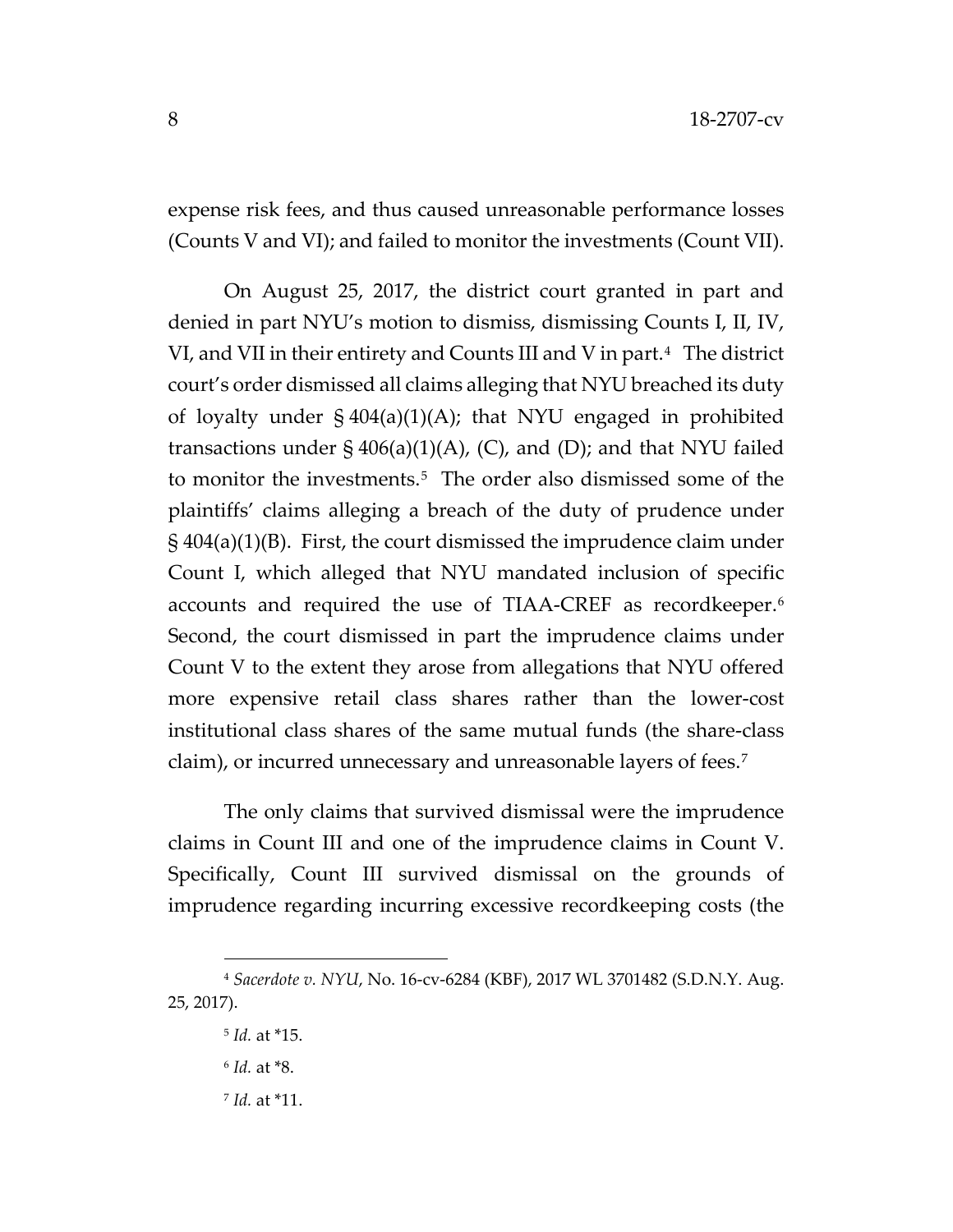recordkeeping claim); employing a revenue-sharing method to pay recordkeepers (the revenue-sharing claim); and failing to consolidate to a single recordkeeper for each Plan (the recordkeeperconsolidation claim).[8](#page-8-0) Count V survived on the ground of imprudence in continuing to include the underperforming CREF Stock Account and TIAA Real Estate Account as investment options (the investment-retention claim). $9$  Thus, those portions of Counts III and V were permitted to proceed to trial.

On September 8, 2017, plaintiffs moved both (1) for reconsideration of the district court's dismissal of the share-class and failure to monitor claims and (2) for leave to amend the complaint to add seventeen individuals who were Committee members during the class period as named defendants and to replead the dismissed claims. On October 17, the district court denied the motion for leave to amend and deferred consideration of the request to replead the dismissed claims until resolution of the pending motion for reconsideration. The district court denied the motion for reconsideration two days later, relying on different reasoning from that supporting the dismissal of the share-class claim.[10](#page-8-2)

As the parties were preparing for trial, NYU successfully moved to strike plaintiffs' jury demand. The district court also established trial management rules that specified that all direct testimony would be taken by written declarations (the court's

<sup>8</sup> *Id.* at \*8–9.

<sup>9</sup> *Id.* at \*10.

<span id="page-8-2"></span><span id="page-8-1"></span><span id="page-8-0"></span><sup>10</sup> *Sacerdote v. NYU*, No. 16-cv-6284 (KBF), 2017 WL 4736740, at \*1–4 (S.D.N.Y. Oct. 19, 2017).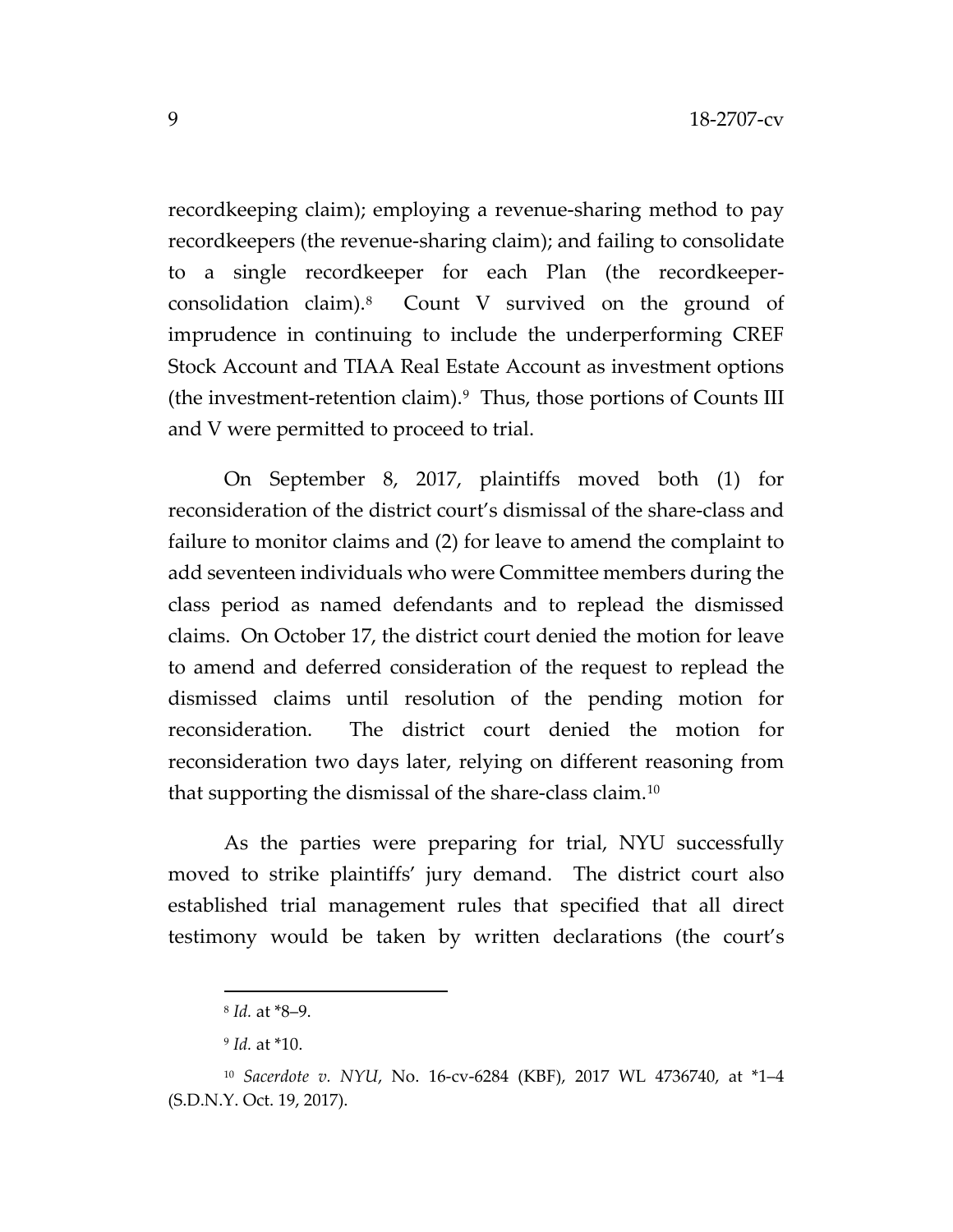standing practice for bench trials) and that each side would have 25 hours of trial time to present its case.

The district court held a bench trial on the surviving claims from April 16–26, 2018. On July 31, 2018, the district court issued its written decision finding in favor of NYU on all remaining claims.<sup>11</sup>

On August 14, 2018, plaintiffs filed a motion for amended or additional trial findings under Federal Rule of Civil Procedure 52(b) and to alter or amend the judgment under Rule 59(e), seeking findings that individual Committee members had failed to adequately perform their fiduciary duties and removal of those individual Committee members as fiduciaries, despite the overall judgment for NYU. Plaintiffs also appealed to this court on September 11, 2018, but we held the appeal in abeyance pending the district court's resolution of the post-trial motions.

Meanwhile, by mid-July 2018, it had become public knowledge that Judge Forrest would be leaving the bench. She resigned from the bench effective September 11, 2018, and returned to her prior firm, Cravath, Swaine & Moore LLP, the following day. On October 1, 2018, plaintiffs moved for a new trial pursuant to Rule 60(b) on the ground that Judge Forrest should have been disqualified from the case based on a connection to NYU through a colleague at Cravath. On July 1, 2019, Judge Torres, to whom the case had eventually been reassigned, denied plaintiffs' various post-trial motions.[12](#page-9-1)

<sup>11</sup> *Sacerdote v. NYU*, 328 F. Supp. 3d 273, 317 (S.D.N.Y. 2018).

<span id="page-9-1"></span><span id="page-9-0"></span><sup>12</sup> *Sacerdote v. NYU*, No. 16-cv-6284 (AT), 2019 WL 2763922, at \*7 (S.D.N.Y. July 1, 2019).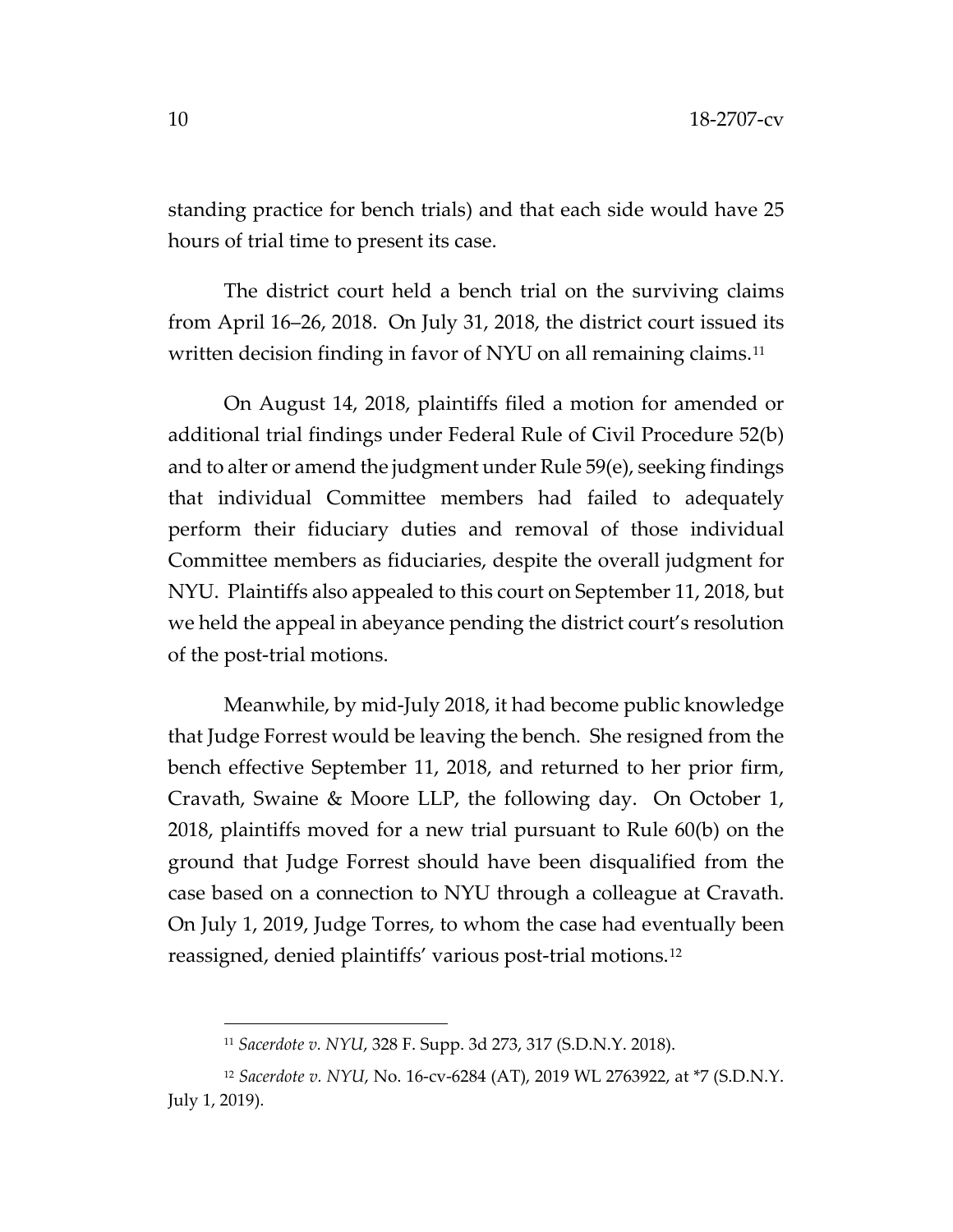#### **DISCUSSION**

On appeal, plaintiffs argue that: (1) the district court erred in dismissing the share-class claim; (2) the district court erred in denying the motion to amend the complaint to add individual Committee members as defendants, an error that later prejudiced two of their post-trial motions;[13](#page-10-0) (3) they were entitled to a jury trial under the Seventh Amendment; (4) the use of written declarations for all direct testimony violated the Federal Rules of Civil Procedure and denied them a fair trial; (5) the district court's trial findings in NYU's favor on the recordkeeper-consolidation claim and the investmentretention claim were clearly erroneous; and (6) Judge Forrest should have been disqualified from presiding over this case.

We agree with respect to the first two challenges, and accordingly vacate the dismissal of the share-class claim, vacate the denial of leave to amend, and vacate the denial of the prejudiced posttrial motions. We otherwise affirm.

### **I. Dismissal of the share-class claim was error**

Although the district court granted NYU's motion to dismiss a number of claims for failure to state a claim under Rule 12(b)(6), the only such claim relevant on appeal is plaintiffs' allegation in Count V

<span id="page-10-0"></span> $13$  Plaintiffs appeal the denial of their post-trial Rule 52(b) and 59(e) motions separately from their appeal of the denial of leave to amend. For the reasons explained in Part II, *infra*, we decline to review the denial of plaintiffs' post-trial motions because we find antecedent error in the district court's denial of leave to amend, which prejudiced the review of those motions.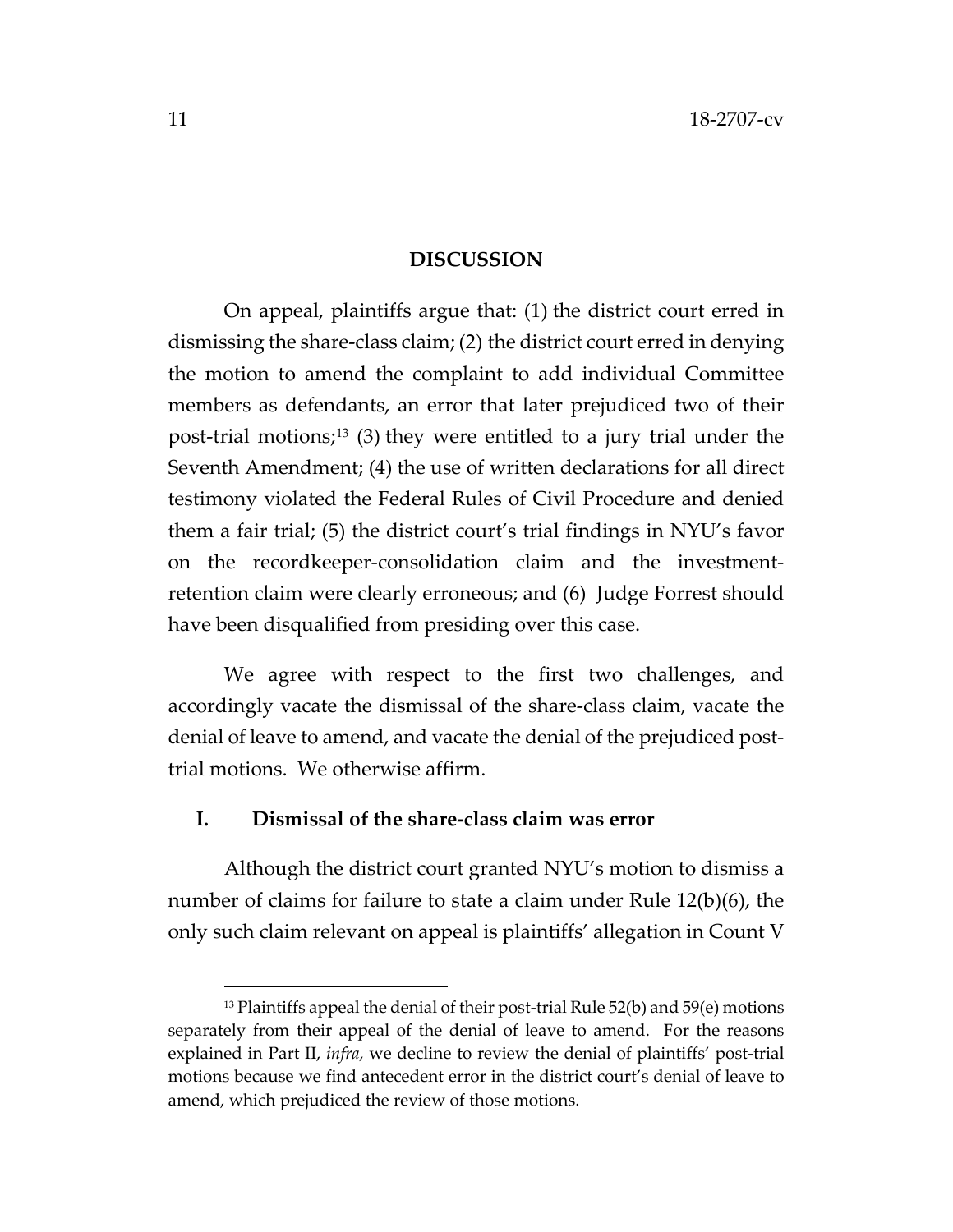that the Plans' fiduciary breached its duty of prudence by offering retail-class shares of certain mutual funds rather than lower-cost institutional-class shares of the same funds (i.e., the share-class claim).

Plaintiffs allege that "the only difference between the various share classes is fees,"[14](#page-11-0) and that large investors like the Plans "can obtain [institutional] share classes with far lower costs than retail mutual fund shares."[15](#page-11-1) They allege that "[e]ven if a jumbo plan does not meet the minimum investment thresholds for an institutional share class, fund companies will routinely waive those minimums for billion dollar plans if merely requested."<sup>16</sup> Supported by a lengthy and detailed chart, plaintiffs make specific allegations regarding the basis point differences in costs between retail and institutional shares of each of dozens of mutual funds offered in the Faculty and/or Medical Plans. They allege that fiduciaries can readily obtain this data on cost-differentials from the prospectus for each fund.

In granting the motion to dismiss, the district court found that "prudent fiduciaries may very well choose to offer retail class shares over institutional class shares . . . because retail class shares necessarily offer higher liquidity than institutional investment vehicles.["17](#page-11-3) It also found that plaintiffs' allegations of imprudence in this respect were insufficient because "the fees offered for the sixtythree identified retail funds included in NYU's Options ranged from

<sup>17</sup> *Sacerdote*, 2017 WL 3701482 at \*11.

<span id="page-11-3"></span><span id="page-11-2"></span><span id="page-11-1"></span><span id="page-11-0"></span><sup>14</sup> *Sacerdote v. NYU*, No. 16-cv-6284, ECF No. 39, ¶ 139 (S.D.N.Y. Nov. 9, 2016) (amended complaint).

<sup>15</sup> *Id.* ¶ 141.

<sup>16</sup> *Id.* ¶ 142.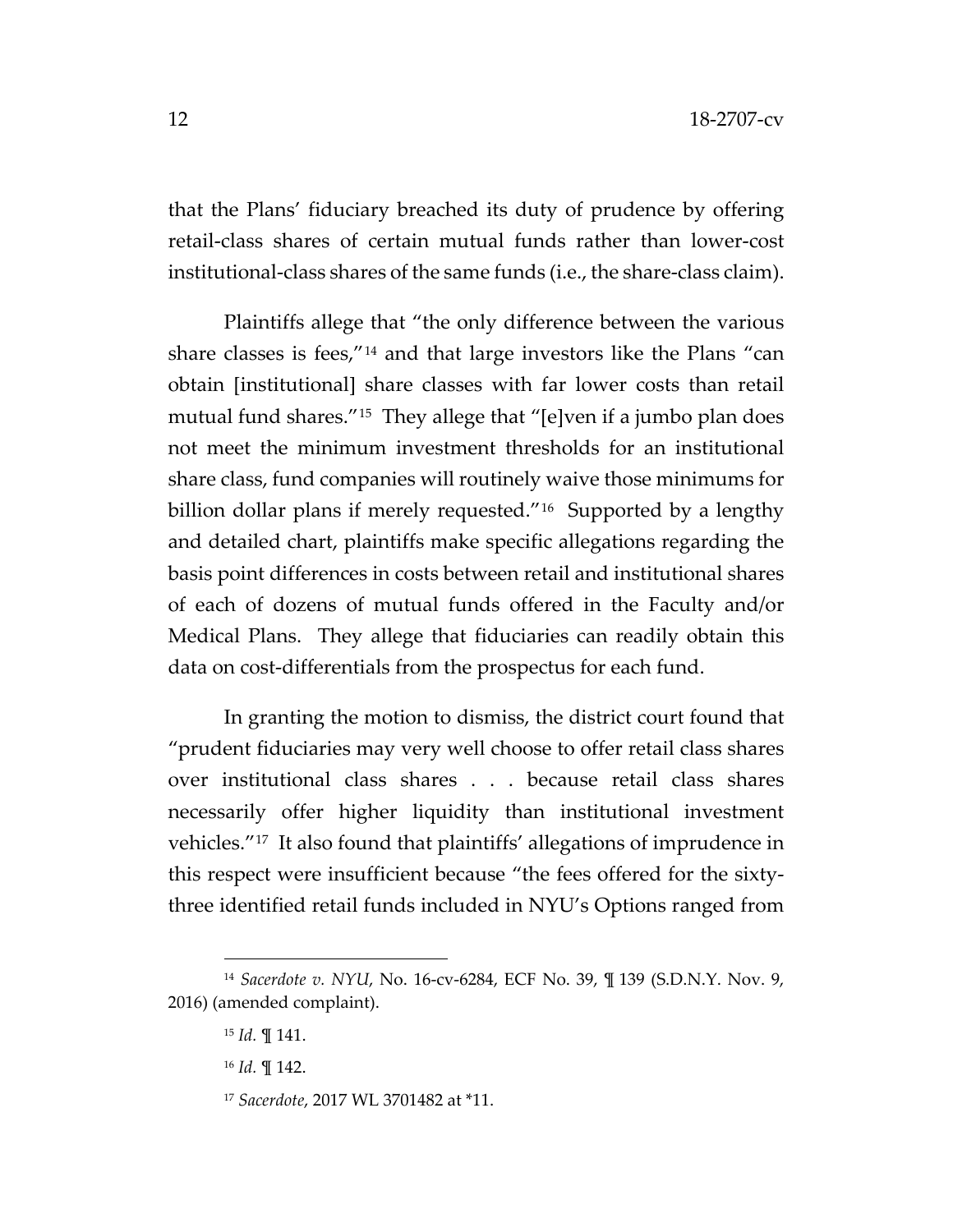4-77 basis points—a lower range than that permitted by the Third, Seventh, and Ninth Circuits."[18](#page-12-0)

In responding to plaintiffs' motion for reconsideration of the share-class claim, the district court changed its reasoning for dismissing the claim.[19](#page-12-1) It affirmed the dismissal on the basis that "the 'prudence of *each* investment is not assessed in isolation but, rather, *as the investment relates to the portfolio as a whole*,'"[20](#page-12-2) and therefore "it must consider the mix rather than the prudence of any individual option when assessing a prudence claim."[21](#page-12-3) It found the allegations to be deficient, noting that "plaintiffs do not allege that, taken as a whole, the mixes of options in the Plans were imprudent *because* of the inclusion of these retail class shares."[22](#page-12-4) To withstand dismissal, the district court stated that "[t]he retail class shares would have to be so prevalent that an entire Plan was tainted."<sup>[23](#page-12-5)</sup> It found that, in this case, plaintiffs' allegations that the Plans offered retail rather than institutional shares in 63 funds—out of 103 offered by the Faculty Plan

<span id="page-12-0"></span><sup>18</sup> *Id.* (citing *Tibble v. Edison Int'l*, 729 F.3d 1110, 1135 (9th Cir. 2013), *vacated*, 575 U.S. 523 (2015); *Renfro v. Unisys Corp.*, 671 F.3d 314, 319 (3d Cir. 2011); *Loomis v. Exelon Corp.*, 658 F.3d 667, 669 (7th Cir. 2011); *Hecker v. Deere & Co.*, 556 F.3d 575, 586 (7th Cir. 2009)).

<sup>19</sup> *Sacerdote*, 2017 WL 4736740 at \*1–3.

<span id="page-12-5"></span><span id="page-12-4"></span><span id="page-12-3"></span><span id="page-12-2"></span><span id="page-12-1"></span><sup>20</sup> *Id.* at \*1 (emphasis in original) (quoting *Pension Benefit Guar. Corp. v. Morgan Stanley Inv. Mgmt. Inc.*, 712 F.3d 705, 717 (2d Cir. 2013) (hereinafter "*PBGC*")).

<sup>21</sup> *Id.* at \*3.

<sup>22</sup> *Id.* (emphasis in original).

<sup>23</sup> *Id.*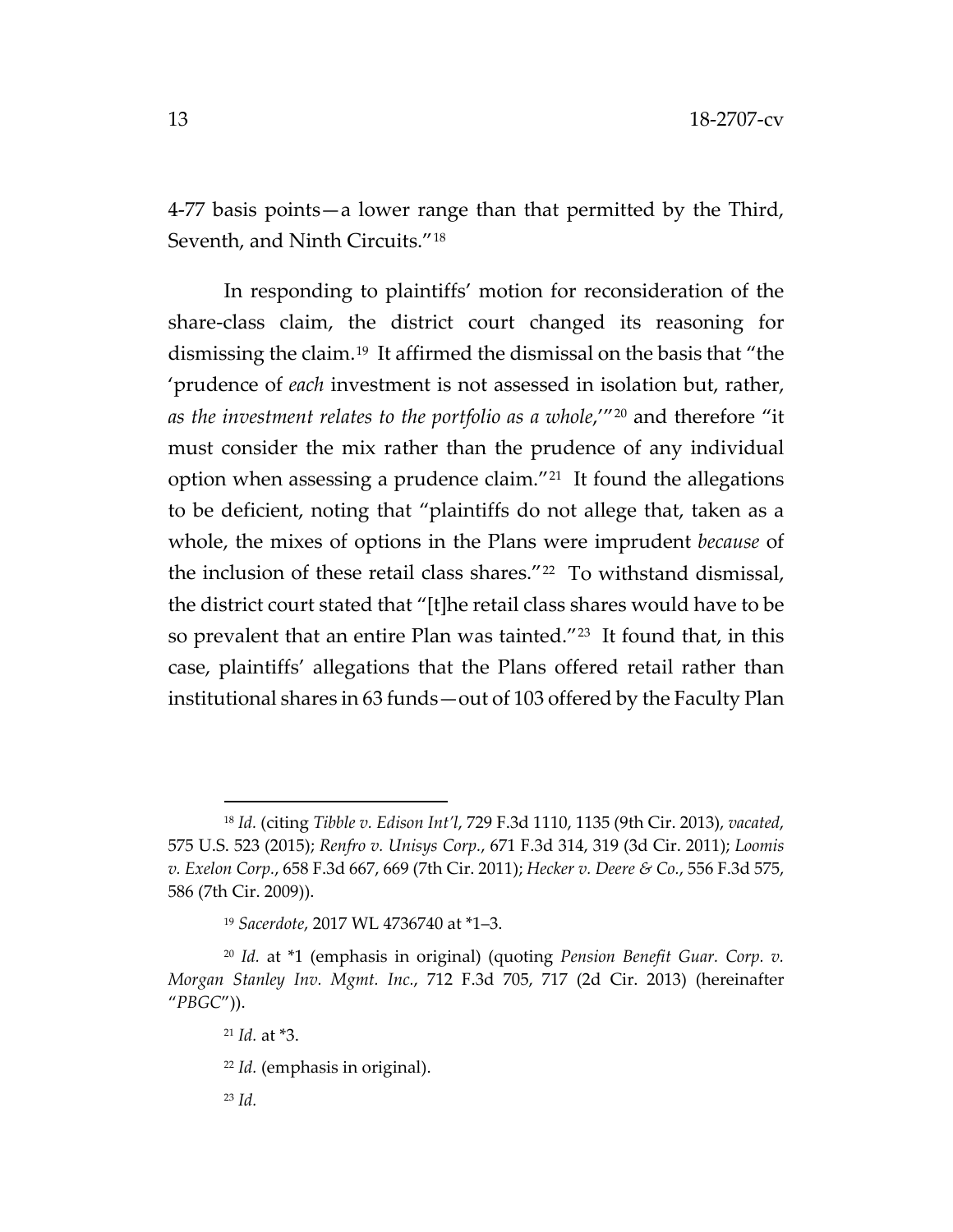and 84 offered by the Medical Plan—were insufficient to meet that standard as a matter of law.[24](#page-13-0)

On appeal, plaintiffs argue that their allegations are sufficient to generate a plausible inference of imprudence, and that the district court misconstrued our precedent in finding otherwise.[25](#page-13-1) NYU disagrees on the merits, but it argues principally that, even if dismissal was error, the claim should not be reinstated because the district court's later trial findings rendered the dismissal harmless.<sup>26</sup>

For the reasons we now explain, we find that the share-class claim was adequately pled and that we cannot conclude, on the present record, that its dismissal was harmless.

# A. Standard of review

We review the grant of a motion to dismiss a claim under Rule  $12(b)(6)$  de novo.<sup>27</sup> We apply the well-established pleading standard articulated in *Bell Atlantic Corp. v. Twombly*[28](#page-13-4) and *Ashcroft v. Iqbal*[29:](#page-13-5) "To survive a motion to dismiss, a complaint must contain sufficient factual matter, accepted as true, to 'state a claim to relief that is plausible on its face.'"[30](#page-13-6) In assessing the complaint, we must construe it liberally, accepting all factual allegations therein as true and

<span id="page-13-0"></span><sup>24</sup> *Id.*

<span id="page-13-1"></span><sup>25</sup> Pls.-Appellants' Br. at 30.

<span id="page-13-2"></span><sup>26</sup> Def.-Appellee's Br. at 43.

<span id="page-13-3"></span><sup>27</sup> *Palin v. N.Y. Times Co.*, 940 F.3d 804, 809 (2d Cir. 2019).

<span id="page-13-4"></span><sup>28</sup> 550 U.S. 544 (2007).

<span id="page-13-5"></span><sup>29</sup> 556 U.S. 662 (2009).

<span id="page-13-6"></span><sup>30</sup> *Id.* at 678 (quoting *Twombly*, 550 U.S. at 570).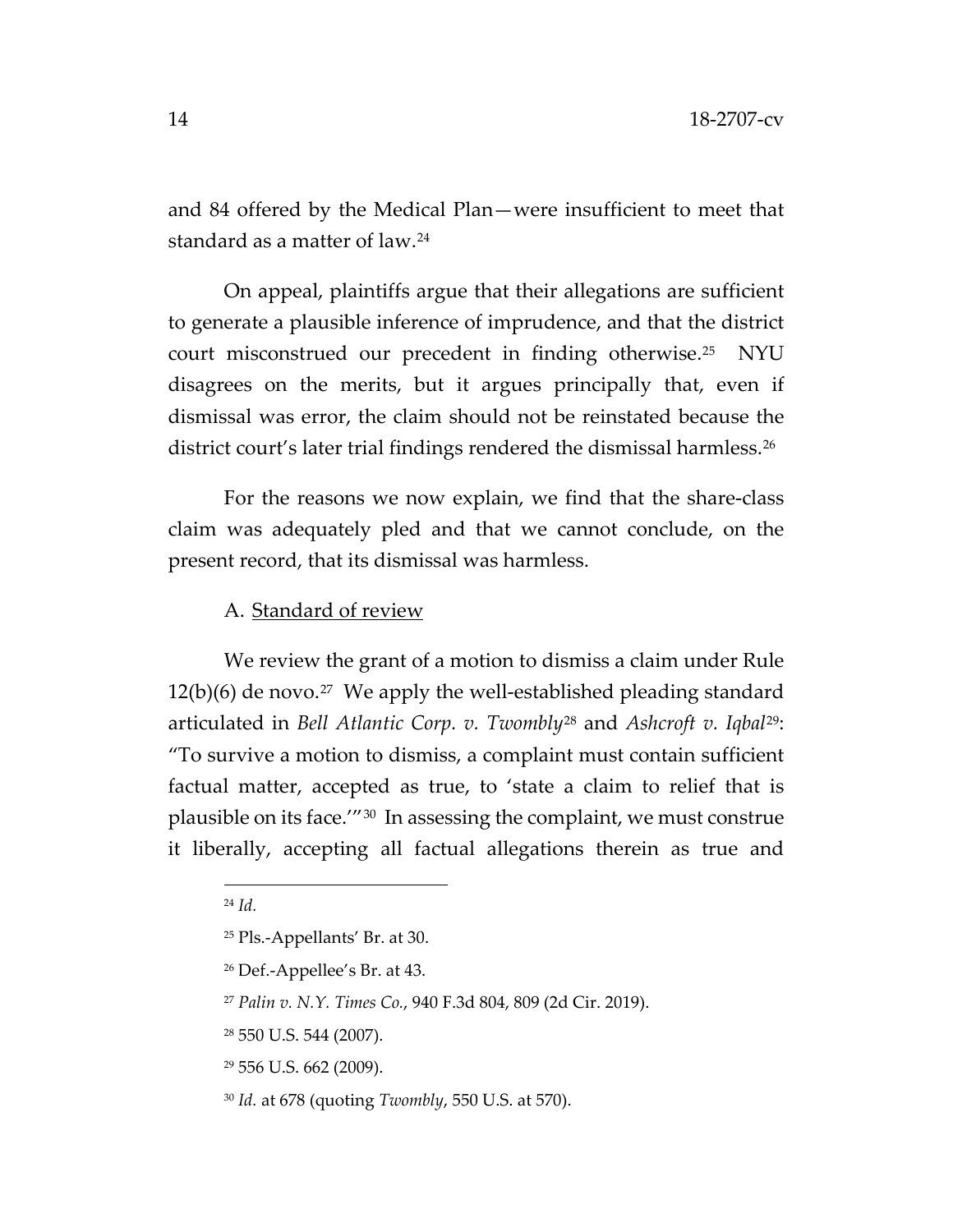drawing all reasonable inferences in the plaintiffs' favor.<sup>31</sup> However, we disregard conclusory allegations, such as "formulaic recitation[s] of the elements of a cause of action."[32](#page-14-1)

We have cautioned that "the nature of . . . allegations under ERISA calls for particular care in applying this . . . inquiry in order to ensure that the . . . [c]omplaint alleges *nonconclusory* factual content raising a *plausible* inference of misconduct and does not rely on the vantage point of hindsight."<sup>[33](#page-14-2)</sup> On the other hand, we are cognizant that "ERISA plaintiffs generally lack the inside information necessary to make out their claims in detail unless and until discovery commences."[34](#page-14-3) So, as is true in many contexts, a claim under ERISA may withstand a motion to dismiss based on sufficient circumstantial factual allegations to support the claim, even if it lacks direct allegations of misconduct.[35](#page-14-4) 

<span id="page-14-2"></span><span id="page-14-1"></span><span id="page-14-0"></span><sup>33</sup> *PBGC*, 712 F.3d at 718 (emphases in original) (internal quotation marks and citation omitted).

<sup>34</sup> *Id.* (internal quotation marks and citation omitted).

<span id="page-14-4"></span><span id="page-14-3"></span><sup>35</sup> *See id.* (discussing that when an ERISA complaint "contains no factual allegations referring *directly* to [the defendant's] knowledge, methods, or investigations at the relevant times," the claim "may still survive a motion to dismiss if the court, based on circumstantial factual allegations, may reasonably infer" that the defendant acted unlawfully (emphasis in original) (internal quotation marks and citation omitted)).

<sup>31</sup> *Palin*, 940 F.3d at 809.

<sup>32</sup> *Twombly*, 550 U.S. at 555; *see also Iqbal*, 556 U.S. at 678.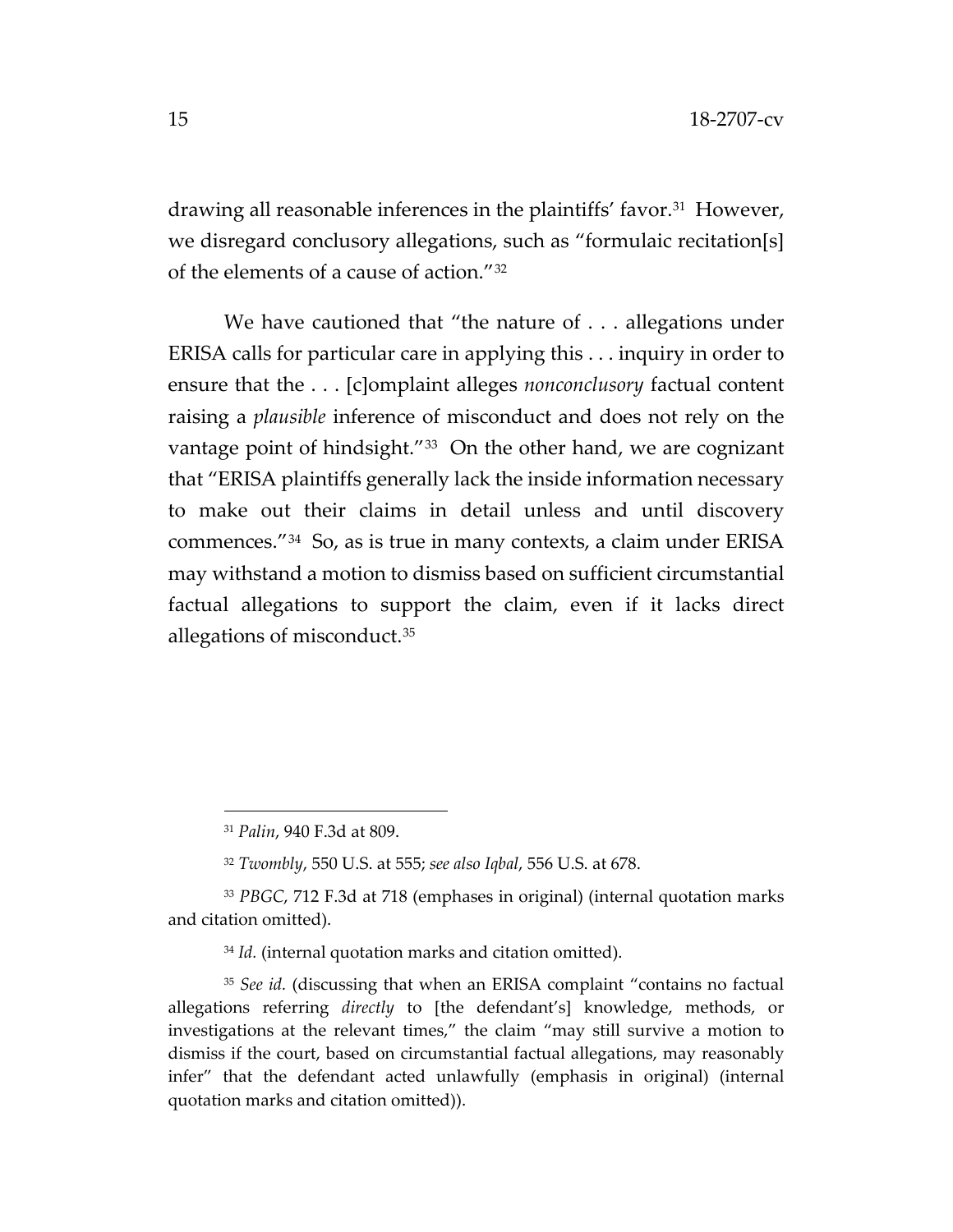# B. The share-class claim for breach of the fiduciary duty of prudence was adequately pled

ERISA imposes a "prudent man standard of care" on retirement plan fiduciaries in order "to protect beneficiaries of employee benefits plans."[36](#page-15-0) As relevant to the share-class claim, fiduciaries must "discharge [their] duties . . . with the care, skill, prudence, and diligence under the circumstances then prevailing that a prudent man acting in a like capacity and familiar with such matters would use in the conduct of an enterprise of a like character and with like aims."[37](#page-15-1)

The prudence of a fiduciary "is measured according to the objective prudent person standard developed in the common law of trusts."[38](#page-15-2) ERISA instructs us to assess a fiduciary's prudence "under the circumstances then prevailing," so we must "judge a fiduciary's actions based upon information available to the fiduciary at the time of each investment decision and not from the vantage point of hindsight."<sup>39</sup> "[T]his standard focuses on a fiduciary's conduct in arriving at an investment decision, not on its results, and asks

<sup>39</sup> *PBGC*, 712 F.3d at 716 (internal quotation marks and citation omitted).

<span id="page-15-0"></span><sup>36</sup> *Id.* at 715 (internal quotation marks and citation omitted); *see also* 29 U.S.C. § 1104(a)(1).

<sup>37</sup> 29 U.S.C. § 1104(a)(1)(B).

<span id="page-15-3"></span><span id="page-15-2"></span><span id="page-15-1"></span><sup>38</sup> *Katsaros v. Cody*, 744 F.2d 270, 279 (2d Cir. 1984) (internal quotation marks and citation omitted); *see also Tibble*, 575 U.S. at 528 ("We have often noted that an ERISA fiduciary's duty is 'derived from the common law of trusts.'" (quoting *Cent. States, Se. & Sw. Areas Pension Fund v. Cent. Transp., Inc.*, 472 U.S. 559, 570 (1985))).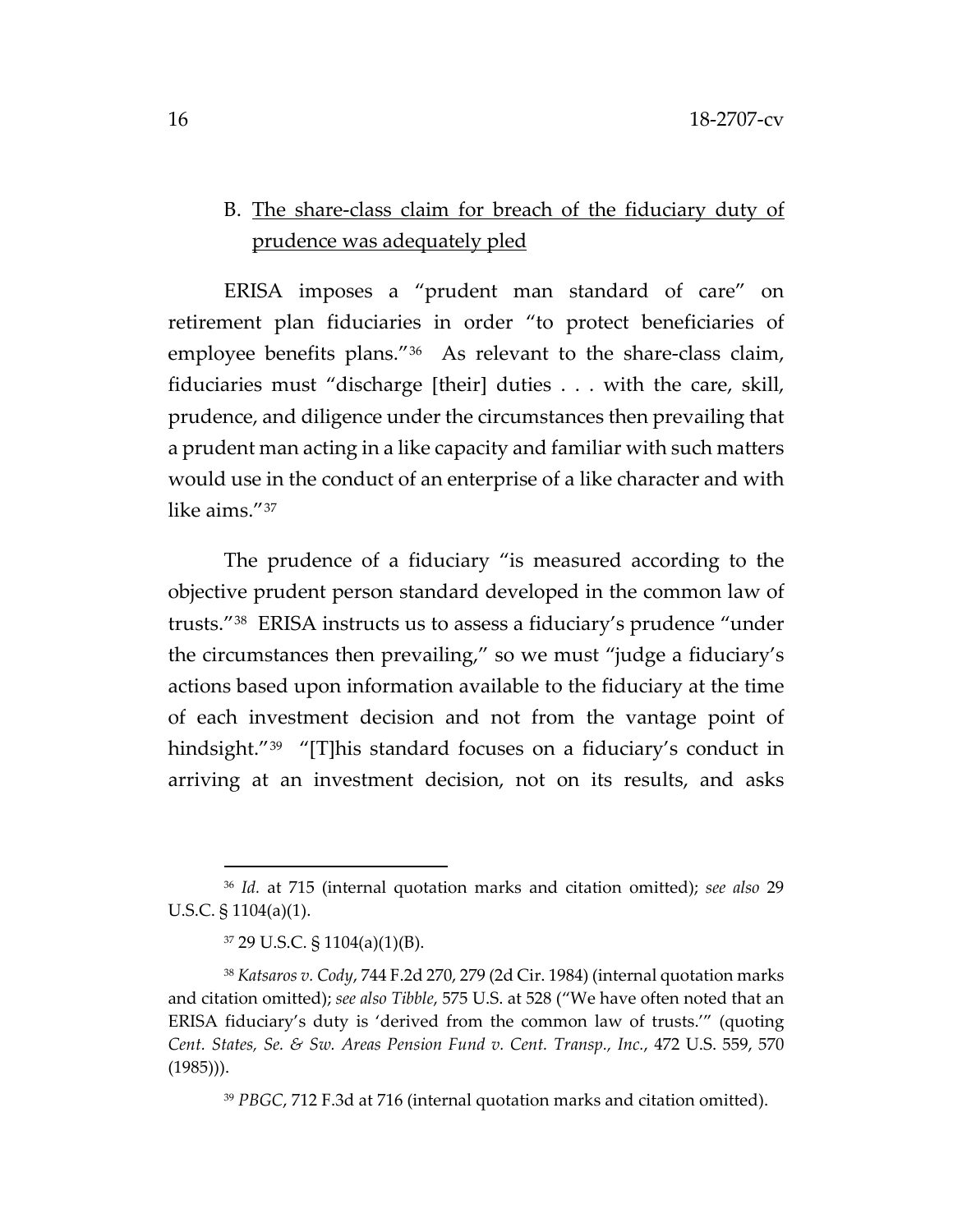whether a fiduciary employed the appropriate methods to investigate and determine the merits of a particular investment."[40](#page-16-0)

A claim for breach of the duty of prudence will "survive a motion to dismiss if the court, based on circumstantial factual allegations, may reasonably infer from what is alleged that the process was flawed" or "that an adequate investigation would have revealed to a reasonable fiduciary that the investment at issue was improvident."[41](#page-16-1) That is the situation here.

The complaint sets forth cost differentials of specified basis points for the dozens of mutual funds as to each of which, they claim, NYU should have offered lower-cost institutional shares instead of higher-cost retail shares. Plaintiffs allege that this information was included in fund prospectuses and would have been available to inquiring fiduciaries when the fiduciaries decided to offer the funds in the Plans. In sum, plaintiffs have alleged "that a superior alternative investment was readily apparent such that an adequate investigation"—simply reviewing the prospectus of the fund under consideration—"would have uncovered that alternative."[42](#page-16-2) On review of a motion to dismiss, we must draw reasonable inferences

<sup>40</sup> *Id.* (internal quotation marks, citation, and alterations omitted).

<sup>41</sup> *Id.* at 718 (internal quotation marks and citations omitted).

<span id="page-16-2"></span><span id="page-16-1"></span><span id="page-16-0"></span><sup>&</sup>lt;sup>42</sup> *Id.* at 719 (describing allegations that would be sufficient to raise a plausible inference of imprudence and withstand a motion to dismiss); *see also Sweda v. Univ. of Pa.*, 923 F.3d 320, 331 (3d Cir. 2019), *cert. denied*, 140 S. Ct. 2565 (2020) (reversing dismissal of claim alleging "that despite the availability of lowcost institutional class shares, [the fiduciary] selected and retained identically managed but higher cost retail class shares," where the complaint included "a table comparing options in the Plan with the readily available cheaper alternatives").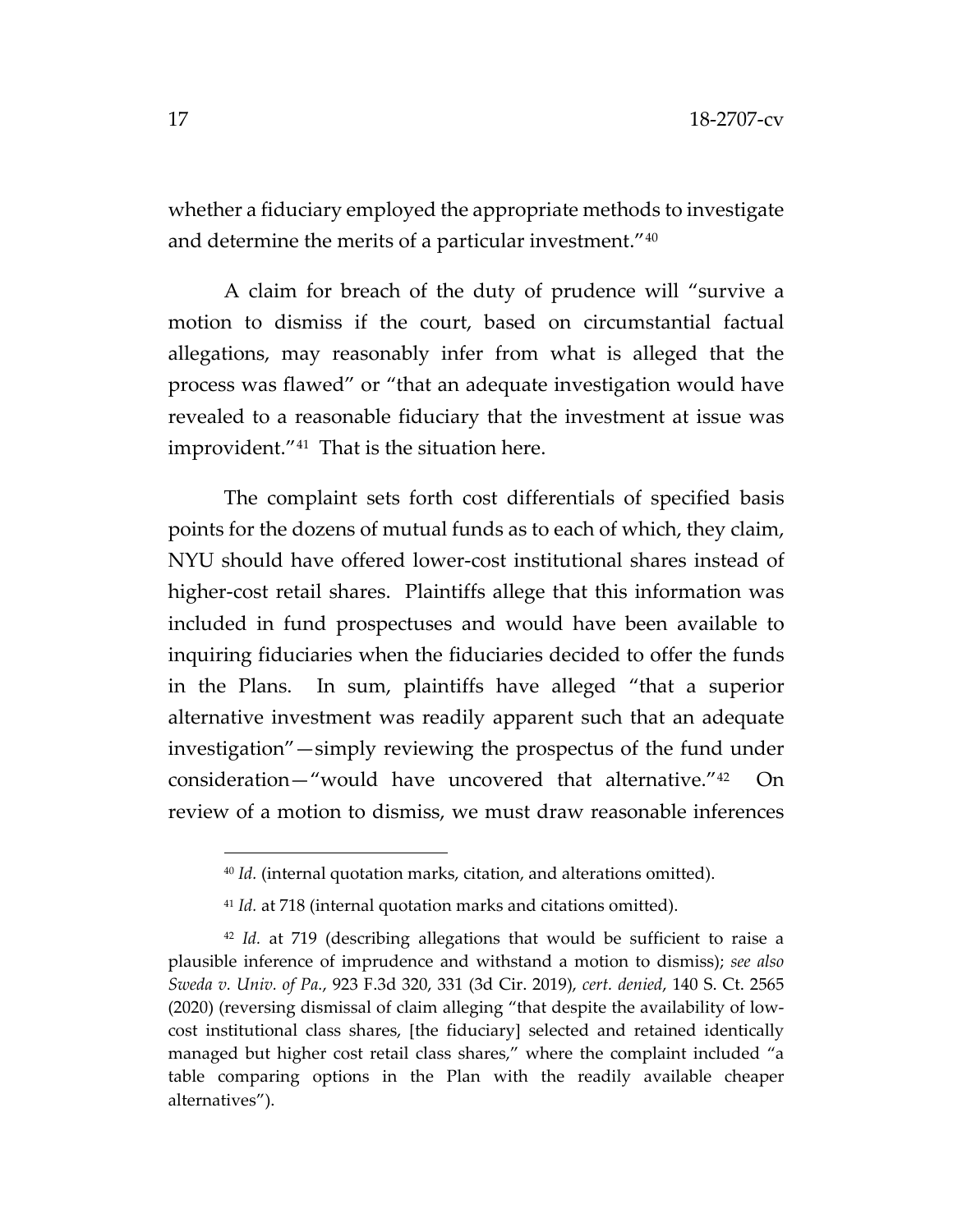from the complaint in plaintiffs' favor.<sup>[43](#page-17-0)</sup> Upon doing so, with respect to the share-class allegations, we believe that plaintiffs have sufficiently alleged that NYU acted imprudently in offering the number of retail-class shares identified in the complaint.

Although the district court abandoned its initial rationale for dismissing this claim, we note two problems in its order. First, the notion that "prudent fiduciaries may very well choose to offer retail class shares over institutional class shares" because retail shares offer greater liquidity provides no basis to dismiss pleadings that otherwise generate plausible inferences of the claimed misconduct. Such an argument "goes to the merits and is misplaced at this early stage."[44](#page-17-1) While the plausibility standard requires that facts be pled "permit[ting] the court to infer more than the mere possibility of misconduct,"[45](#page-17-2) we do not require an ERISA plaintiff "to rule out every possible lawful explanation for the conduct he challenges."[46](#page-17-3) To do so "would invert the principle that the complaint is construed most favorably to the nonmoving party" on a motion to dismiss.<sup>[47](#page-17-4)</sup>

<span id="page-17-0"></span>Second, we caution against overreliance on cost ranges from other ERISA cases as benchmarks. While such comparisons may

<sup>43</sup> *Palin*, 940 F.3d at 809.

<sup>44</sup> *Sweda*, 923 F.3d at 333.

<sup>45</sup> *PBGC*, 712 F.3d at 718 (internal quotation marks and citation omitted).

<sup>46</sup> *Braden v. Wal-Mart Stores, Inc.*, 588 F.3d 585, 597 (8th Cir. 2009).

<span id="page-17-4"></span><span id="page-17-3"></span><span id="page-17-2"></span><span id="page-17-1"></span><sup>47</sup> *Id.* (internal quotation marks and citation omitted); *see also Sweda*, 923 F.3d at 326 (rejecting application of *Twombly*'s heightened antitrust pleading standard to ERISA complaints and noting that, on a motion to dismiss, a district court may not "require[] [an ERISA plaintiff] to rule out lawful explanations for [the defendant's] conduct").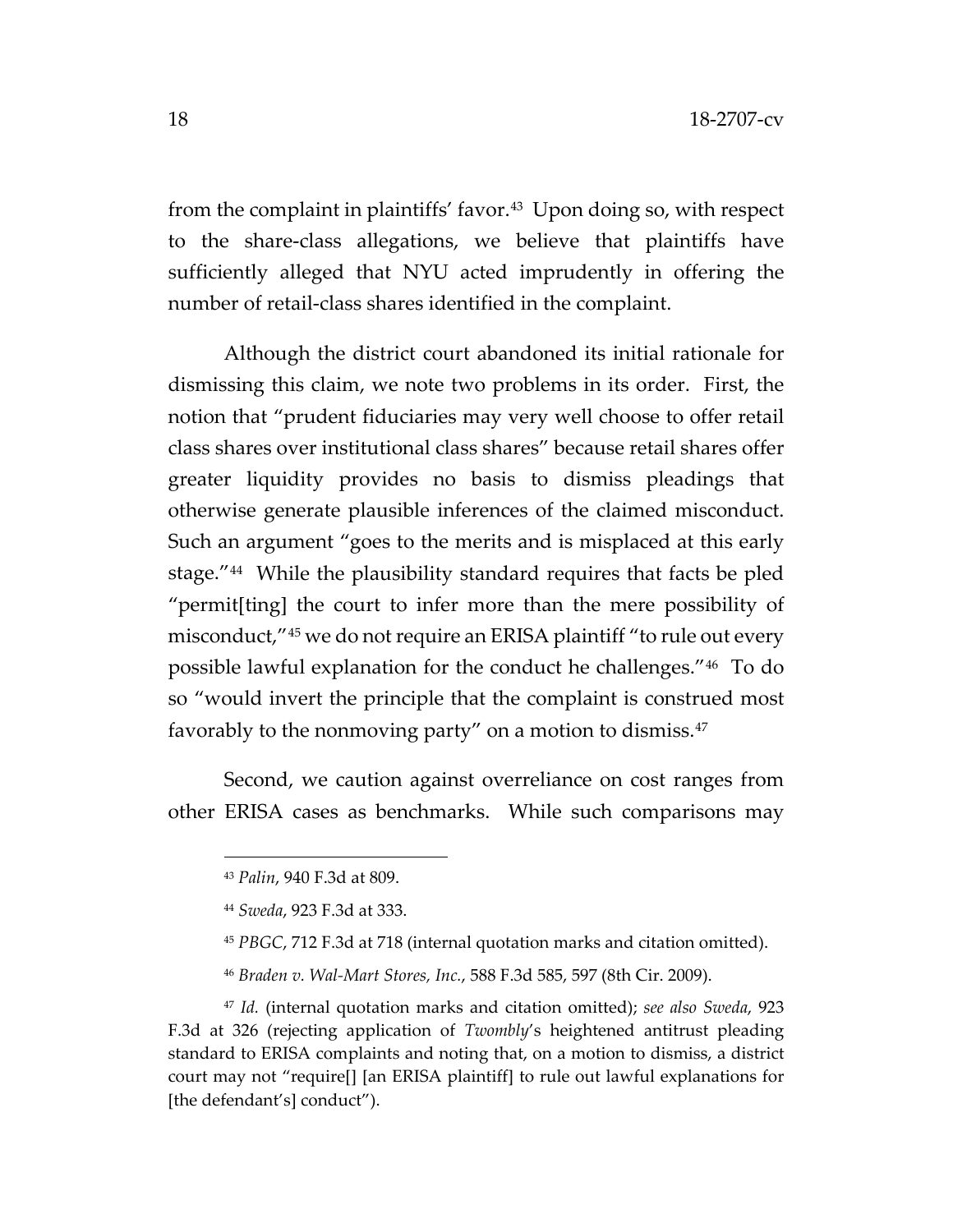sometimes be instructive, their utility is limited because the assessment of any particular complaint is a "context-specific task."[48](#page-18-0) We cannot rule out the possibility that a fiduciary has acted imprudently by including a particular fund even if, for example, the fees that fund charged are lower than a fee found not imprudent in another case.

The district court's order denying the motion for reconsideration similarly offers no compelling ground for affirmance. In it, the court faulted plaintiffs for not alleging (1) that "the mixes of options in the Plans were imprudent," or (2) that the Plans were tainted in their entirety because the retail shares were included. Neither ground for dismissal is persuasive.

As for the "mix" of funds, we agree with the general principle that "the prudence of each investment is not assessed in isolation but, rather, as the investment relates to the portfolio as a whole.<sup>"49</sup> But this principle alone cannot support the district court's dismissal of the share-class claim in this case. As we have suggested previously, allegations concerning the mix of investments are more centrally relevant to claims of imprudence based on the riskiness of funds or the risk-profile of a portfolio as a whole.<sup>50</sup> Here, with respect to the

<sup>48</sup> *PBGC*, 712 F.3d at 718.

<span id="page-18-1"></span><span id="page-18-0"></span><sup>49</sup> *Id.* at 717; *see also Sweda*, 923 F.3d at 331 ("employ[ing] a holistic approach" to evaluate ERISA complaint); *Braden*, 588 F.3d at 598 (noting that ERISA's "remedial scheme . . . counsel[s] careful and holistic evaluation of an ERISA complaint's factual allegations before concluding that they do not support a plausible inference that the plaintiff is entitled to relief").

<span id="page-18-2"></span><sup>50</sup> *See, e.g.*, *PBGC*, 712 F.3d at 721 (discussing adequacy of allegations that fiduciary "exposed the [p]lan to excessive risk due to an egregious overconcentration in high-risk mortgage securities").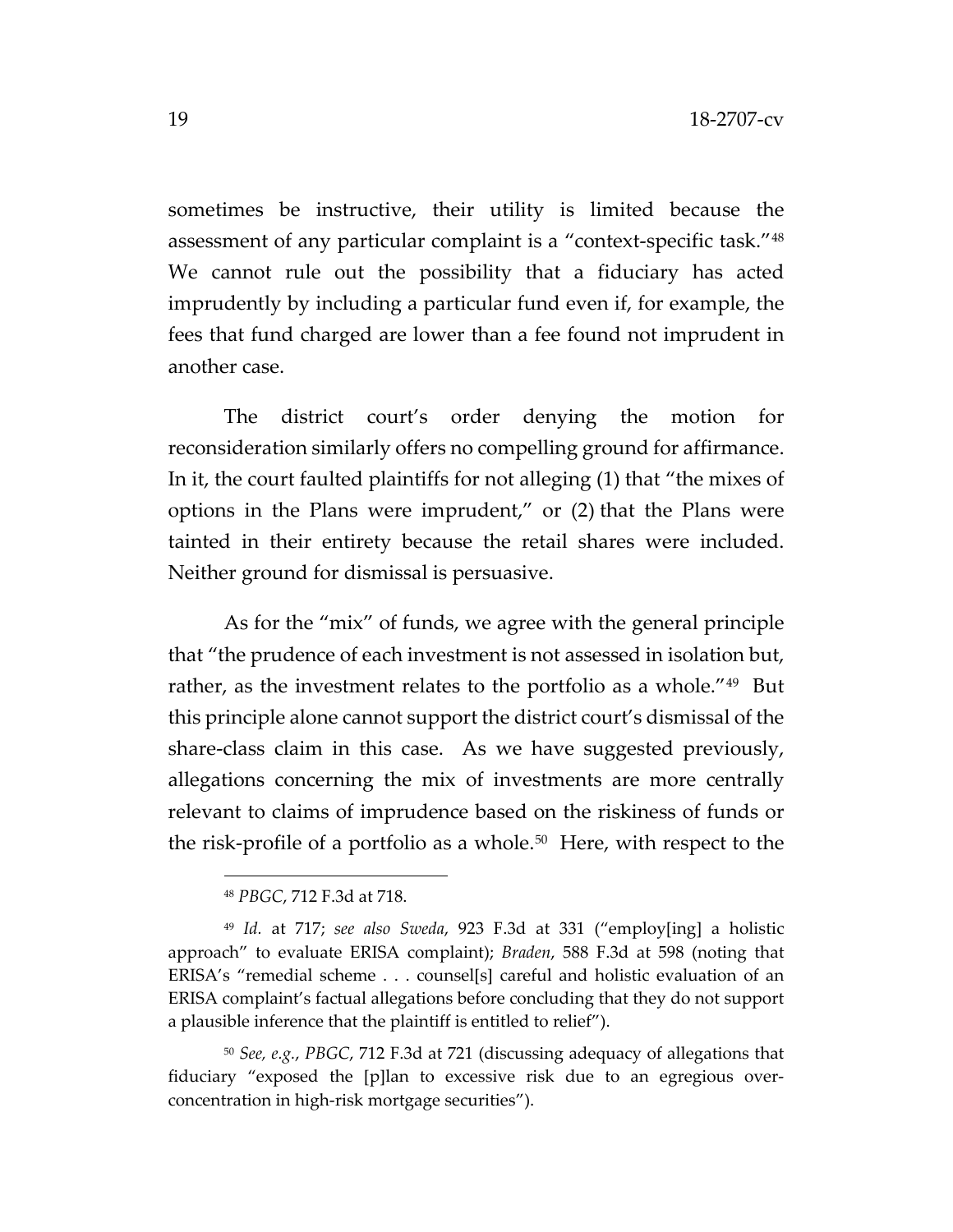share-class claim, the alleged imprudent choice has nothing to do with the funds' risk profiles; the choice was simply between higheror lower-cost shares of the same fund. In some cases where the 'mix' analysis is appropriate, there is uncertainty as to what investment option would have been included if the questioned investment option had not been included. Here, however, there was a binary choice between the retail shares and the institutional shares; had the funds not included the former, they would have included the latter, to some extent. Even if this were not the case, the principle that a portfolio should be assessed holistically does not preclude critical assessment of individual funds.[51](#page-19-0) Fiduciaries cannot shield themselves from liability—much less discovery—simply because the alleged imprudence inheres in fewer than all of the fund options. If the prudence of a particular investment offering will become clear only in the context of the portfolio as a whole, that argument cannot resolve a motion on the pleadings; it goes to the merits.

As to whether the Plans were tainted in their entirety, we do not suggest that a holistic assessment of the Plans is irrelevant to the share-class claim—we simply think that plaintiffs have pled enough on that claim to withstand dismissal at the pleading stage. They allege that 63 of the funds included in the 103-fund and 84-fund Plans charged excessive (retail share) fees, each of which plaintiffs set forth with specificity. The district court appears to have faulted plaintiffs for failing to calculate what 63/104 or 63/84 would be as a percentage

<span id="page-19-0"></span><sup>51</sup> *See Sweda*, 923 F.3d at 330 ("We did not hold . . . that a meaningful mix and range of investment options insulates plan fiduciaries from liability for breach of fiduciary duty. Such a standard would allow a fiduciary to avoid liability by stocking a plan with hundreds of options, even if the majority were overpriced or underperforming.").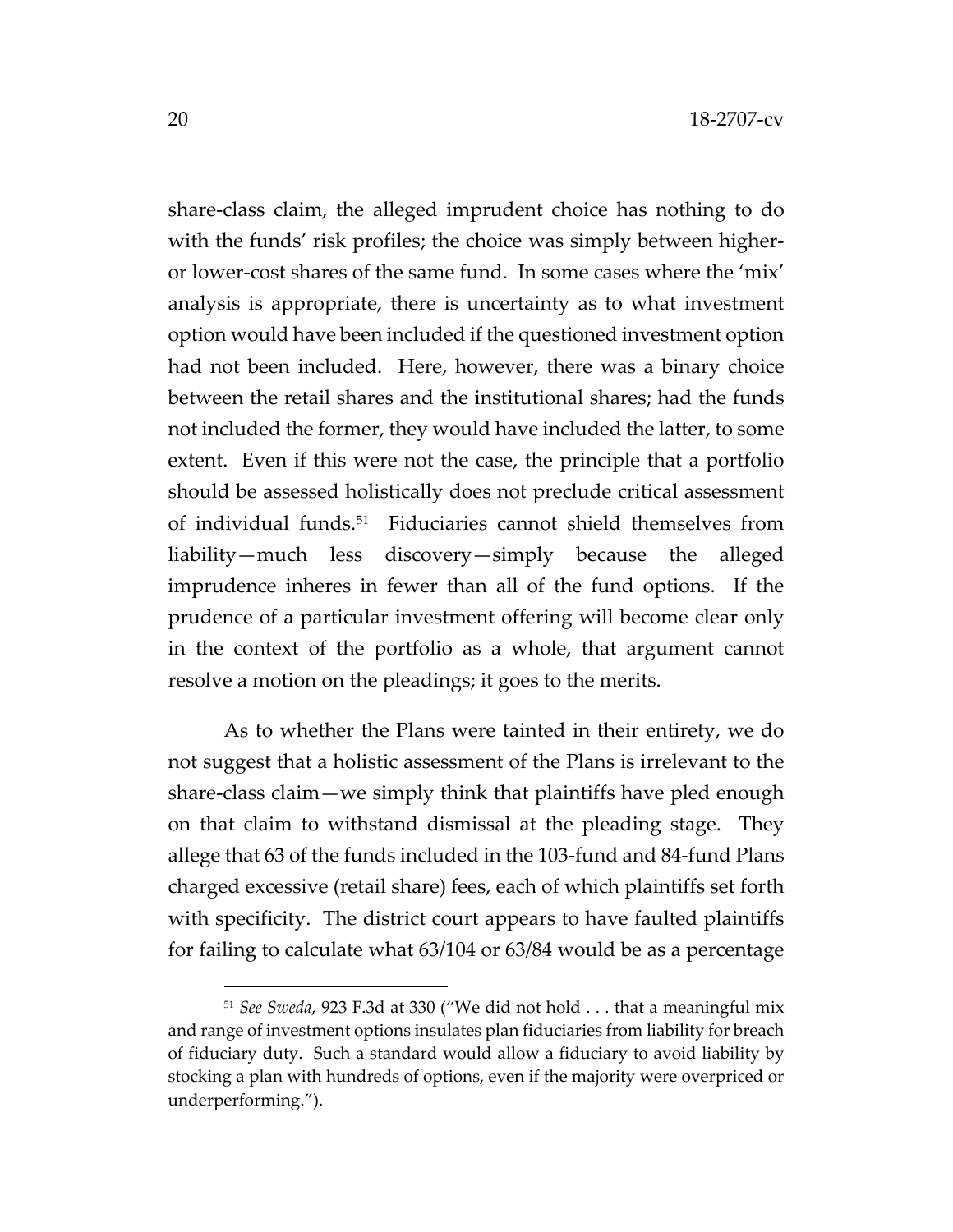of each plan, and then to allege that those percentages were high enough to taint each plan as a whole. But plaintiffs' non-conclusory allegations plainly pointed the way to these obvious inferences in plaintiffs' favor.

Drawing all reasonable inferences in their favor, plaintiffs have plausibly alleged that offering these retail shares rather than institutional shares was imprudent. This claim should have been, and now must be, litigated on the merits.

# C. The share-class claim's dismissal was not harmless

NYU urges us to decline to reinstate the share-class claim on the basis that any error in dismissing it was harmless because of two findings the district court made at trial. The first finding was that plaintiffs failed to prove a breach of fiduciary duty in using revenue sharing to fund recordkeeping costs. The second finding was that plaintiffs failed to prove loss resulting from either of the revenuesharing or recordkeeping claims. NYU's reliance on these findings is premised on its argument that selecting higher-cost retail shares was necessary to pay recordkeeping fees through revenue sharing. For the reasons that follow, however, we are not persuaded that these findings compel the conclusion that dismissal of the share-class claim on the pleadings was harmless.

# i. The district court's revenue-sharing finding

We first address NYU's argument that because the use of revenue sharing was found not imprudent at trial, and because the difference in costs between retail and institutional shares supplies the funds for the revenue-sharing arrangement to pay the recordkeepers,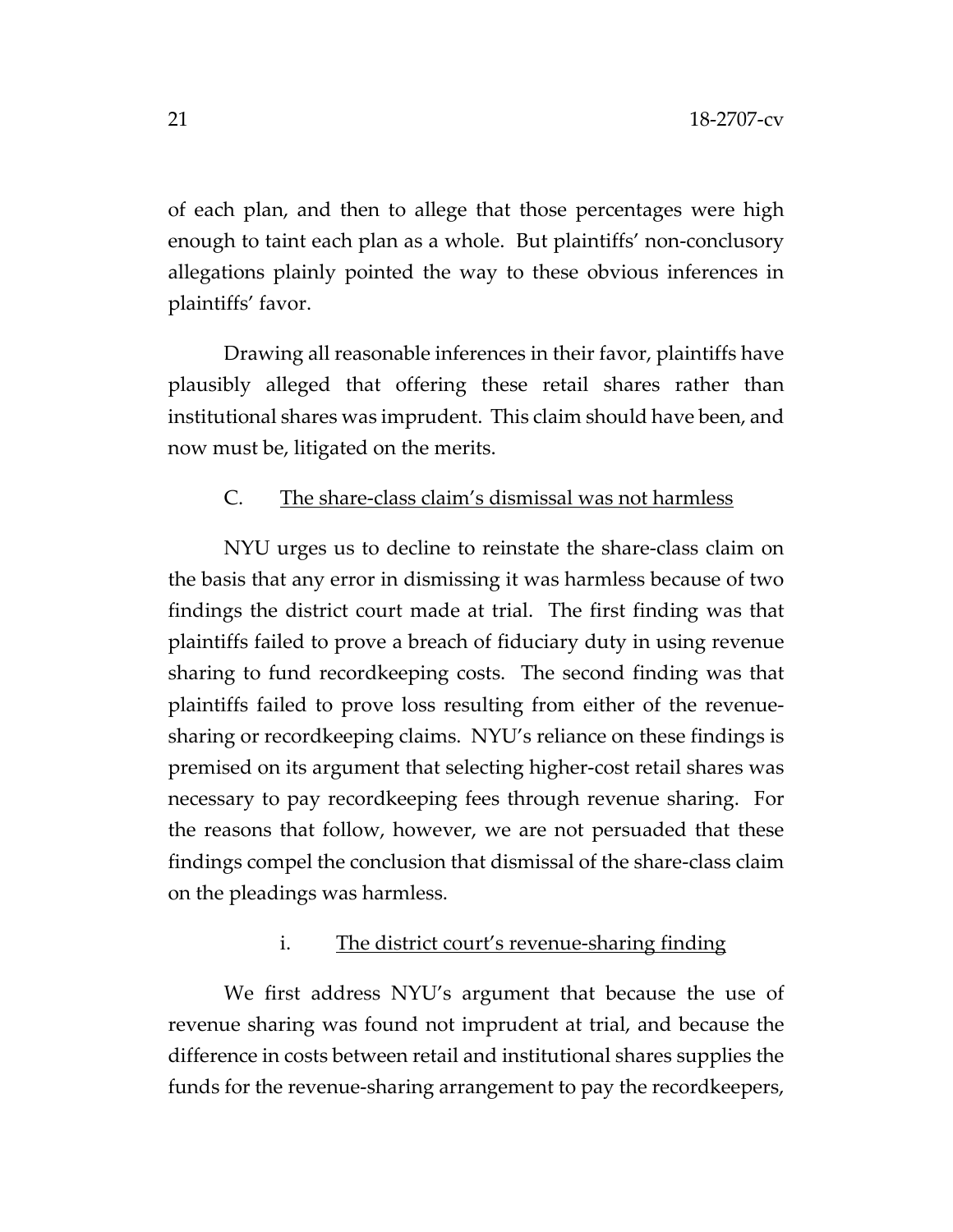the dismissal of the share-class claim on the pleadings was harmless. We think NYU's argument takes the district court's trial findings too far.

The revenue-sharing claim presented at trial was not concerned with the specific expense ratios of each fund that generated revenue for the recordkeepers. Rather, the district court was asked to focus on two other issues: (1) whether it was imprudent not to cap the perparticipant cost of revenue sharing, and (2) whether it was imprudent to use revenue sharing at all instead of employing a flat fee billed to each participant.<sup>[52](#page-21-0)</sup> The court's rejection of this claim relied only on evidence pertaining to these general questions in relation to the Plans as a whole.[53](#page-21-1)

We cannot be sure what would have happened at trial (or on summary judgment) had the share-class claim survived dismissal. Importantly, the district court's rejection of the revenue-sharing claim was specific to plaintiffs' claim that the cost should have been capped per-participant; the district court did not explicitly find that the revenue-sharing costs themselves were prudent. When pressed at argument to direct us to such a finding in the district court opinion, NYU's counsel could point only to the district court's brief rejection of plaintiffs' separate recordkeeping claim. But in rejecting the recordkeeping claim, the district court simply rejected the plaintiffs'

<span id="page-21-0"></span><sup>52</sup> *Sacerdote*, 328 F. Supp. 3d at 305.

<span id="page-21-1"></span><sup>53</sup> *Id.* at 305–06.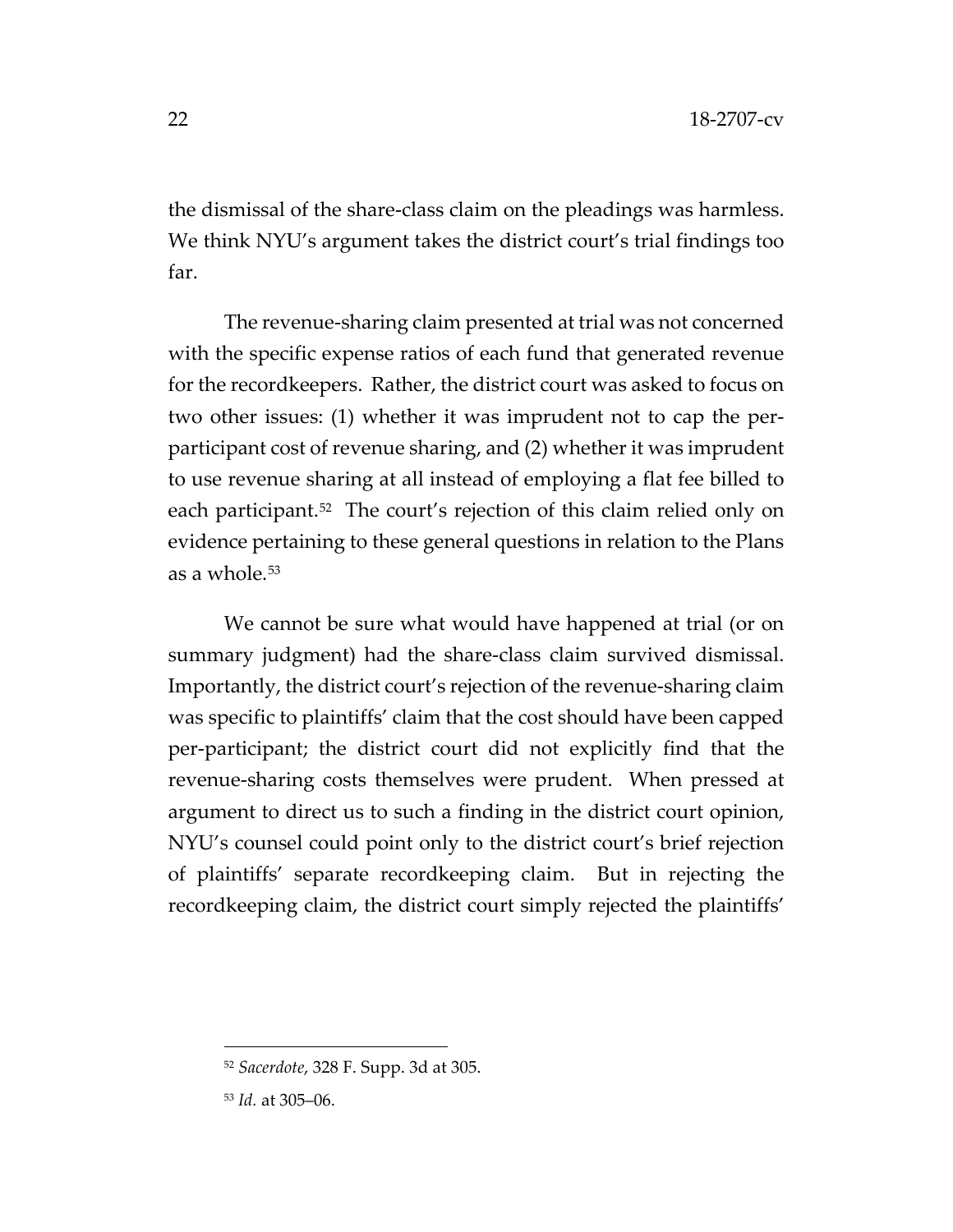expert opinion on what would have been a reasonable per-participant amount to charge for recordkeeping services.[54](#page-22-0) 

We decline to foreclose the reinstatement of a wrongly dismissed claim on the basis of a record that was developed with respect to a different question and that is underdeveloped in the context of the harmlessness argument that defendants now press. For example, there is a set of Committee meeting minutes in the record, upon which the dissent heavily relies, that appears relevant to the relationship between retail-share costs and revenue sharing.[55](#page-22-1) But the document is unaccompanied by any testimony, is lacking in specificity, and does not compel the dissent's conclusion that the erroneous dismissal of the share-class claim was necessarily harmless. The fact that one document purports to memorialize a discussion about whether or not to offer retail shares does not establish the prudence of that discussion or its results as a matter of law.

The dissent states that "if revenue sharing is prudent, so too is offering retail shares."[56](#page-22-2) We have no quarrel with the general concept of using retail shares to fund revenue sharing. But, there was no trial finding that the use here of all 63 retail shares to achieve that goal was not imprudent. Simply concluding that revenue sharing is appropriate does not speak to how the revenue sharing is implemented in a particular case. We do not know, for example,

<sup>54</sup> *Id.* at 306.

<span id="page-22-2"></span><span id="page-22-1"></span><span id="page-22-0"></span><sup>55</sup> *See* App'x at 959–62 (NYU Retirement Committee Meeting Minutes, Jan. 10, 2011); *see also* Dissent at 7–8.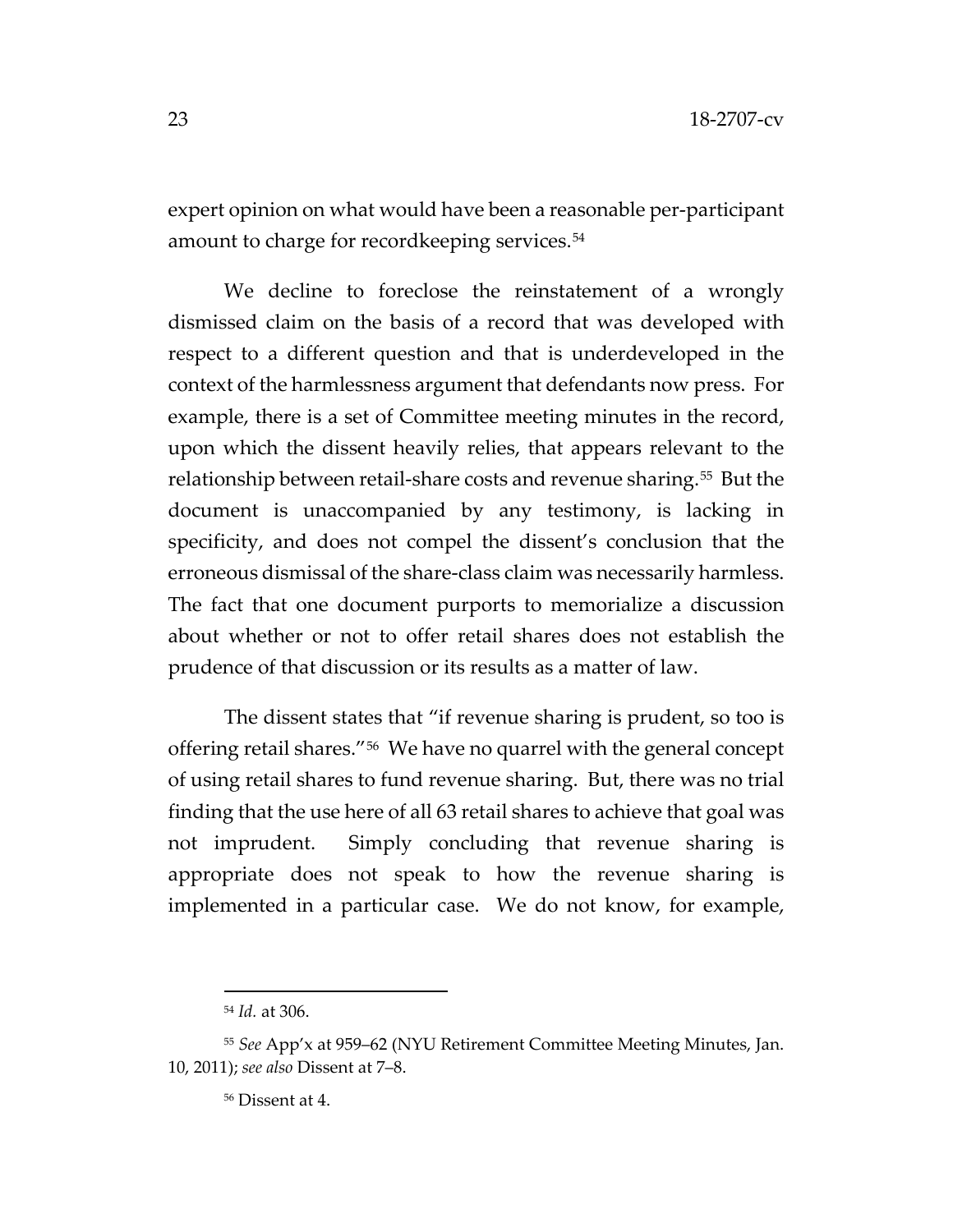whether revenue sharing could prudently be achieved with fewer retail shares.

The dissent also insists that this "numerical claim" is nonetheless foreclosed by the findings at trial because NYU arrived at this number through "a deliberative process for adopting the revenue-sharing model."[57](#page-23-0) We cannot agree. While the absence of a deliberative process may be enough to demonstrate imprudence, the presence of a deliberative process does not, contrary to the dissent's suggestion, suffice in every case to demonstrate prudence. Deliberative processes can vary in quality or can be followed in bad faith. In assessing whether a fiduciary fulfilled her duty of prudence, we ask "whether a fiduciary employed the *appropriate* methods to investigate and determine the merits of a particular investment," not merely whether there were any methods whatsoever.<sup>[58](#page-23-1)</sup>

Of course, because this claim has not been litigated on the merits, we offer no opinion on the precise deliberations at issue here. Discovery should take place—and it may turn out to be minimal before the claim is dispensed with. At the same time, any incentive to future parties to seek discovery as to dismissed claims will be avoided.

# ii. The district court's no-loss findings

<span id="page-23-0"></span>NYU's second argument in favor of harmlessness is that the district court's findings that plaintiffs failed to prove loss on two of the tried claims—the revenue-sharing and recordkeeping claims—

<sup>57</sup> *Id.* at 1.

<span id="page-23-1"></span><sup>58</sup> *PBGC*, 712 F.3d at 716 (emphasis added).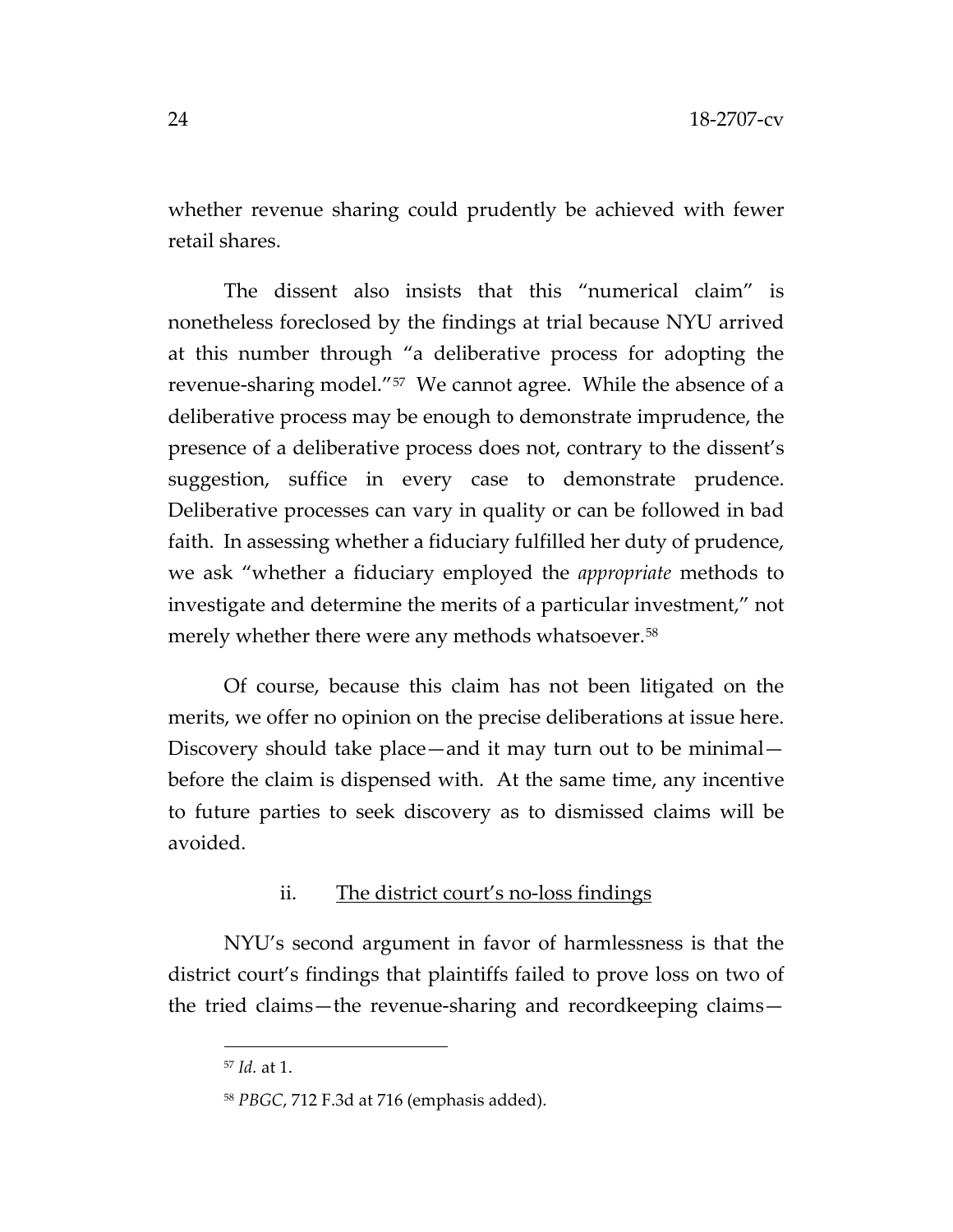foreclose a showing of loss on the share-class claim. We are unpersuaded.

First, regarding the revenue-sharing claim, the district court's no-loss finding was at most implied; the court made no explicit findings about why plaintiffs had failed to prove loss on that claim. In contrast to the district court's detailed discussion of the evidence supporting the finding that NYU had not breached its fiduciary duty by using revenue sharing, the district court's only statement regarding plaintiffs' failure to show loss relevant to the revenuesharing claim is a blanket statement in a footnote rejecting their efforts to show loss generally.[59](#page-24-0) That the district court did not discuss loss in the specific context of the revenue-sharing claim is understandable it separately concluded there was no breach of fiduciary duty. However, that absence of reasoning leaves us with no way to assess whether the share-class claim is foreclosed in the way NYU argues.

Second, as to the recordkeeping claim, the district court's discussion of its no-loss finding was unpersuasive. The full extent of the district court's findings on this front was a brief rejection of plaintiffs' proposed alternative range for recordkeeping fees.<sup>60</sup> This finding that plaintiffs had not come up with a credible alternative is distant from saying that the fees charged affirmatively resulted in no loss, and a further distance still from saying that each of the retail-

<span id="page-24-1"></span><span id="page-24-0"></span><sup>59</sup> *See Sacerdote*, 328 F. Supp. 3d at 285 n.25 (explaining that because plaintiffs had not proven loss, the district court would not determine whether to shift the burden to NYU to disprove damages).

<sup>60</sup> *Id.* at 306.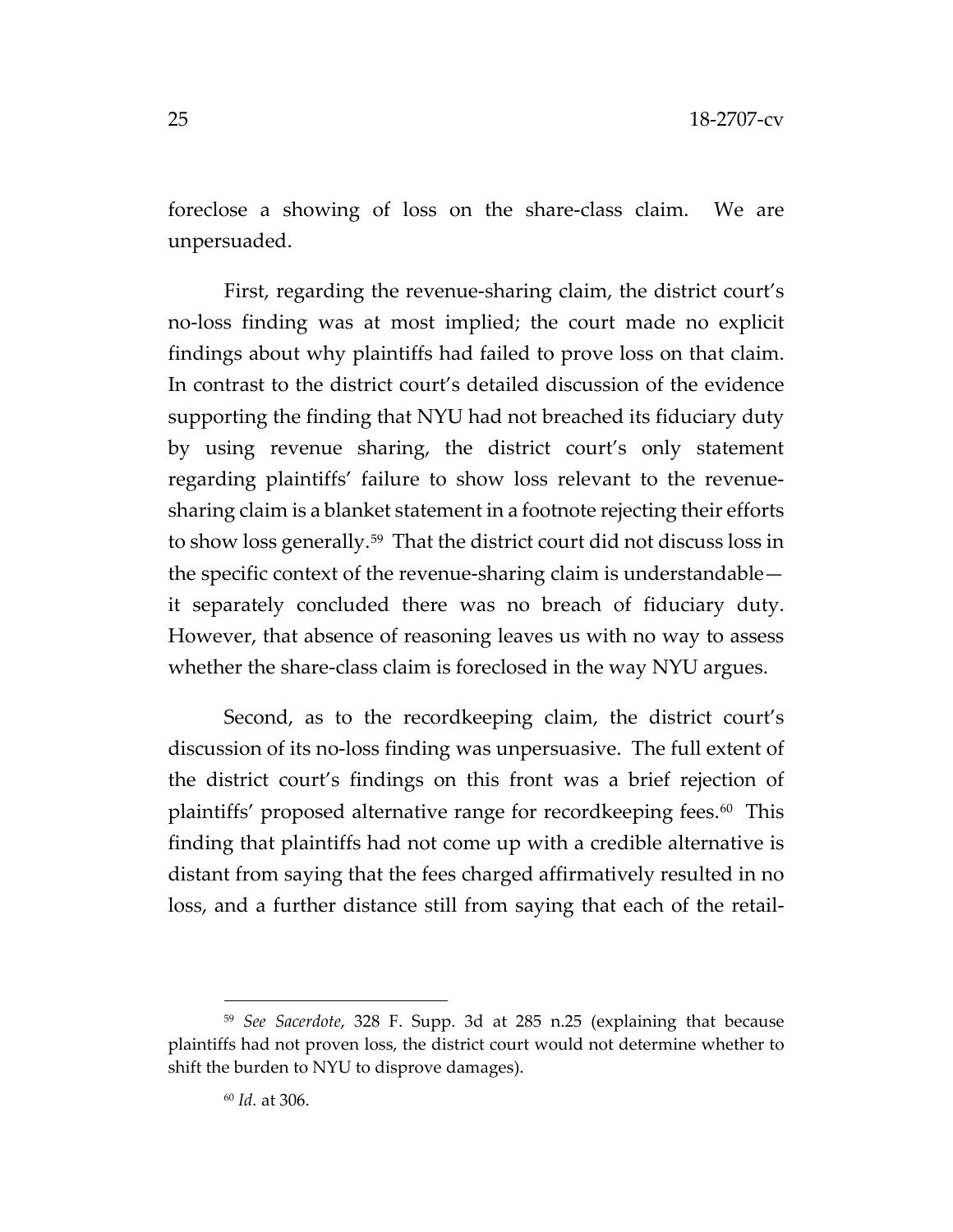class shares selected was necessary to pay the recordkeeping costs and none of them resulted in lost opportunity costs.

Moreover, we are hard-pressed to rely on the discussion of loss that the district court did undertake because the discussion was somewhat unclear in several respects. It conflated loss with damages, appeared to answer a question the court claimed to leave undecided, and effectively misallocated the burden of proof on damages.

The first thing that perplexes us is the district court's conflation of "loss" with "damages." The court stated expressly that, because it found that plaintiffs had not shown loss, it had no occasion to confront the subsequent question of damages.<sup>61</sup> However, the court then proceeded to describe the evidence exclusively in terms of damages, crediting NYU's "*damages* rebuttal expert"[62](#page-25-1) and concluding that plaintiffs "ha[d] not met their burden of proof as to *damages* for excessive recordkeeping fees."[63](#page-25-2) To be clear, these terms are not interchangeable. Loss is measured in this context by "a comparison of what the [p]lan actually earned on the . . . investment with what the [p]lan would have earned had the funds been available for other [p]lan purposes. If the latter amount is greater than the former, the loss is the difference between the two."[64](#page-25-3) The question of how much money should be awarded to the plaintiffs in damages is distinct from, and subsequent to, whether they have shown a loss.

<span id="page-25-0"></span><sup>61</sup> *See id.* at 285 n.25.

<span id="page-25-2"></span><span id="page-25-1"></span><sup>62</sup> *Id.* at 306 n.76 (emphasis added).

<sup>63</sup> *Id.* at 307 (emphasis added).

<span id="page-25-3"></span><sup>64</sup> *Donovan v. Bierwirth*, 754 F.2d 1049, 1056 (2d Cir. 1985).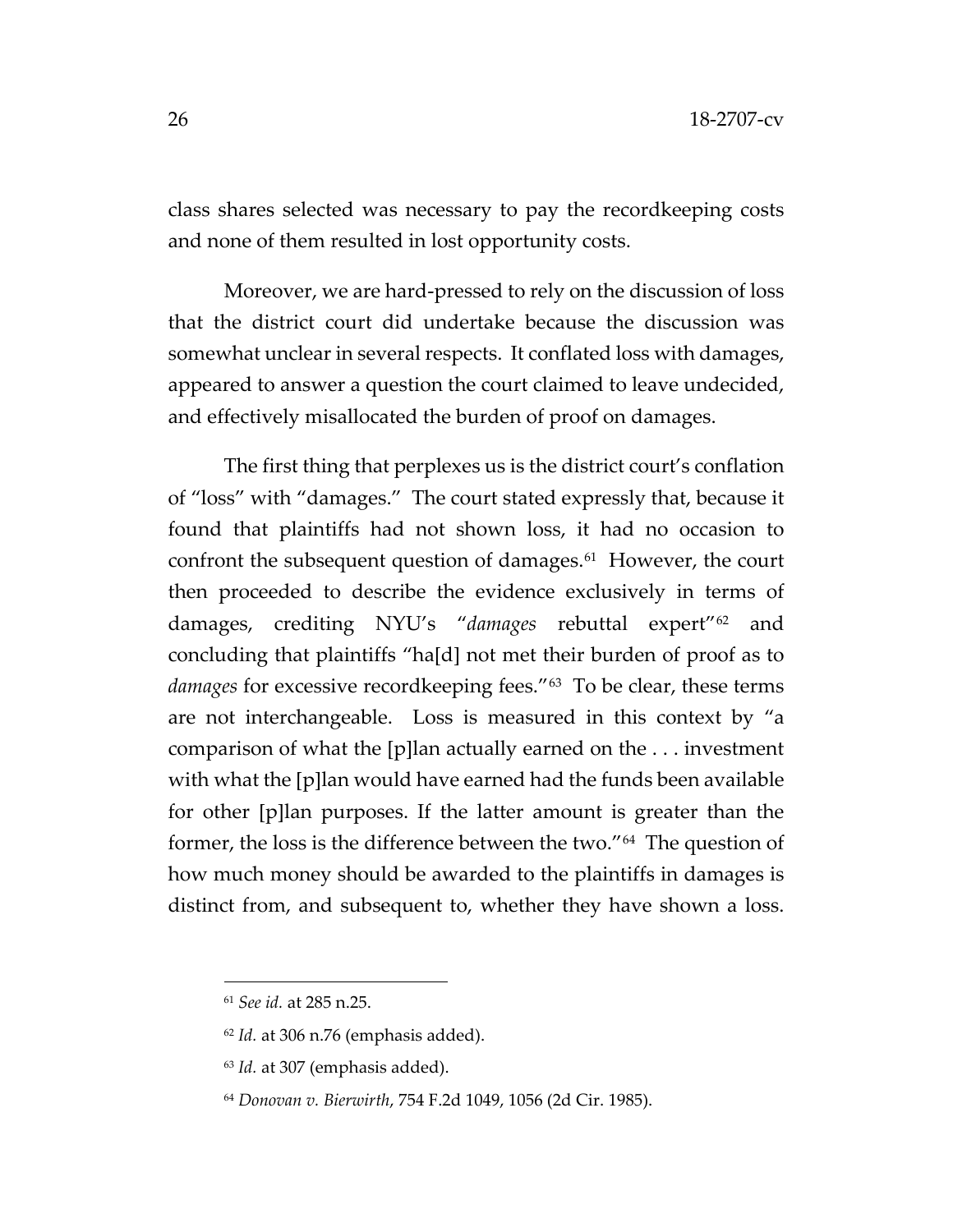The district court's conflation of the two concepts saps our confidence in its analysis on this subject.

We are further puzzled because, in stating that it had no need to address damages, the district court explicitly declined to resolve which party would bear the burden of proof during a damages analysis<sup>65</sup>—but nevertheless it went on to resolve that exact question, and did so incorrectly. It stated that "plaintiffs fail to demonstrate by a preponderance of the evidence that their proposed fee ranges were the only plausible or prudent ones," and so "[p]laintiffs thus have not met their burden of proof as to damages for excessive recordkeeping fees."[66](#page-26-1) These statements indicate that the district court believed the plaintiffs would, in addition to proving loss, bear the burden of proving the *amount* of damages. That allocation of the burden was erroneous.

Although plaintiffs bear the burden of proving a  $loss$ ,<sup>[67](#page-26-2)</sup> the burden under ERISA shifts to the defendants to disprove any portion of potential damages by showing that the loss was not caused by the breach of fiduciary duty.[68](#page-26-3) This approach is aligned with the Supreme

<sup>65</sup> *Sacerdote*, 328 F. Supp. 3d at 285 n.25.

<sup>66</sup> *Id.* at 307.

<span id="page-26-2"></span><span id="page-26-1"></span><span id="page-26-0"></span><sup>67</sup> 29 U.S.C. § 1109(a); *see also Silverman v. Mut. Benefit Life Ins. Co.*, 138 F.3d 98, 104 (2d Cir. 1998).

<span id="page-26-3"></span>*<sup>68</sup> N.Y. State Teamsters Council Health & Hosp. Fund v. Estate of DePerno*, 18 F.3d 179, 183 (2d Cir. 1994); *see also Donovan*, 754 F.2d at 1056 ("[T]he court should presume that the funds would have been used in the most profitable" prudent fashion, and "[t]he burden of proving that the funds would have earned less than that amount is on the fiduciaries found to be in breach of their duty."). *But see Silverman*, 138 F.3d at 105 (Jacobs, *J.*, and Meskill, *J.*, *concurring*) ("Causation of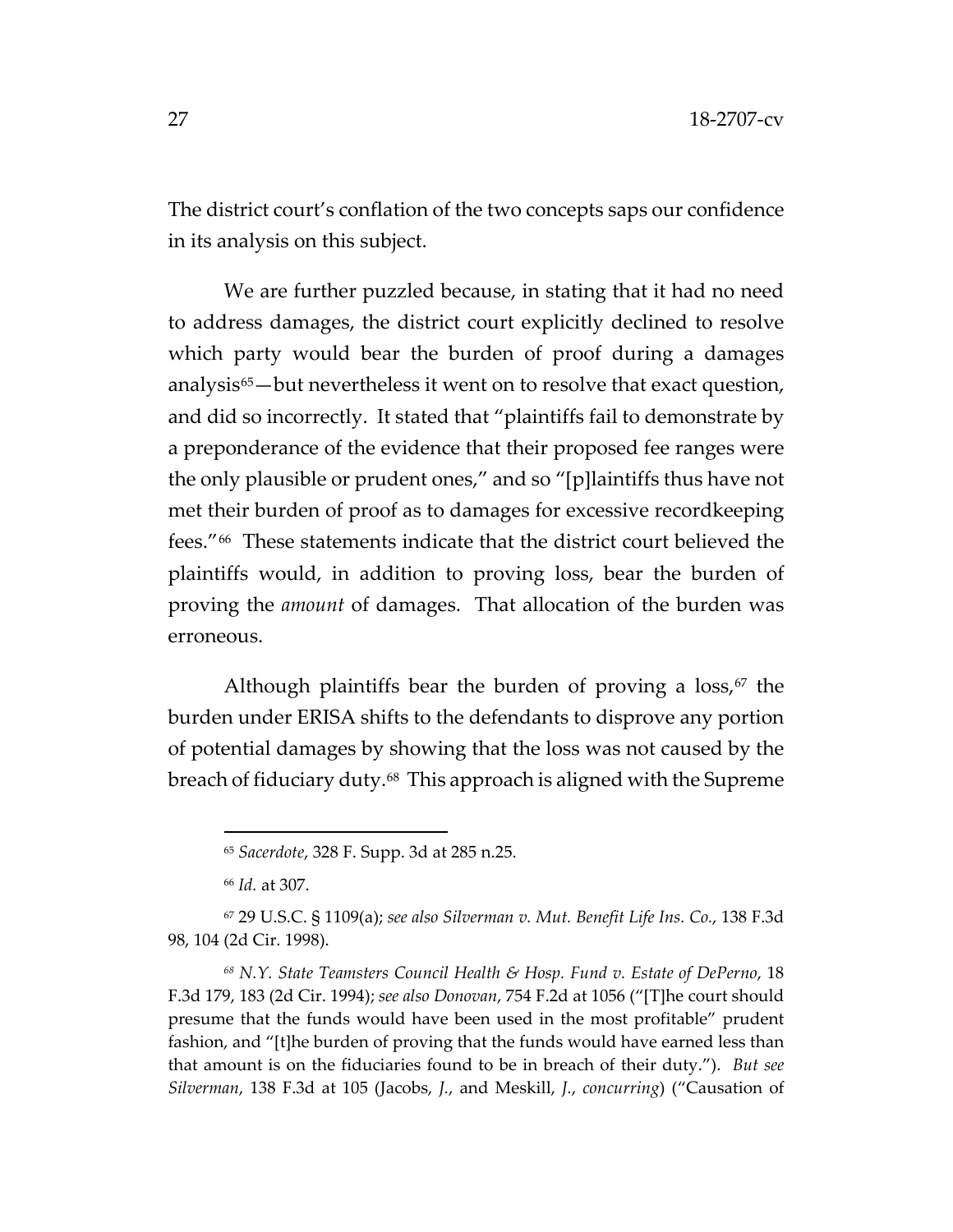Court's instruction to "look to the law of trusts" for guidance in ERISA cases.[69](#page-27-0) Trust law acknowledges the need in certain instances to shift the burden to the trustee, who commonly possesses superior access to information.[70](#page-27-1) Even in the context of the share-class claim, where plaintiffs have alleged the known cost-differentials between retail and institutional shares, "it makes little sense to have the plaintiff hazard a guess as to what the fiduciary would have done had it not breached its duty in selecting investment vehicles, only to be told [to] guess again."[71](#page-27-2) In considering the potential opportunity cost to the plaintiff of the investment, "[i]t makes much more sense for the fiduciary to say what it claims it would have done and for the plaintiff to then respond to that."[72](#page-27-3)

<span id="page-27-1"></span><sup>70</sup> Restatement (Third) of Trusts, § 100 cmt. f ("When a plaintiff brings suit against a trustee for breach of trust, the plaintiff generally bears the burden of proof. This general rule, however, is moderated in order to take account of the trustee's . . . superior (often, unique) access to information about the trust and its activities . . . .").

<span id="page-27-3"></span><span id="page-27-2"></span><sup>71</sup> *Brotherston v. Putnam Invs., LLC*, 907 F.3d 17, 38 (1st Cir. 2018), *cert. denied*, 140 S. Ct. 911 (2020) (internal quotation marks omitted); *see also id.* at 39 (joining the Fourth, Fifth, and Eighth circuits in "hold[ing] that once an ERISA plaintiff has shown a breach of fiduciary duty and loss to the plan, the burden shifts to the fiduciary to prove that such loss was not caused by its breach, that is, to prove that the resulting investment decision was objectively prudent") (citing *Tatum v. RJR Pension Inv. Comm.*, 761 F.3d 346, 363 (4th Cir. 2014); *McDonald v. Provident Indem. Life Ins. Co.*, 60 F.3d 234, 237 (5th Cir. 1995); *Martin v. Feilen*, 965 F.2d 660, 671 (8th Cir. 1992)).

damages is therefore an element of the claim, and the plaintiff bears the burden of proving it.").

<span id="page-27-0"></span><sup>69</sup> *Tibble*, 575 U.S. at 529; *see also LaRue v. DeWolff, Boberg & Assocs., Inc.*, 552 U.S. 248, 253 n.4 (2008) ("[T]he common law of trusts . . . informs our interpretation of ERISA's fiduciary duties . . . .").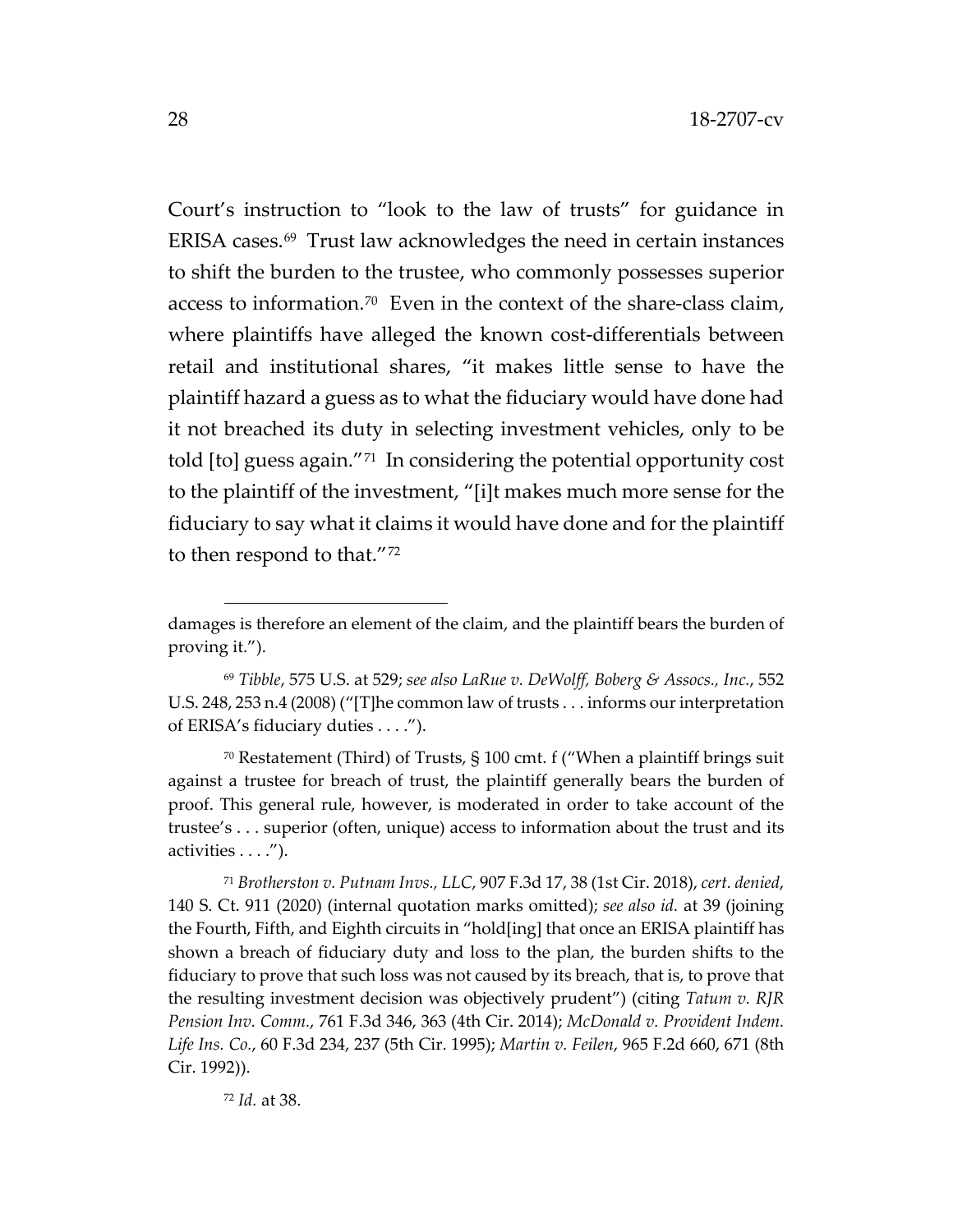By requiring the plaintiffs here to prove that the alternative fee ranges proposed by their expert were "the *only* plausible or prudent ones,"[73](#page-28-0) the district court failed to shift the burden onto the defendant. Had plaintiffs been able to prove that the charged fees were imprudent, and had the plaintiffs shown a prudent alternative, the burden would have shifted to the defendant to disprove that the entire amount of loss should be awarded as damages. Put differently, if a plaintiff proved that it was imprudent to pay \$100 for something but that it would have been prudent to pay \$10, it is not the plaintiff's burden to prove that it would also have been imprudent to pay every price between \$11 and \$99. It is on the defendant to prove that there is some price higher than \$10 that it would have been prudent to pay.[74](#page-28-1)

Against this backdrop, we decline to foreclose the share-class claim on the basis of the district court's loss findings. Accordingly, we vacate dismissal of that claim in Count V and order its reinstatement for further proceedings.

# **II. Leave to amend was denied under the wrong legal standard, and denial was not harmless**

Plaintiffs argue that the district court erred when it denied their motion to amend the complaint to add the Committee members as named defendants. We agree, because the district court denied the

<sup>73</sup> *Sacerdote*, 328 F. Supp. 3d at 307 (emphasis added).

<span id="page-28-1"></span><span id="page-28-0"></span><sup>74</sup> *Cf. LaScala v. Scrufari*, 479 F.3d 213, 221 & n.4 (2d Cir. 2007) (noting, in a case where a fiduciary breached his fiduciary duty by giving his son salary raises without trustee approval, that it would be his burden to disprove damages from the salary raises by demonstrating that his son's services were reasonably necessary and the value of those services equaled the sums paid).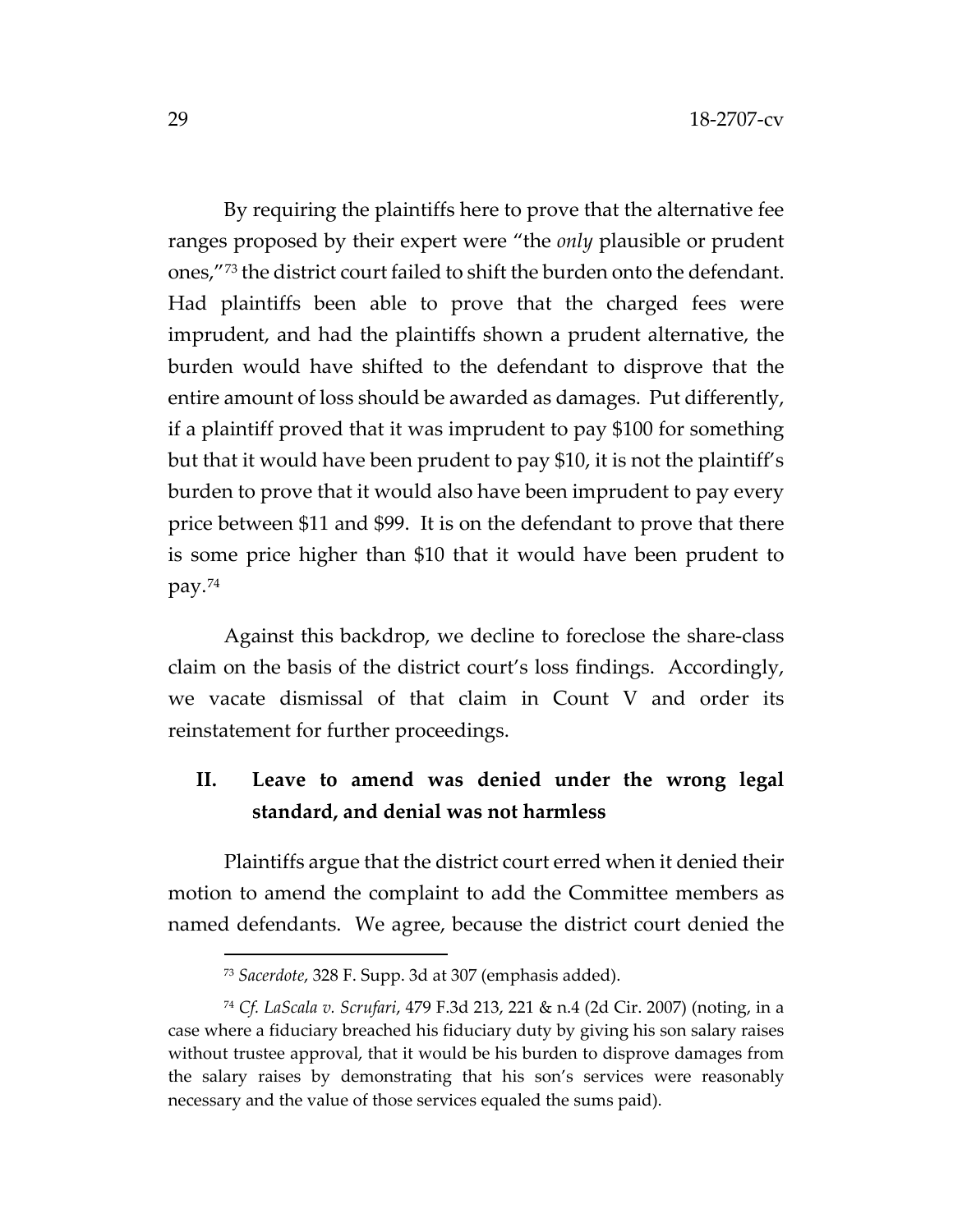motion to amend with reference to the wrong legal standard. We therefore vacate the denial of leave to amend and remand for consideration under the correct legal standard. Plaintiffs further argue that this first error led to another, when the district court refused to order the removal of two of the members as fiduciaries. We agree that the outcome of the motion to amend may have affected the outcome of plaintiffs' post-trial motions for removal of specific Committee members, and therefore we also vacate the relevant rulings on those post-trial motions.

The district court, on December 5, 2016, entered a scheduling order in which the dates seem to have been proposed by the parties that provided, in relevant part: "Amended pleadings may not be filed, and no party may be joined, without leave of Court more than 10 days after the filing of this Order or the filing of a responsive pleading, whichever occurs first."<sup>[75](#page-29-0)</sup> Nine months later, on September 8, 2017, shortly after resolution of the motion to dismiss and nearly three months before fact discovery closed, plaintiffs sought leave of court to amend the complaint to add the individual Committee members as named defendants.

The district court denied the motion with citations to Federal Rule of Civil Procedure 16(b) and the scheduling order. Specifically, it found that "[t]he time for amending the complaint as of right has passed" and so "without [plaintiffs] demonstrating good cause, the Court may dismiss this untimely motion. Plaintiffs have not

<span id="page-29-0"></span><sup>75</sup> *Sacerdote v. NYU*, No. 16-cv-6284 (KBF), ECF No. 43 (S.D.N.Y. Dec. 5, 2016) (scheduling order).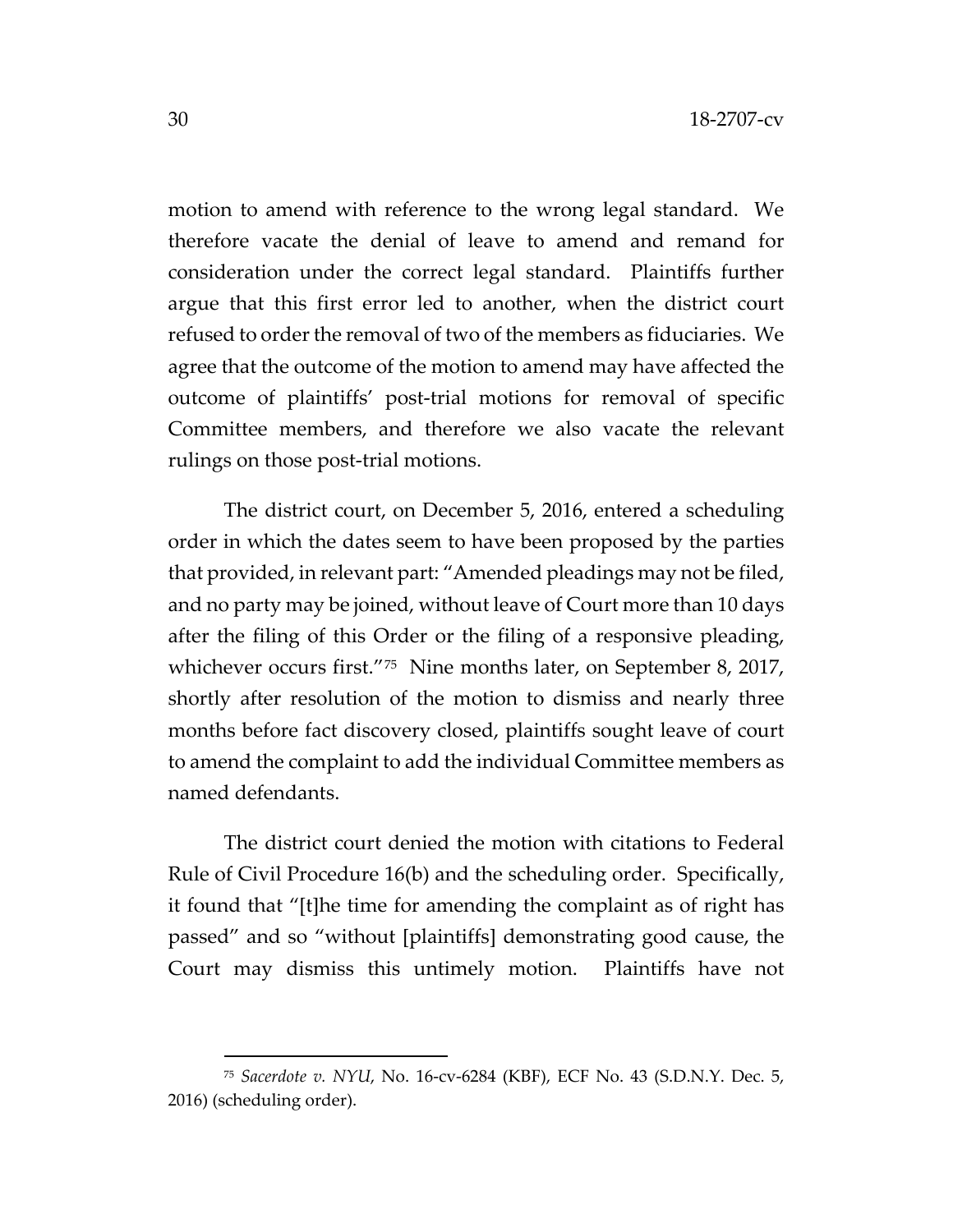demonstrated good cause for their failure to include the defendants whom they now propose to add."<sup>[76](#page-30-0)</sup>

We review denial of leave to amend for abuse of discretion, $77$ and will find it when the district court's "decision rests on an error of law (such as the application of the wrong legal principle)."[78](#page-30-2) The district court here applied the wrong Federal Rule of Civil Procedure to the motion to amend, so we must vacate the ruling.

The ability of a plaintiff to amend the complaint is governed by Rules 15 and 16 of the Federal Rules of Civil Procedure which, when read together, set forth three standards for amending pleadings that depend on when the amendment is sought. At the outset of the litigation, a plaintiff may freely amend her pleadings pursuant to Rule  $15(a)(1)$  as of right without court permission.<sup>79</sup> After that period ends—either upon expiration of a specified period in a scheduling order or upon expiration of the default period set forth in Rule  $15(a)(1)(A)$  – the plaintiff must move the court for leave to amend, but the court should grant such leave "freely . . . when justice so requires" pursuant to Rule 15(a)(2). This is a "liberal" and "permissive" standard, and the only "grounds on which denial of leave to amend has long been held proper" are upon a showing of "undue delay, bad

<span id="page-30-3"></span><span id="page-30-2"></span><span id="page-30-1"></span><span id="page-30-0"></span><sup>76</sup> *Sacerdote v. NYU*, No. 16-cv-6284 (KBF), ECF No. 100 (S.D.N.Y. Oct. 17, 2017) (order denying motion to amend) (citations omitted).

<sup>77</sup> *Shimon v. Equifax Info. Servs. LLC*, 994 F.3d 88, 91 (2d Cir. 2021).

<sup>78</sup> *Zervos v. Verizon N.Y., Inc.*, 252 F.3d 163, 169 (2d Cir. 2001).

<sup>79</sup> Fed. R. Civ. P. 15(a)(1).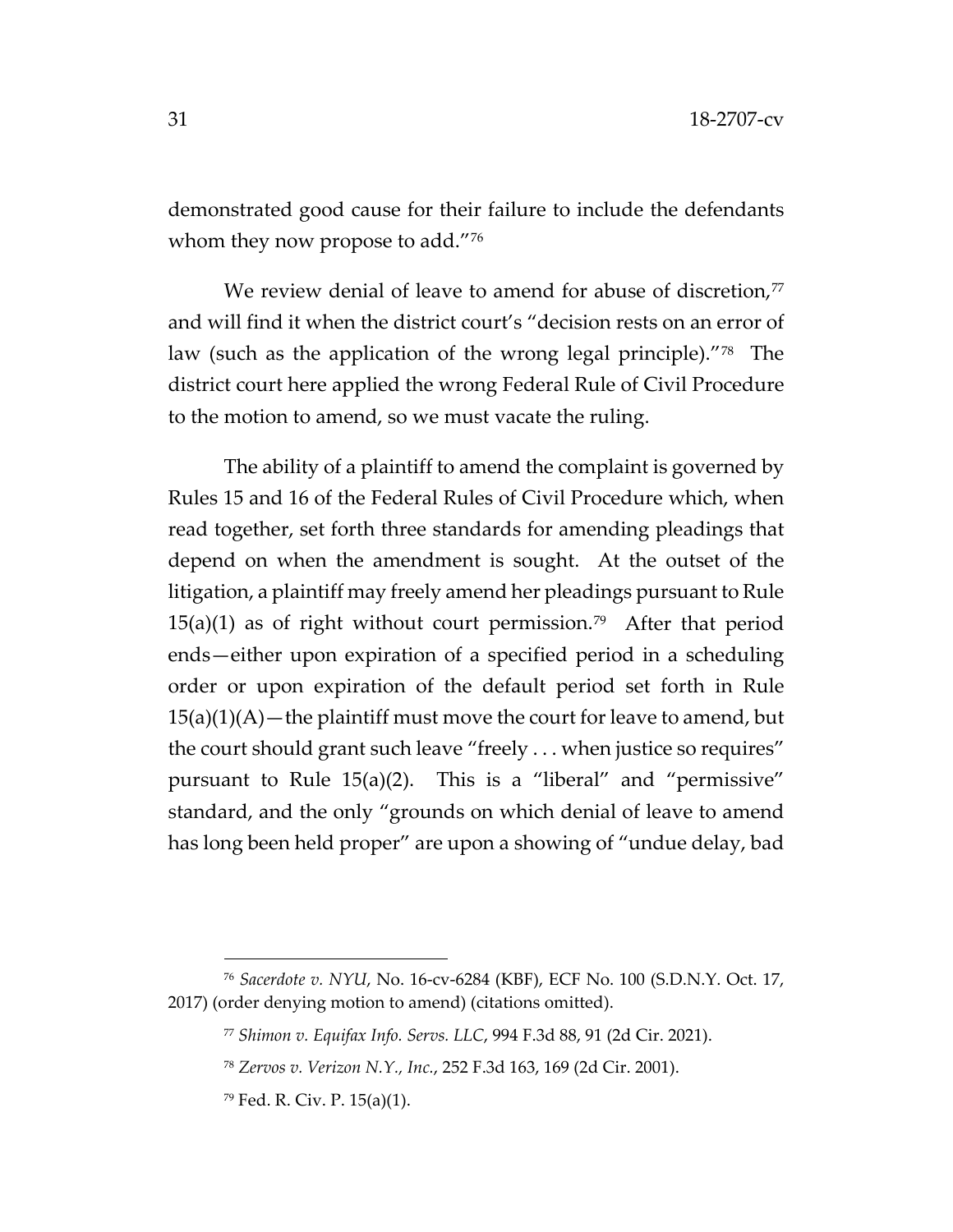faith, dilatory motive, [or] futility."[80](#page-31-0) The period of "liberal" amendment ends if the district court issues a scheduling order setting a date after which no amendment will permitted. It is still possible for the plaintiff to amend the complaint after such a deadline, but the plaintiff may do so only up a showing of the "good cause" that is required to modify a scheduling order under Rule  $16(b)(4)$ .<sup>[81](#page-31-1)</sup>

The language of the scheduling order in this case set the deadline (ten days) for amending *without* leave of court. It set no expiration date after which all amendments were prohibited, which would have triggered the stricter Rule 16(b)(4) "good cause" standard thereafter. Thus, if plaintiffs wanted to amend after the stated deadline, they only needed the court's leave—under Rule  $15(a)(2)$  which they sought by filing their motion for leave to amend. By considering plaintiffs' motion to amend under Rule 16, the district court here committed legal error and thus abused its discretion.

The dissent, to find grounds for affirmance on this point, looks beyond the plain language of the order and speculates that what the district court *really* intended when it set the deadline to amend "*without* leave of Court" was to also set a deadline after which even amendments *with* leave of Court would not be permitted.<sup>[82](#page-31-2)</sup> But

<span id="page-31-2"></span><span id="page-31-1"></span><span id="page-31-0"></span><sup>80</sup> *Loreley Fin. (Jersey) No. 3 Ltd. v. Wells Fargo Sec., LLC*, 797 F.3d 160, 190 (2d Cir. 2015) (internal quotation marks and citation omitted).

<sup>81</sup> *Parker v. Columbia Pictures*, 204 F.3d 326, 340 (2d Cir. 2000).

<sup>82</sup> Dissent at 10–11.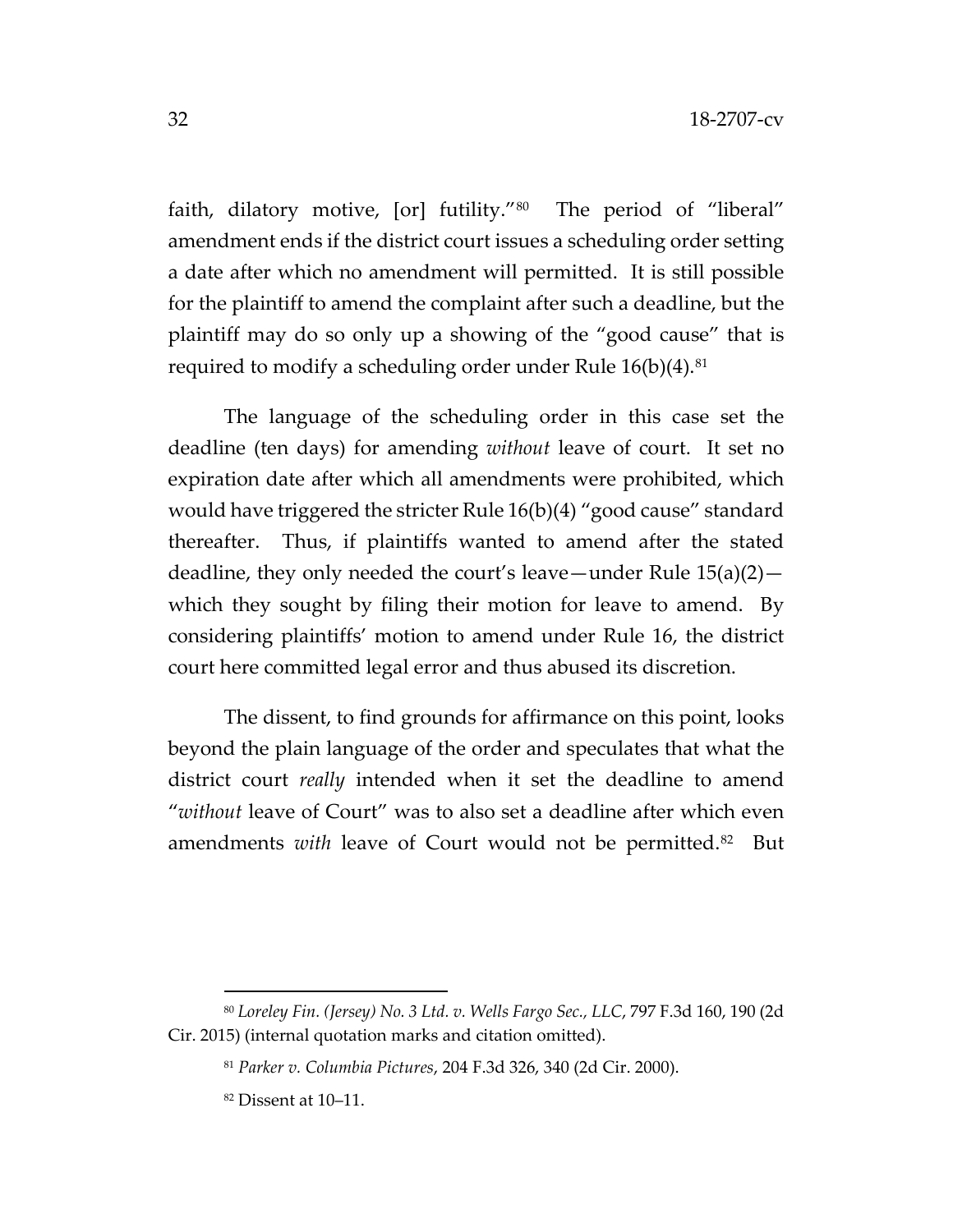litigants are entitled to rely on the meaning suggested by the plain language of a court order, as these plaintiffs did here.

The dissent also suggests that the scheduling order at issue was a "pro forma" order, and that our analysis should therefore be affected by the possibility that similar orders were entered in other cases.[83](#page-32-0) Based purely on the formatting of the document, we do not necessarily disagree that it originated as a form: there appear to have been blank spaces in which the parties filled in their proposed dates for the various scheduling deadlines.<sup>[84](#page-32-1)</sup> But we are unpersuaded to change our legal analysis as a result.

First of all, we have found nothing defective in the order itself, only in the district court's ensuing ruling on the motion for leave to amend, which applied the wrong legal standard. Other district courts that have issued an identical scheduling order, and evaluated a motion for leave to amend under that order pursuant to Rule 15(a)(2), would have no cause for concern. District courts wishing to evaluate motions for leave to amend under Rule 16 after a particular date need only write their scheduling orders consistent with that intent, and state that no amendment will be permitted after that date in order to trigger the Rule 16 standard. And secondly, even if the dissent's speculation that other district courts may have committed similar interpretive missteps is true, that provides no reason for us to review this decision more deferentially. The efficacy of our appellate review

<sup>83</sup> *Id.* at 12.

<span id="page-32-1"></span><span id="page-32-0"></span><sup>&</sup>lt;sup>84</sup> We note, however, that there is no evidence in the record about other scheduling orders entered in cases before this district court that would inform this speculation.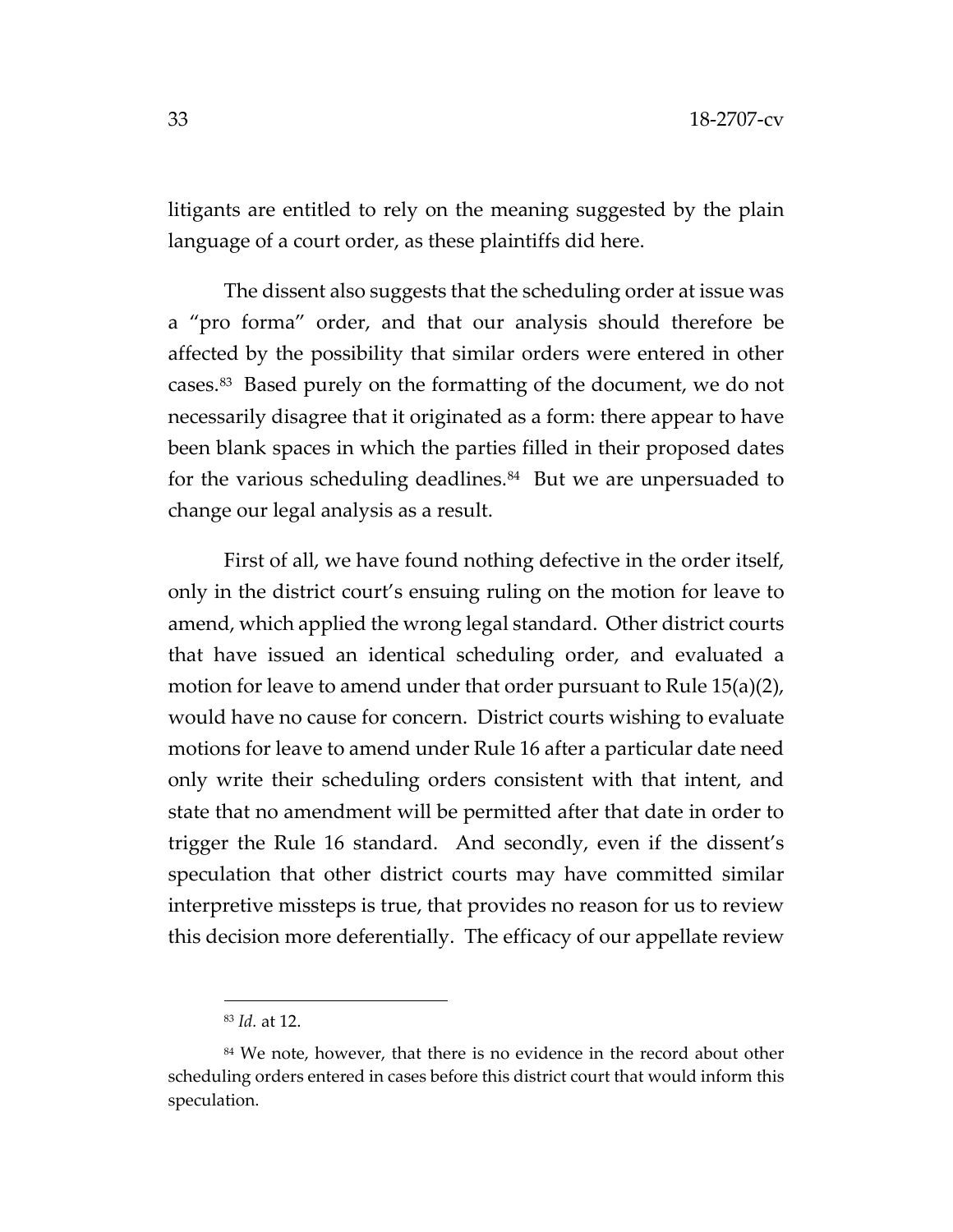should not be affected by the possible existence of other similarly worded scheduling orders in other cases.

We cannot find this error harmless because the resulting denial of leave to amend may have later affected plaintiffs' post-trial motions. In the district court's trial findings, it had harshly criticized as incompetent the performance of two Committee members— Margaret Meagher and Nancy Sanchez—who were among the fiduciaries that plaintiffs had sought (through their motion to amend) to name as defendants.<sup>[85](#page-33-0)</sup> Thereafter, in their proper role of policing

<span id="page-33-0"></span><sup>85</sup> Meagher was the Committee co-chair who served as the Senior Director of Benefits for NYU and later the Senior Director of Benefits for the Medical Center. The district court described her testimony as "concerning" and found "that Meagher does not have the depth of knowledge appropriate to oversee a plan the size of the NYU Faculty and Medical Plans." Meagher's testimony "made it clear that she viewed her role as primarily concerned with scheduling, paper movement, and logistics," and "she displayed a surprising lack of in-depth knowledge concerning the financial aspects of managing a multi-billion dollar pension portfolio and a lack of true appreciation for the significance of her role as a fiduciary." The court further noted that Meagher "appeared to believe it was sufficient for her to have relied rather blindly on [a retained investment advisor firm]'s expertise." *See Sacerdote*, 328 F. Supp. 3d at 291 & nn. 35–37.

Sanchez was Meagher's supervisor and the Senior Vice President and Vice Dean for Human Resources and Organizational Development and Learning at the Medical Center. The district court found that Sanchez "was similarly unfamiliar with basic concepts relating to the Plans" and "d[id] not view herself as having adequate time to serve effectively on the Committee." In one notable portion of testimony, when she was asked to identify the plan administrator, Sanchez responded, "I don't review the plan documents. That's what I have staff for." Sanchez said that she relied upon Meagher to review the materials for her but, of course, Sanchez has her own full vote on the Committee. *See id.* at 291 & n.37.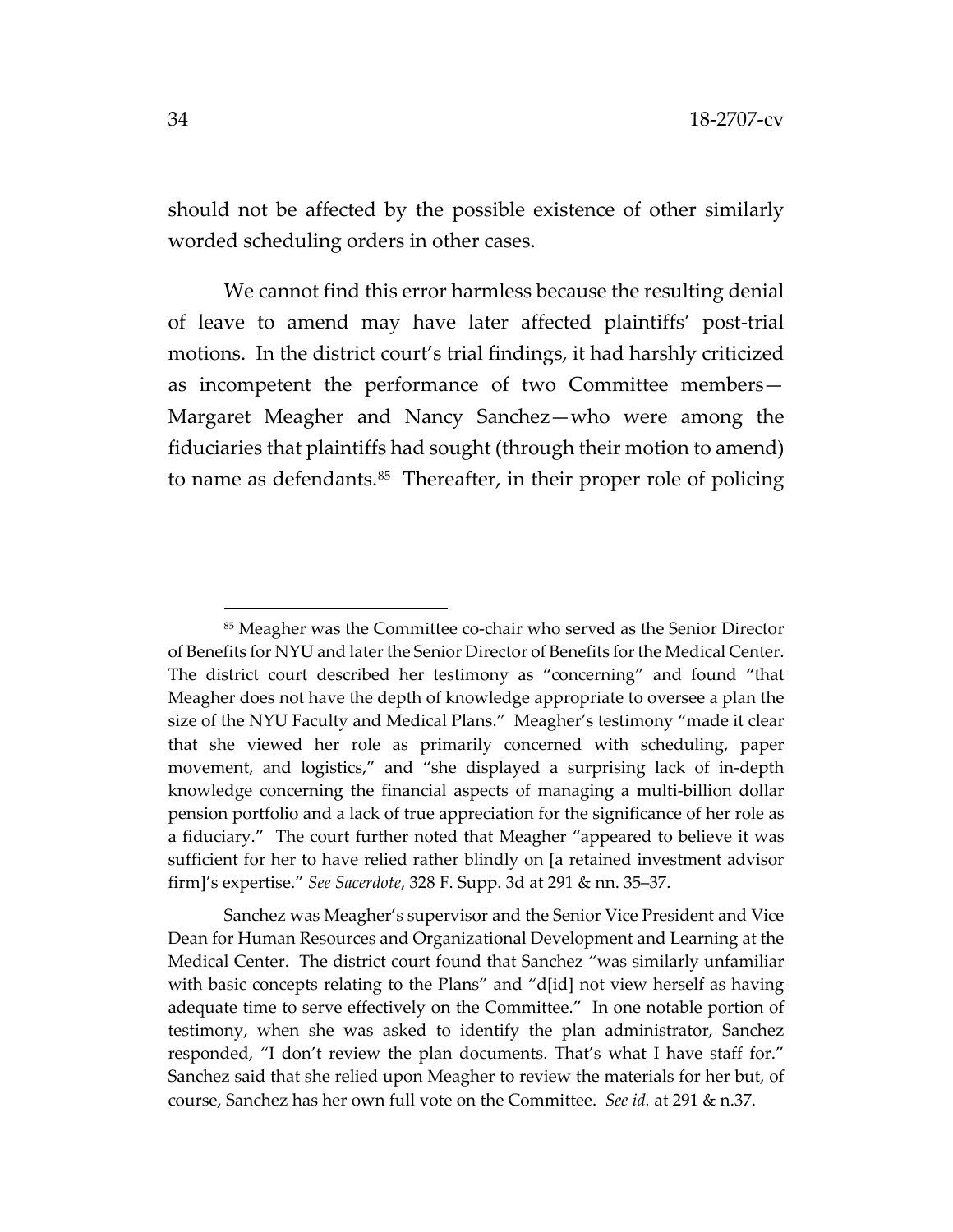the Plans' fiduciaries, plaintiffs pressed for Meagher and Sanchez's removal.[86](#page-34-0)

Plaintiffs' effort was thwarted, in major part, because Meagher and Sanchez had not been named as defendants. Judge Torres denied plaintiffs' post-trial motions on the ground that Judge Forrest had previously considered and rejected ordering their removal from the Committee.[87](#page-34-1) However, we see no such ruling by Judge Forrest, even implicitly, in the trial findings. The only question put to the district court was the Committee's performance as a whole because the Committee, in NYU's shoes, was the only defendant.<sup>[88](#page-34-2)</sup> In answering that question, the district court found that although "the level of involvement and seriousness with which several Committee members treated their fiduciary duty [was] troubling, [the court] does not find that this rose to a level of failure to fulfill fiduciary obligations. Between [the investment advisor firm's] advice and the guidance of the more well-equipped Committee members . . . , the Court is persuaded that the Committee performed its role adequately."[89](#page-34-3) In our view, this passage means only that, while

<span id="page-34-0"></span><sup>86</sup> Such equitable relief is available under 29 U.S.C. § 1109(a), which provides that "[a]ny person who is a fiduciary with respect to a plan who breaches any of the responsibilities, obligations, or duties imposed upon fiduciaries" by ERISA "shall be subject to . . . equitable or remedial relief as the court may deem appropriate, including removal of such fiduciary." *See also Katsaros*, 744 F.2d at 281 ("Since the trustees here acted imprudently . . . , it was not an abuse of discretion for the court to remove the trustees pursuant to its equitable power.").

<sup>87</sup> *Sacerdote*, 2019 WL 2763922 at \*3.

<span id="page-34-3"></span><span id="page-34-2"></span><span id="page-34-1"></span><sup>88</sup> *See, e.g.*, *Sacerdote*, 328 F. Supp. 3d at 279 (describing the issue at trial as plaintiffs' "claim that NYU, through its Retirement Plan Committee . . . failed to fulfill certain of its fiduciary obligations under ERISA).

<sup>89</sup> *Id.* at 293.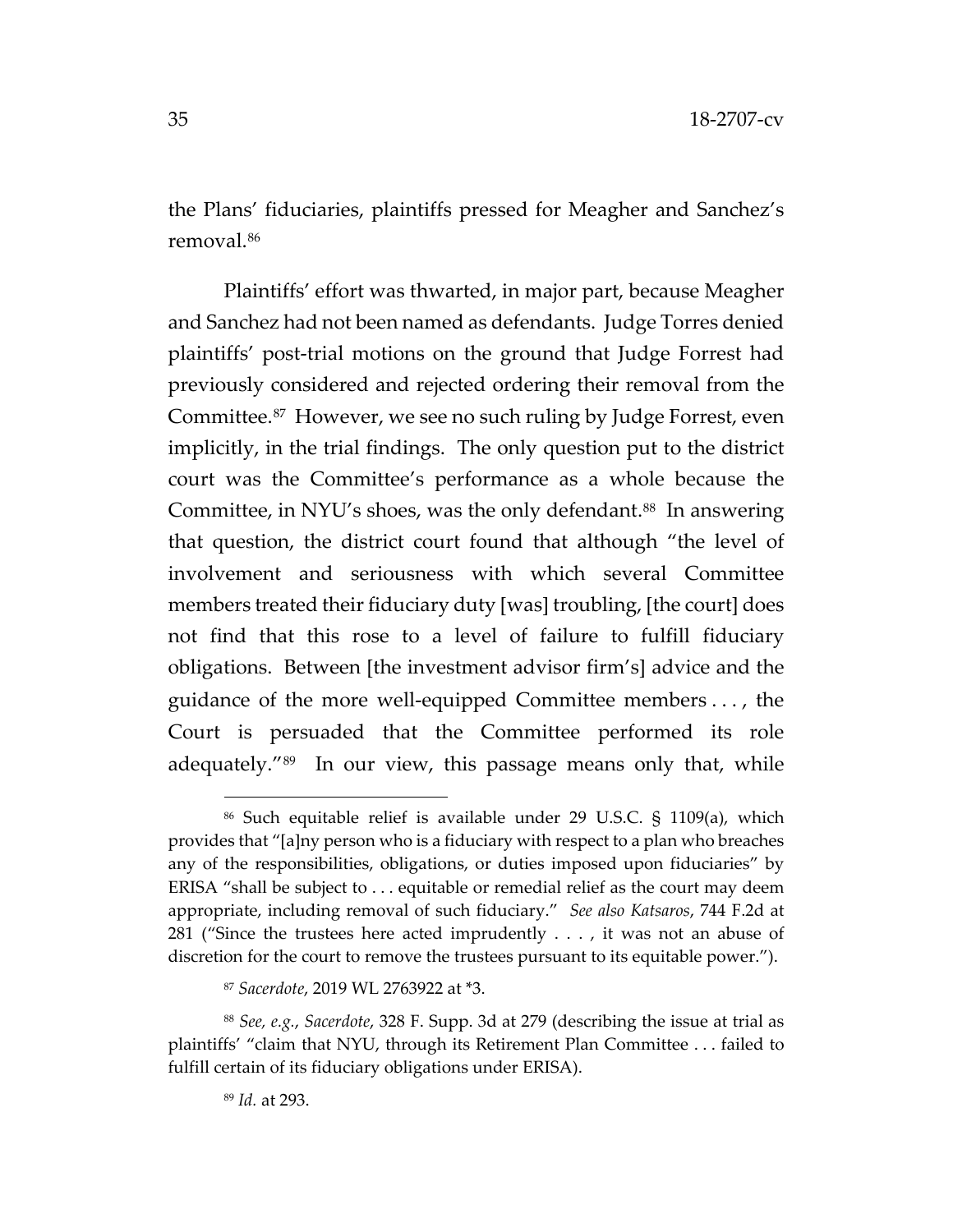certain constituent members of the Committee were incompetent, their colleagues' diligence saved the Committee itself from failing to fulfill its fiduciary obligations.

Accordingly, although the decision of whether to order removal of ERISA fiduciaries would be a matter committed to the discretion of the trial court,<sup>[90](#page-35-0)</sup> here, there is no such exercise of discretion to which we must defer. Had Meagher and Sanchez been named in the complaint as defendants, the district court would have had to enter judgments specific to each of them after trial, finding whether each had breached her fiduciary duty as an individual member of the Committee. Given the district court's harsh assessment of Meagher and Sanchez's performance as fiduciaries, it is hardly inevitable that the district court would have found in their favor and declined to remove them as fiduciaries had it been required to enter those judgments.

We therefore vacate the denial of leave to amend and remand for consideration under the correct legal standard. We also vacate the denial of plaintiffs' Rule 52(b) and 59(e) post-trial motions; those motions sought findings specific to Meagher and Sanchez, and so, depending on how the motion to amend is disposed of on remand, those motions may require further consideration as well.

# **III. Plaintiffs waived their jury demand**

<span id="page-35-0"></span>Plaintiffs argue that they had a Seventh Amendment right to a trial by jury, and therefore that the district court erred in striking their jury demand. We disagree. The record of proceedings before the

<sup>90</sup> *Katsaros*, 744 F.2d at 281.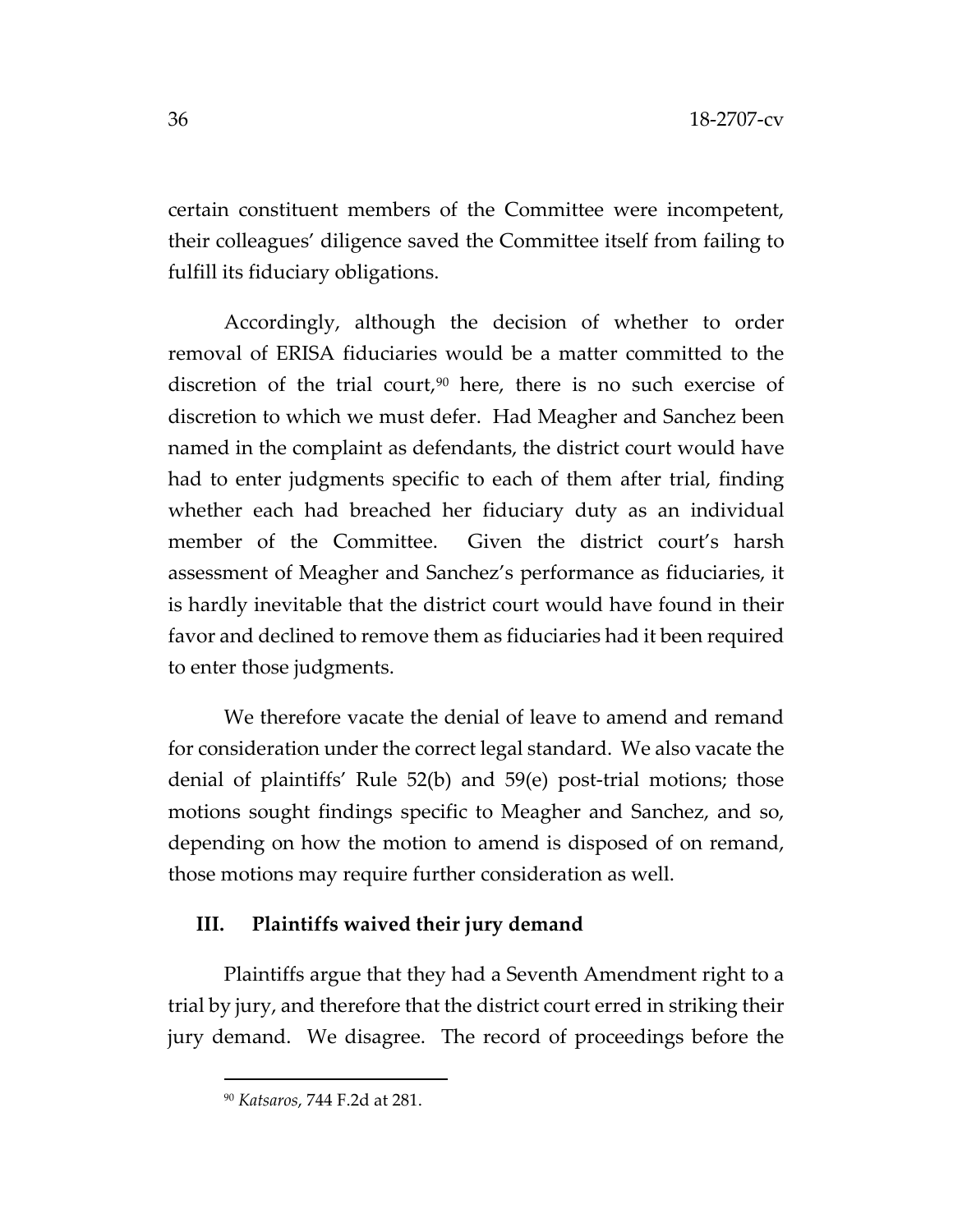district court makes clear that plaintiffs waived their jury demand.<sup>[91](#page-36-0)</sup> Accordingly, we need not address the substance of their Seventh Amendment argument.

On December 4, 2017, NYU moved to strike plaintiffs' jury demand. Under the Southern District of New York's local rules, plaintiffs' opposition to NYU's motion was due within fourteen days.[92](#page-36-1) On December 19, one day after the deadline for plaintiffs to file a response had expired, the district court granted NYU's motion to strike. Plaintiffs now argue that we should excuse their failure to respond to NYU's motion as "inadvertent[]."[93](#page-36-2) But they offer no justification for their admitted inadvertence—let alone a sympathetic one—and no explanation for their failure to subsequently raise this issue before the district court.

Plaintiffs did not, upon being alerted by the district court's December 19 order, move for reconsideration of the order denying a jury trial.[94](#page-36-3) Nor did they object at the pretrial conference, at which the

<sup>93</sup> Pls.-Appellants' Br. at 46.

<span id="page-36-0"></span><sup>91</sup> *See Royal Am. Managers, Inc. v. IRC Holding Corp.*, 885 F.2d 1011, 1018 (2d Cir. 1989) ("[T]he right to jury trial may be waived by conduct of the parties.").

<span id="page-36-1"></span><sup>92</sup> *See* S.D.N.Y. Local Rule 6.1(b)(2), *available at*  https://www.nysd.uscourts.gov/sites/default/files/local\_rules/rules-2018-10- 29.pdf.

<span id="page-36-3"></span><span id="page-36-2"></span><sup>&</sup>lt;sup>94</sup> Although "[t]he standard for granting such a motion is strict, and reconsideration will generally be denied unless the moving party can point to controlling decisions or data that the court overlooked," *Shrader v. CSX Transp., Inc.*, 70 F.3d 255, 257 (2d Cir. 1995), plaintiffs could have filed such a motion to litigate their claimed constitutional right in good faith. Indeed, we have recognized that motions for reconsideration are appropriate vehicles to "correct a clear error or prevent manifest injustice." *Kolel Beth Yechiel Mechil of Tartikov, Inc.*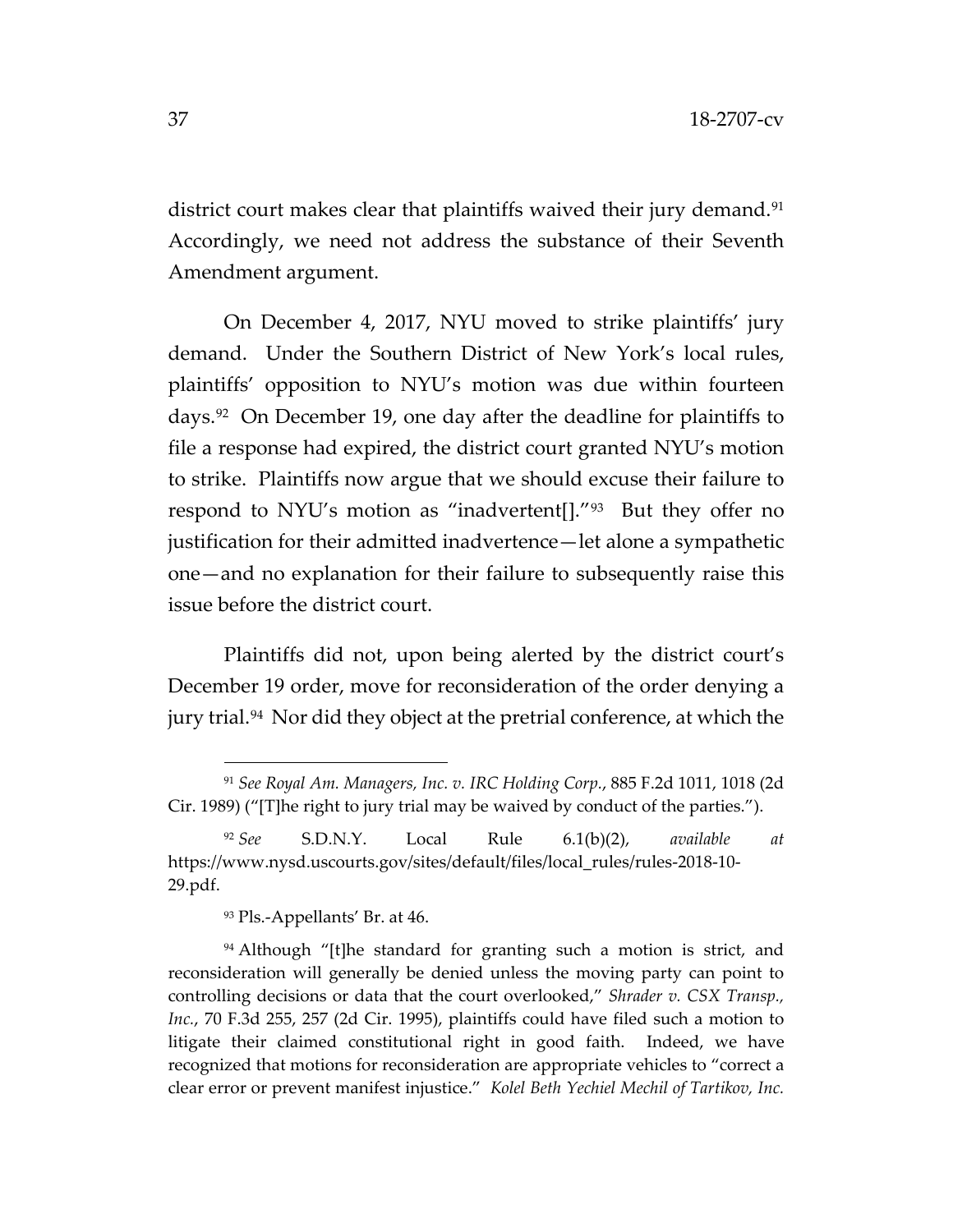parties and court turned their attention to the forthcoming bench trial. And finally, the plaintiffs thereafter "participat[ed] in a bench trial without objection[, which alone] constitutes waiver of the jury trial right."[95](#page-37-0) Under these circumstances, "[i]t would be patently unfair and, in effect, an ambush of the trial judge on appeal if appellant were allowed to lodge an early demand for a jury, participate in a bench trial without objection, and then assign as error the failure to honor the jury demand."[96](#page-37-1)

# **IV. The district court's use of written direct testimony was not an abuse of discretion**

The district court followed its bench-trial practice of taking direct testimony by written submissions, followed by live crossexamination and live redirect. Plaintiffs argue that this practice violated the Federal Rules of Civil Procedure and denied plaintiffs a fair trial. These arguments lack merit.

Plaintiffs claim to have lodged this objection with the district court, but the letter they point to as evidence of that objection contains no such argument.[97](#page-37-2) In that letter, they argued only that they needed more trial time for oral cross-examination of witnesses *in light of* the court's practice of taking direct testimony by written declaration.

<span id="page-37-2"></span><span id="page-37-1"></span><span id="page-37-0"></span>*v. YLL Irrevocable Tr.*, 729 F.3d 99, 104 (2d Cir. 2013) (internal quotation marks and citation omitted).

<sup>95</sup> *Royal Am. Managers*, 885 F.2d at 1018.

<sup>96</sup> *Id.* (internal quotation marks, citation, and alterations omitted).

<sup>97</sup> Pls.-Appellants' Reply Br. at 24.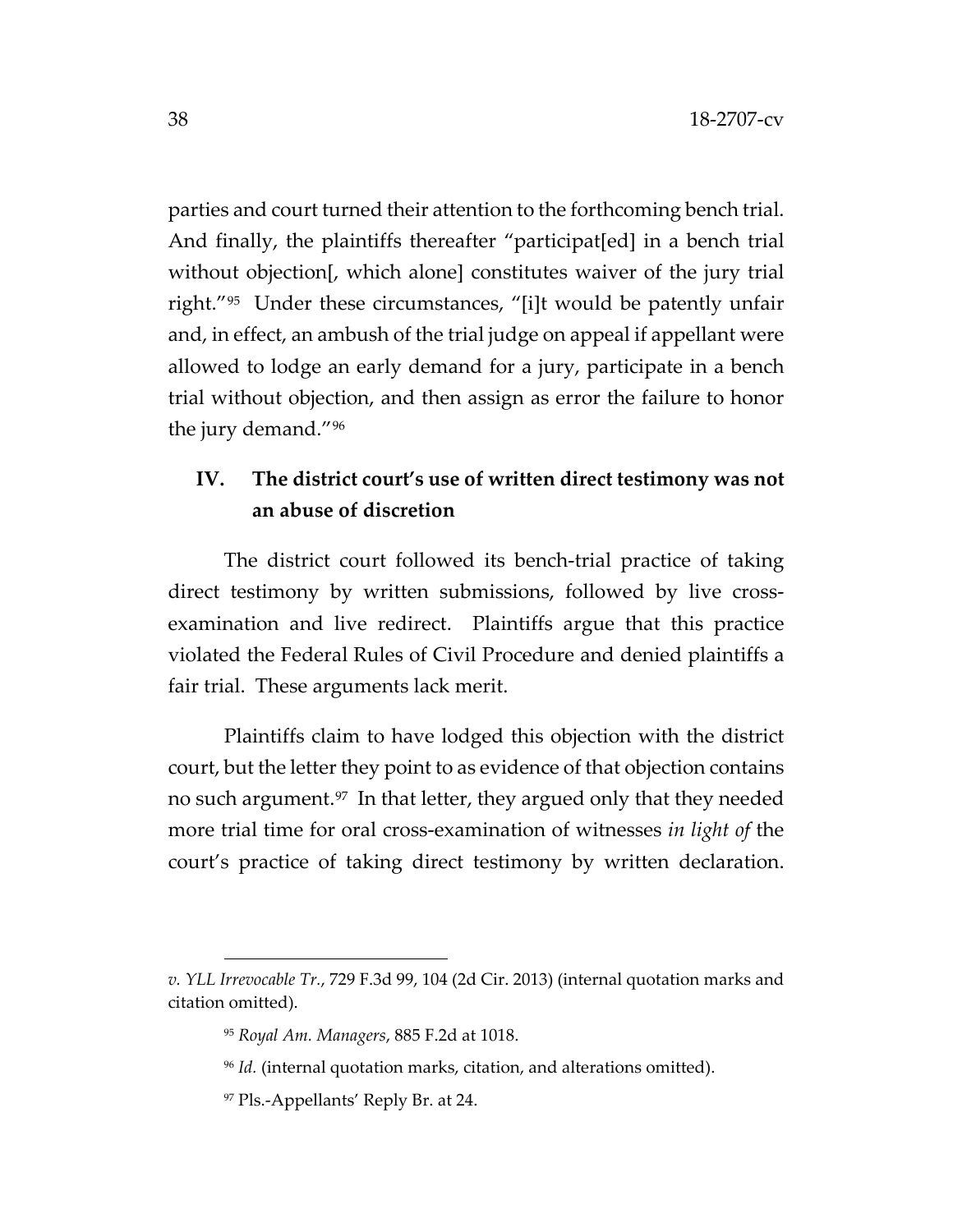Having acknowledged the practice without objection, they effectively consented to it.

It is a "well-established general rule that a court of appeals will not consider an issue raised for the first time on appeal."[98](#page-38-0) In any event, we have approved of the practice of taking direct testimony by written submissions in bench trials.<sup>99</sup> While in certain cases this practice might exceed a district court's discretion, there is nothing in this record indicating that the district court abused its discretion to manage trials efficiently.[100](#page-38-2)

# **V. The district court did not err in ruling for NYU on the tried claims**

Plaintiffs appeal the district court's entry of judgment for NYU after trial, and specifically make arguments that the trial court erred with respect to: (A) the recordkeeper-consolidation claim, and (B) the investment-retention claim.<sup>[101](#page-38-3)</sup> We reject these arguments.

<sup>98</sup> *Otal Invs. Ltd. v. M/V CLARY*, 673 F.3d 108, 120 (2d Cir. 2012) (per curiam).

<span id="page-38-1"></span><span id="page-38-0"></span><sup>99</sup> *See Ball v. Interoceanica Corp.*, 71 F.3d 73, 77 (2d Cir. 1995) (per curiam) ("[W]e approve the procedure allowing the parties to produce direct evidence from their witnesses in writing while permitting subsequent oral crossexamination—particularly when the parties agree to that procedure in advance.").

<span id="page-38-2"></span><sup>100</sup> *See United States v. Yakobowicz*, 427 F.3d 144, 150 (2d Cir. 2005) (reviewing "trial management issue . . . for abuse of discretion"); *Manley v. AmBase Corp.*, 337 F.3d 237, 249 (2d Cir. 2003) ("District courts have considerable discretion in the management of trials . . . .").

<span id="page-38-3"></span><sup>101</sup> Because we find no error in the district court's determinations after trial that NYU did not breach its fiduciary duties, we have no occasion to consider plaintiffs' argument about the district court's loss analysis in the context of their appeal from the trial findings.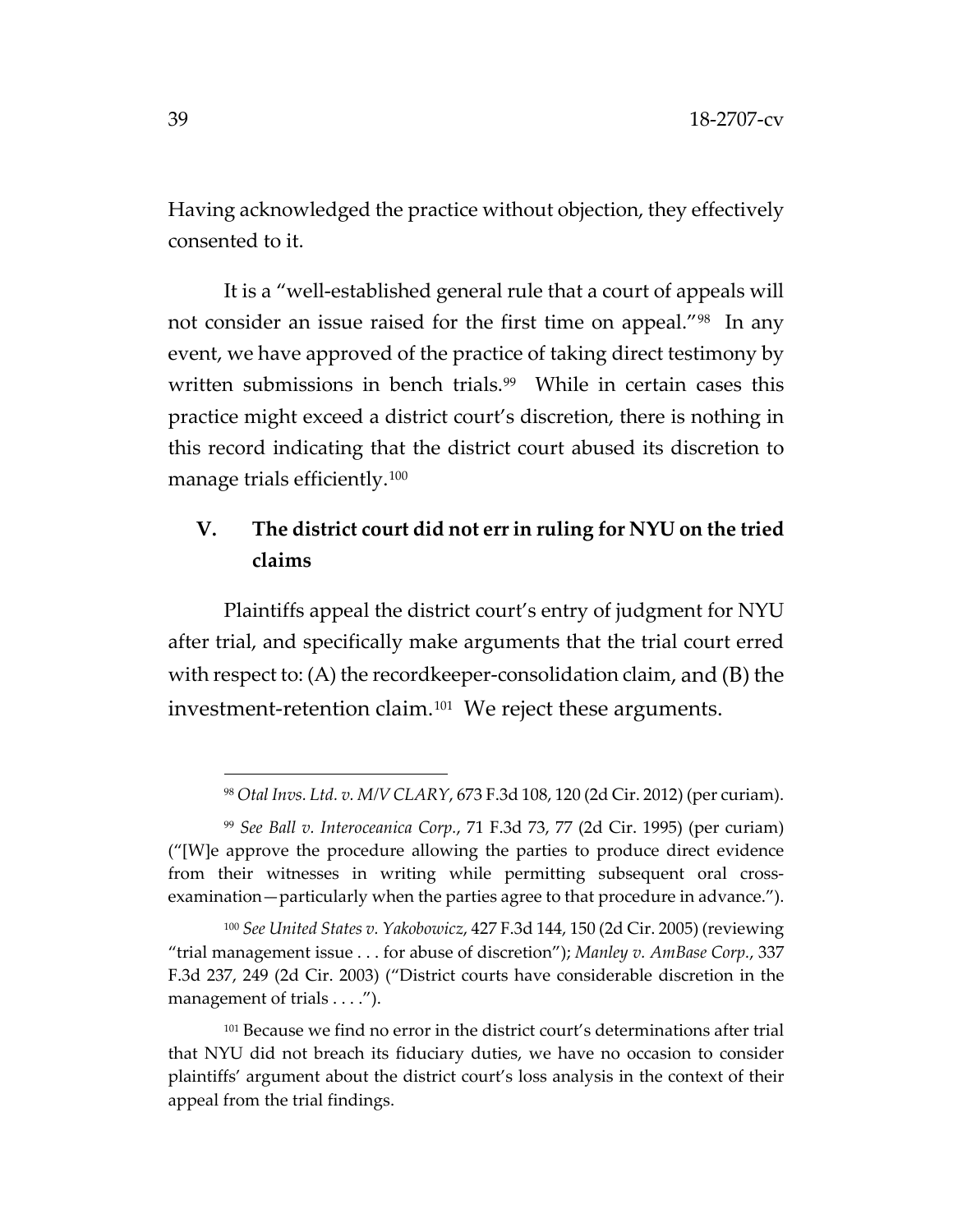"We review the district court's findings of fact after a bench trial for clear error and its conclusions of law de novo."[102](#page-39-0) The clear error standard permits us to set aside a district court's factual findings only if we are "left with the definite and firm conviction that a mistake has been committed."<sup>[103](#page-39-1)</sup> The district court's determination as to whether NYU breached its fiduciary duty rests on an "application of those facts to draw conclusions of law, including a finding of liability, [and so] is subject to *de novo* review."<sup>[104](#page-39-2)</sup> Because we discern no clear error in the district court's factual findings, we have little difficulty agreeing that NYU did not breach its fiduciary duties in the ways argued by plaintiffs at trial.

Turning first to the recordkeeper-consolidation claim: plaintiffs argued that it was imprudent for NYU to use multiple recordkeepers for the Plans rather than consolidating to one

<span id="page-39-0"></span><sup>102</sup> *L.I. Head Start Child Dev. Servs., Inc. v. Econ. Opportunity Comm'n of Nassau Cnty., Inc.*, 710 F.3d 57, 65 (2d Cir. 2013); *see also* Fed. R. Civ. P. 52(a)(6) (providing that, in an action tried without a jury, "[f]indings of fact, whether based on oral or other evidence, must not be set aside unless clearly erroneous, and the reviewing court must give due regard to the trial court's opportunity to judge the witnesses' credibility").

<sup>103</sup> *United States v. U.S. Gypsum*, 333 U.S. 364, 396 (1948).

<span id="page-39-2"></span><span id="page-39-1"></span><sup>104</sup> *F.D.I.C. v. Providence Coll.*, 115 F.3d 136, 140 (2d Cir. 1997) (internal quotation marks and citation omitted); s*ee also L.I. Head Start*, 710 F.3d at 69–71 (noting that the district court's factual finding was not clearly erroneous and then finding, as a matter of de novo review on appeal, "that the Administrators breached their fiduciary duties with respect to the . . . [c]laim"); *cf. LoPresti v. Terwilliger*, 126 F.3d 34, 39 (2d Cir. 1997) (holding that a legal conclusion that a particular individual qualifies as a fiduciary under ERISA is subject to de novo review). To the extent language in *Katsaros* suggests that the applicable standard of review on this question might be clear error, *see* 744 F.2d at 279, it plainly has not survived our subsequent precedent.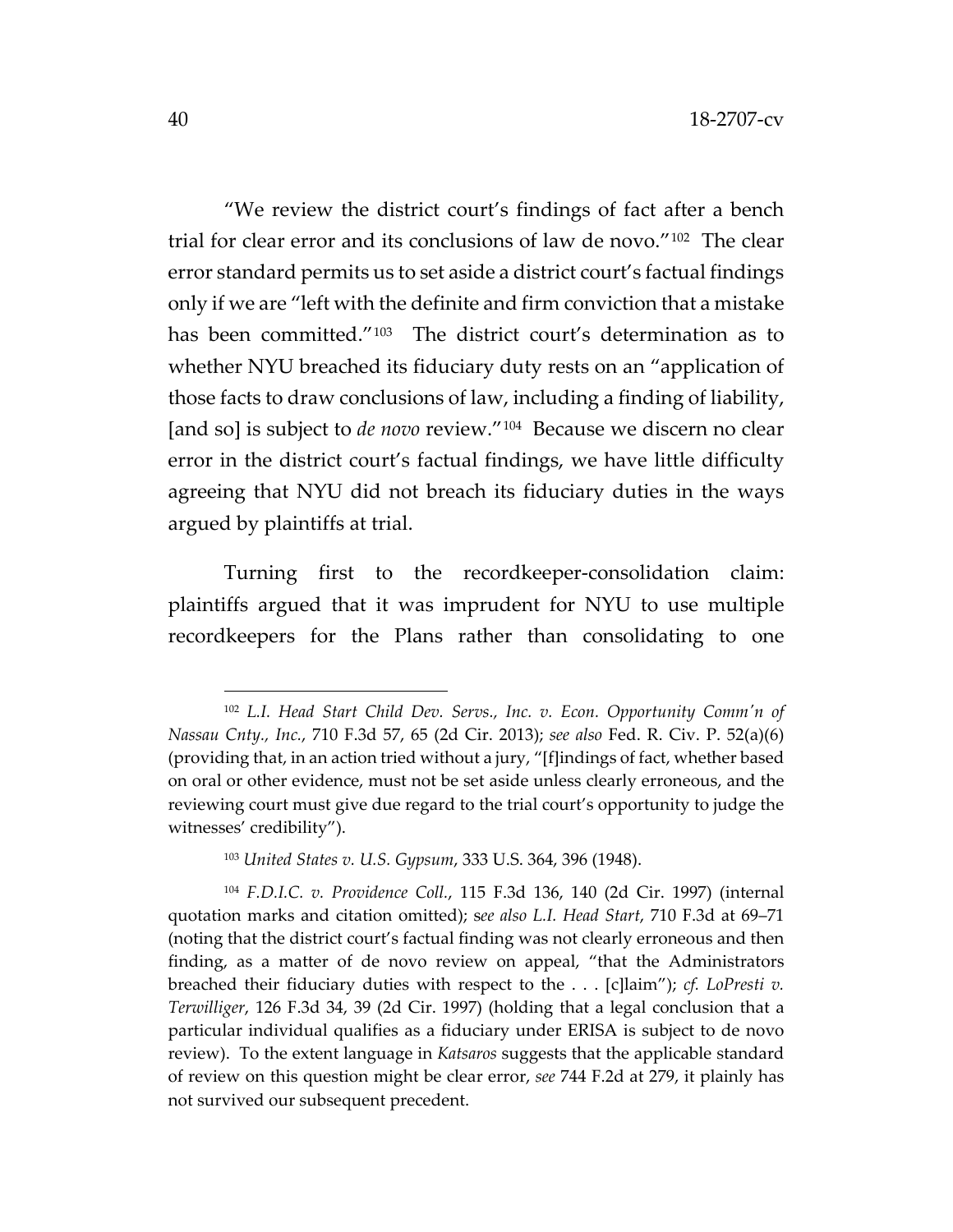recordkeeper. The Medical Plan contracted with TIAA-CREF, Vanguard, and Prudential as recordkeepers until 2013, when it consolidated with TIAA-CREF, while the Faculty Plan contracted with both TIAA-CREF and Vanguard throughout the class period.<sup>[105](#page-40-0)</sup>

The district court found that, while plaintiffs were correct that "[c]onsolidation may lead to lower recordkeeping fees[,]  $\ldots$  [t]he evidence at trial support[ed] defendant's contention that technical and other requirements prevented immediate consolidation."[106](#page-40-1) Specifically, the district court credited testimony from several Committee members to the effect that a lengthy and resourceintensive change of the computer systems used for payroll, finance, student records, and human resources at the Washington Square campus (where Faculty Plan members work) precluded the Committee from consolidating recordkeepers during that time.<sup>[107](#page-40-2)</sup> The court credited NYU's belief that "any recordkeeper switch could not be completed without risk of significant errors or additional changes prior to completion of this global update of NYU's systems and technology."[108](#page-40-3) The switchover of the University's IT systems created this hurdle because "[a] change in recordkeepers would entail significant coordination with and changes to the new systems being implemented," due to the fact that the recordkeepers' systems must

<span id="page-40-0"></span><sup>105</sup> *Sacerdote*, 328 F. Supp. 3d at 293–94.

<span id="page-40-1"></span><sup>106</sup> *Id.* at 294.

<span id="page-40-3"></span><span id="page-40-2"></span><sup>107</sup> *Id.* at 295–98.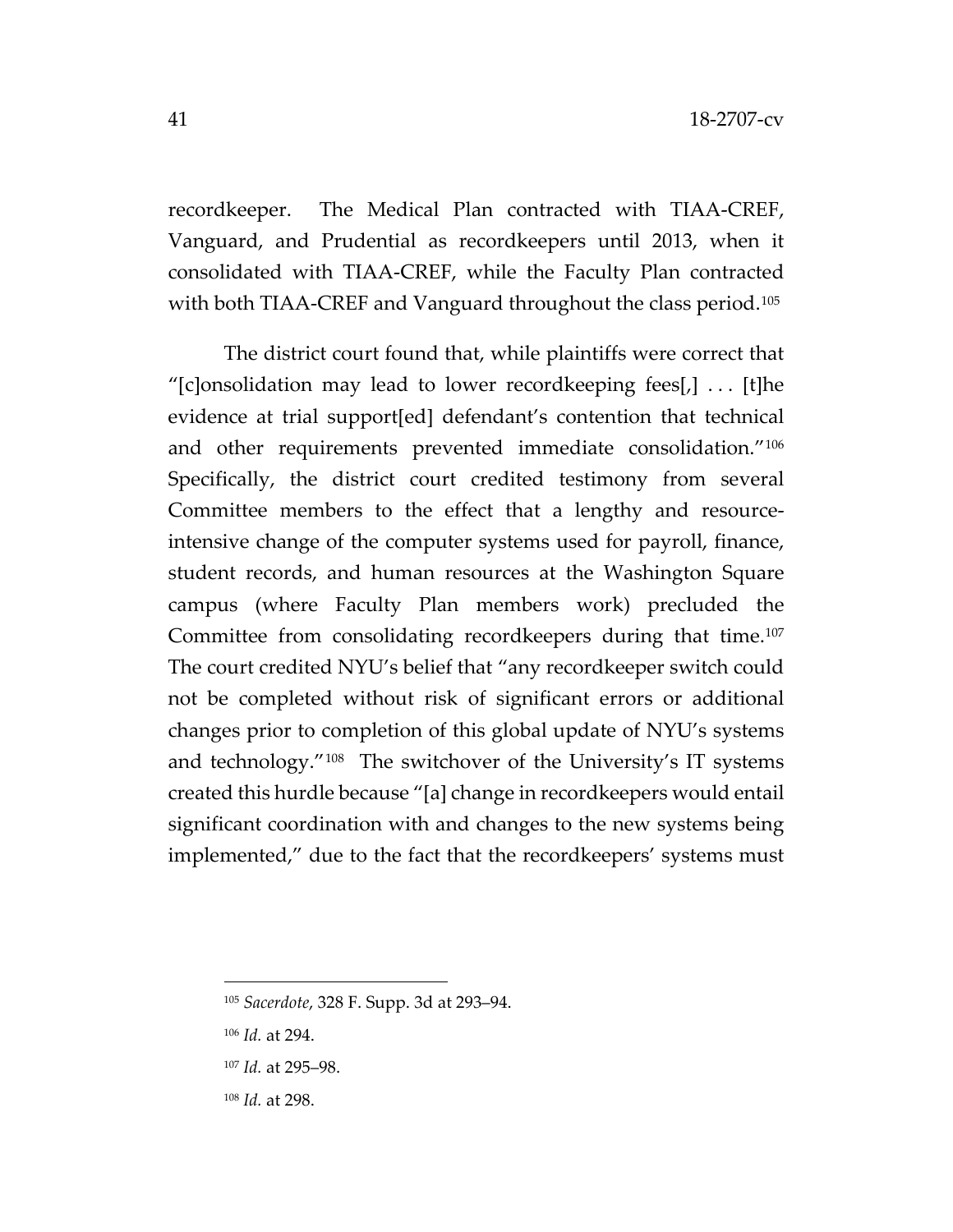interface with NYU's systems in order to allow participants to access their account information.[109](#page-41-0)

Plaintiffs argue on appeal, as they did before the district court, that the IT justification for not consolidating recordkeepers sooner is not credible because the contemporaneous Committee meeting minutes lack references to these technical difficulties.<sup>[110](#page-41-1)</sup> But "clear error review mandates that we defer to the district court's factual findings, particularly those involving credibility determinations."[111](#page-41-2) In light of the district court's extensive discussion of witness testimony that persuaded it to credit the IT justification, we find no clear error in the factual findings forming basis of the court's rejection of the recordkeeper-consolidation claim.

Having accepted the district court's factual findings, we agree that NYU did not breach its fiduciary duty of prudence by failing to consolidate recordkeepers any faster than it did. In light of the technical challenges NYU was facing, including the risk that participants would suffer disrupted account access, we cannot conclude that a hypothetical prudent fiduciary would have acted any differently.

Turning next to the investment-retention claim: plaintiffs argue that NYU breached its duty of prudence by retaining two particular funds—the CREF Stock Account and the TIAA Real Estate Account—

<sup>109</sup> *Id.* & n.50.

<sup>110</sup> Pls.-Appellants' Br. at 71; *Sacerdote*, 328 F. Supp. 3d at 296 n.47.

<span id="page-41-2"></span><span id="page-41-1"></span><span id="page-41-0"></span><sup>111</sup> *Phx. Glob. Ventures, LLC v. Phx. Hotel Assocs., Ltd.*, 422 F.3d 72, 76 (2d Cir. 2005) (per curiam).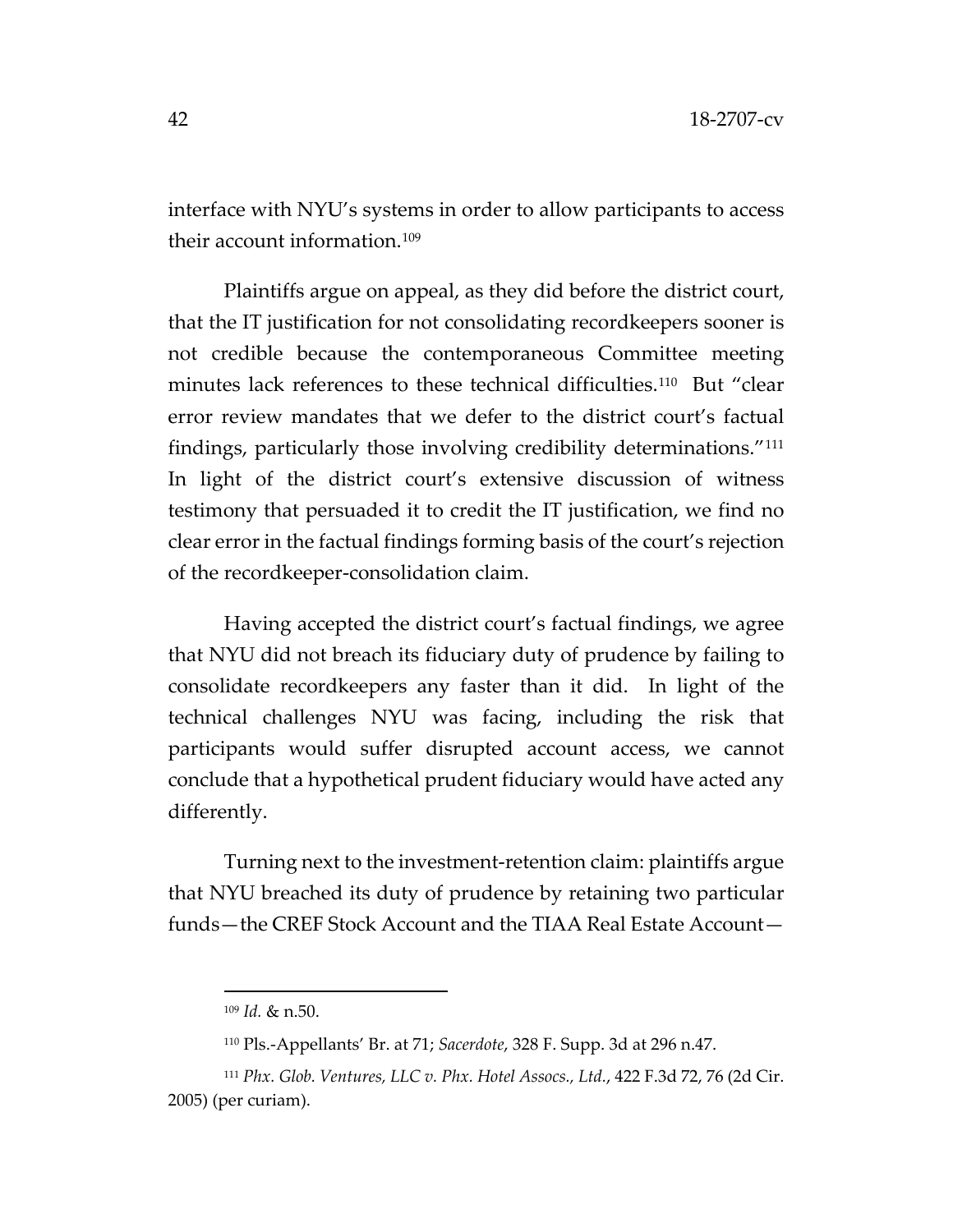in the Plans beyond when it should have because NYU was using inadequate benchmarks to decide which funds to retain.

The district court found after detailed analysis, however, that the benchmarks used by the Committee to evaluate these two funds were appropriate in light of these funds' unique and complex characteristics and that the retention of these funds was valuable in diversifying the plans.[112](#page-42-0) The district court found that the fact the Committee changed the benchmarks employed to monitor the TIAA Real Estate Account during the relevant period demonstrated careful attention to the fund's performance.<sup>113</sup> Similarly, the district court found that the Committee "focused on the difficulties with benchmarking that the CREF Stock Account presented," held "specialized discussions" about it, and was "actively engaged" with monitoring this fund's benchmarks.<sup>[114](#page-42-2)</sup> With respect to its evaluation of the funds' performance, the district court found that these funds were performing as well as could be expected from contemporaneous assessments.[115](#page-42-3) The district court specifically discredited plaintiffs' expert testimony regarding these funds' performance.<sup>[116](#page-42-4)</sup> We see no clear error in these factual findings.

<span id="page-42-0"></span>Based on the foregoing findings, we also agree that NYU did not breach its duty of prudence by failing to remove the CREF Stock Account and TIAA Real Estate Account from the Plans. The facts

<sup>112</sup> *Sacerdote*, 328 F. Supp. 3d at 310–16.

<span id="page-42-2"></span><span id="page-42-1"></span><sup>113</sup> *Id.* at 311.

<sup>114</sup> *Id.* at 314 (internal quotation marks omitted).

<span id="page-42-3"></span><sup>115</sup> *Id.* at 311, 314–15.

<span id="page-42-4"></span><sup>116</sup> *Id.* at 311 & n.110, 314–16.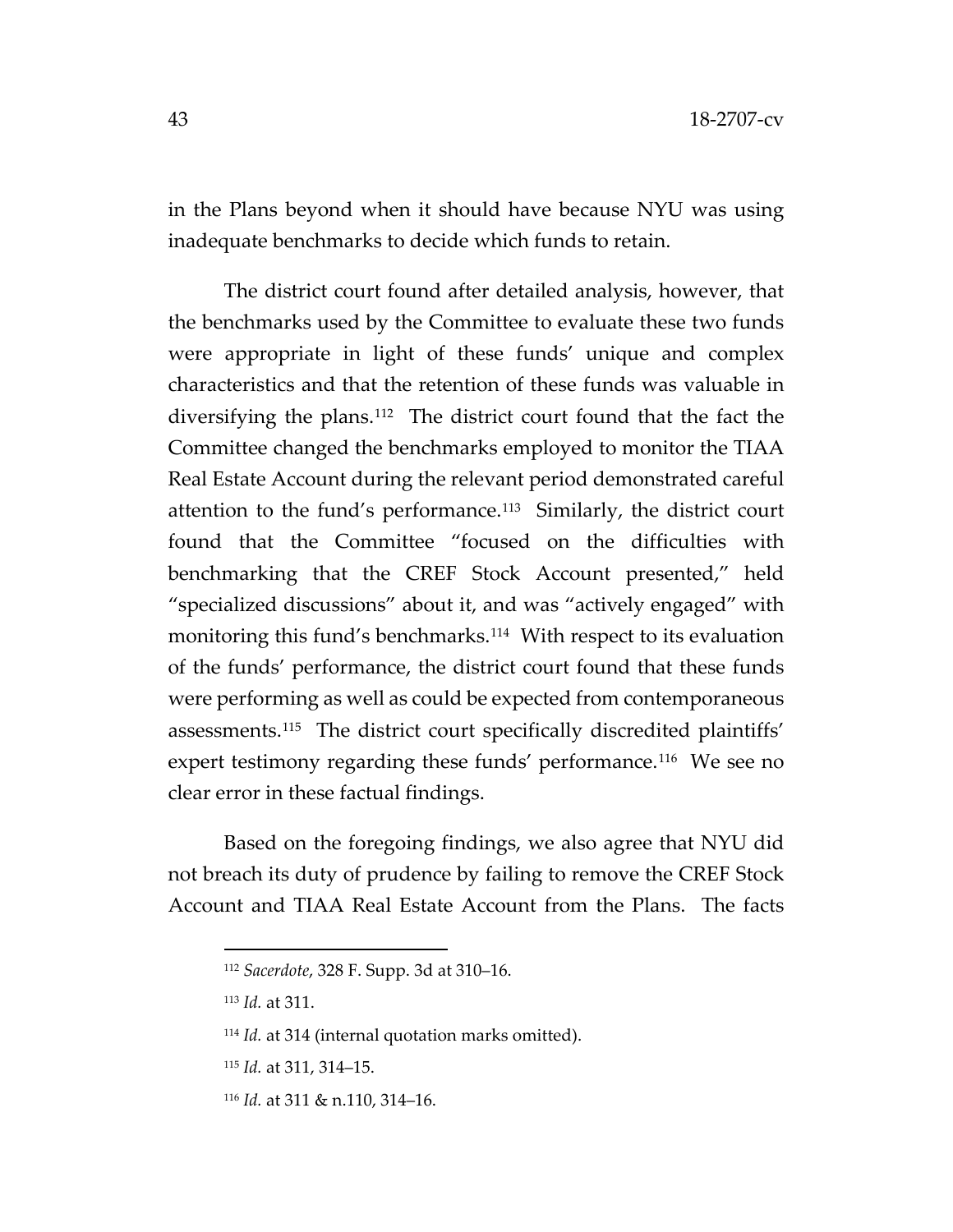found at trial demonstrated that the Committee paid special attention to these funds and retained them on the strength of their performance against legitimate benchmarks. We agree with the district court that a hypothetical prudent fiduciary would have made similar choices if presented with these circumstances.

# **VI. Judge Forrest's attenuated connection to NYU did not require disqualification**

Plaintiffs argue, as they did before Judge Torres, that Judge Forrest was disqualified from presiding over this case due to her connection to one of NYU's board members, and that Judge Torres erred by denying plaintiffs' motion for a new trial on that ground following Judge Forrest's resignation from the bench. We review the district court's denial of a motion for new trial for abuse of discretion.<sup>117</sup>

Federal law provides that: "Any justice, judge, or magistrate judge of the United States shall disqualify himself in any proceeding in which his impartiality might reasonably be questioned."[118](#page-43-1) And we have said: "[P]hrased differently, would an objective, disinterested observer fully informed of the underlying facts, entertain significant doubt that justice would be done absent

<span id="page-43-1"></span><span id="page-43-0"></span><sup>117</sup> *Gomez v. City of New York*, 805 F.3d 419, 423 (2d Cir. 2015) (per curiam). We note that, had plaintiffs moved before Judge Forrest for her recusal, rather than moving before Judge Torres for a new trial after Judge Forrest's resignation, we would similarly be reviewing Judge Forrest's decision to preside for abuse of discretion. *S.E.C. v. Razmilovic*, 738 F.3d 14, 30 (2d Cir. 2013), *as amended* (Nov. 26, 2013).

<sup>118</sup> 28 U.S.C. § 455(a).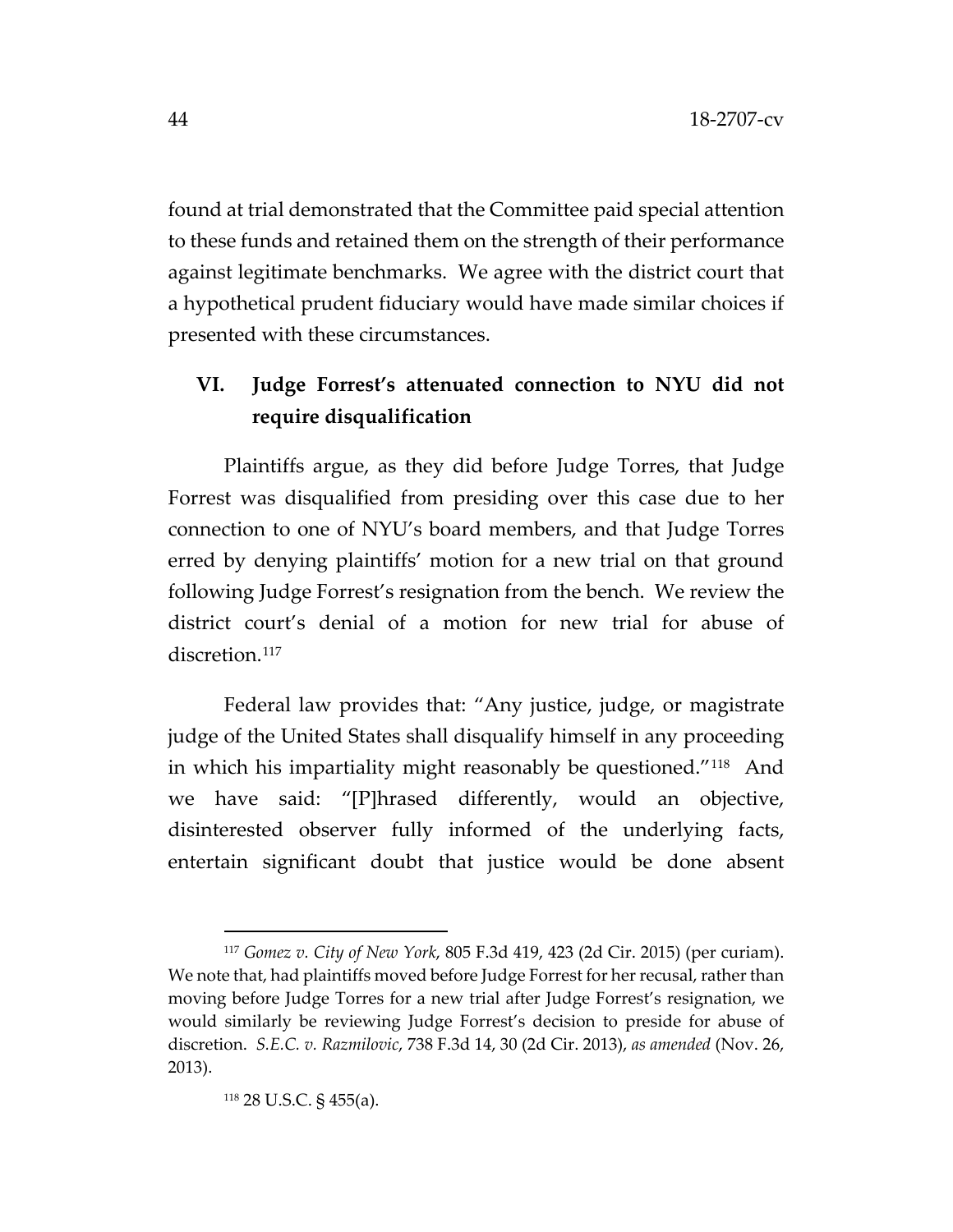recusal?"[119](#page-44-0) Here, we think not. Judge Forrest's connection to NYU is the sort of "remote, contingent, or speculative" relationship that "is not the kind of interest which reasonably brings into question a judge's impartiality."[120](#page-44-1)

Plaintiffs argue that Judge Forrest was disqualified because of her employment, both before taking the bench and after leaving the bench, at Cravath, Swaine & Moore LLP. They assert that because Judge Forrest left the bench for Cravath six weeks after issuing her trial findings, and because Cravath's chairman Evan Chesler, who was a mentor to Judge Forrest before she took the bench and would be a close colleague after she left, serves on the NYU Board of Trustees, she had a "prospective financial relationship" with NYU that called her impartiality into question.[121](#page-44-2) Upon a close look, this argument does not hold water.

Chesler was one of NYU's sixty-one voting Board members, and he was one of more than eighty partners at Cravath. Chesler had no personal financial interest in this case, and his conduct is not at issue. Significantly, he did not sit on the NYU Board's Retirement Committee. Nonetheless, plaintiffs claim that because Chesler had a "personal strong charitable interest in raising money for NYU's endowment," there is an appearance of bias on Judge Forrest's part.<sup>[122](#page-44-3)</sup> Their theory is that Judge Forrest would want to enter judgment in NYU's favor in order to protect "donor confidence in NYU's

<span id="page-44-1"></span><span id="page-44-0"></span><sup>119</sup> *United States v. Lovaglia*, 954 F.2d 811, 815 (2d Cir. 1992).

<sup>120</sup> *In re Drexel Burnham Lambert Inc.*, 861 F.2d 1307, 1313 (2d Cir. 1988).

<span id="page-44-3"></span><span id="page-44-2"></span><sup>121</sup> Pls.-Appellants' Br. at 49.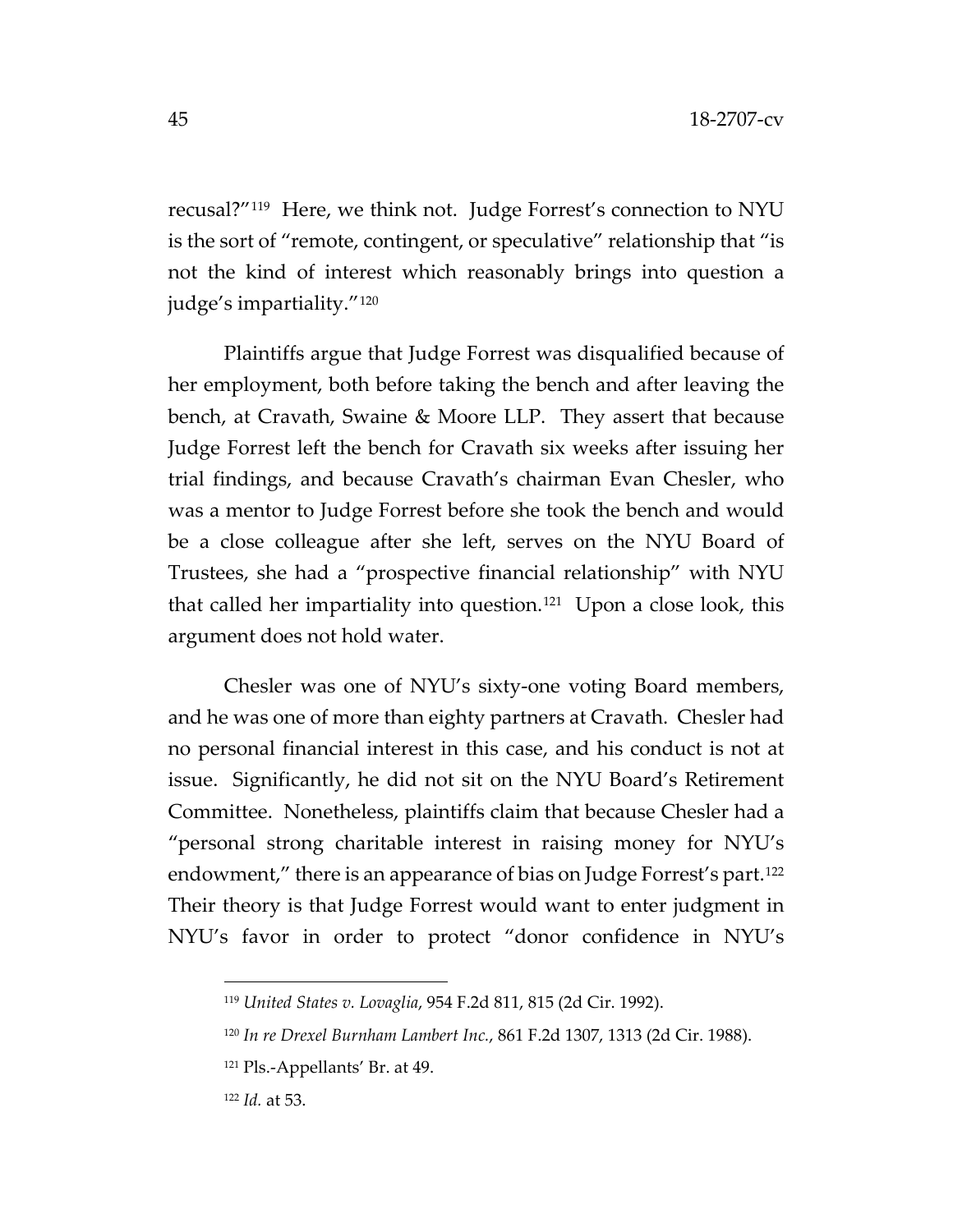treatment of employees and retirees" and therefore benefit Chesler's personal charitable interest.[123](#page-45-0) Plaintiffs also theorize that, as a personal matter, Judge Forrest "would be reluctant to strain [her] relationship" with Chesler "by condemning an institution to which Mr. Chesler has major ties and holds deep affection."<sup>[124](#page-45-1)</sup>

We believe that plaintiffs' theories of impropriety are too farfetched to reasonably call Judge Forrest's impartiality into question. Her prospective financial relationship was with Cravath, not Chesler individually. Cravath was never involved in this case, and Chesler's involvement is limited to his membership on a large Board of Trustees in his personal capacity.

Although we agree with plaintiffs that the appearance of judicial impartiality is of the utmost importance, parties who dislike court rulings cannot later rely upon first-time assertions of tenuous, preexisting alleged conflicts of interest to avoid those rulings. Plaintiffs had similar arguments before Judge Forrest ruled against them, but never made those arguments. Even though plaintiffs did not know that Judge Forrest would leave the bench for Cravath until she did so, the knowledge that she had come to the bench from Cravath and had previously been close to Chesler at the firm was readily ascertainable at all stages of the litigation. Chesler's attendance at Judge Forrest's Senate confirmation hearing was a matter of public record—a fact plaintiffs themselves rely upon in

<span id="page-45-0"></span><sup>123</sup> *Id.*

<span id="page-45-1"></span><sup>124</sup> *Id.*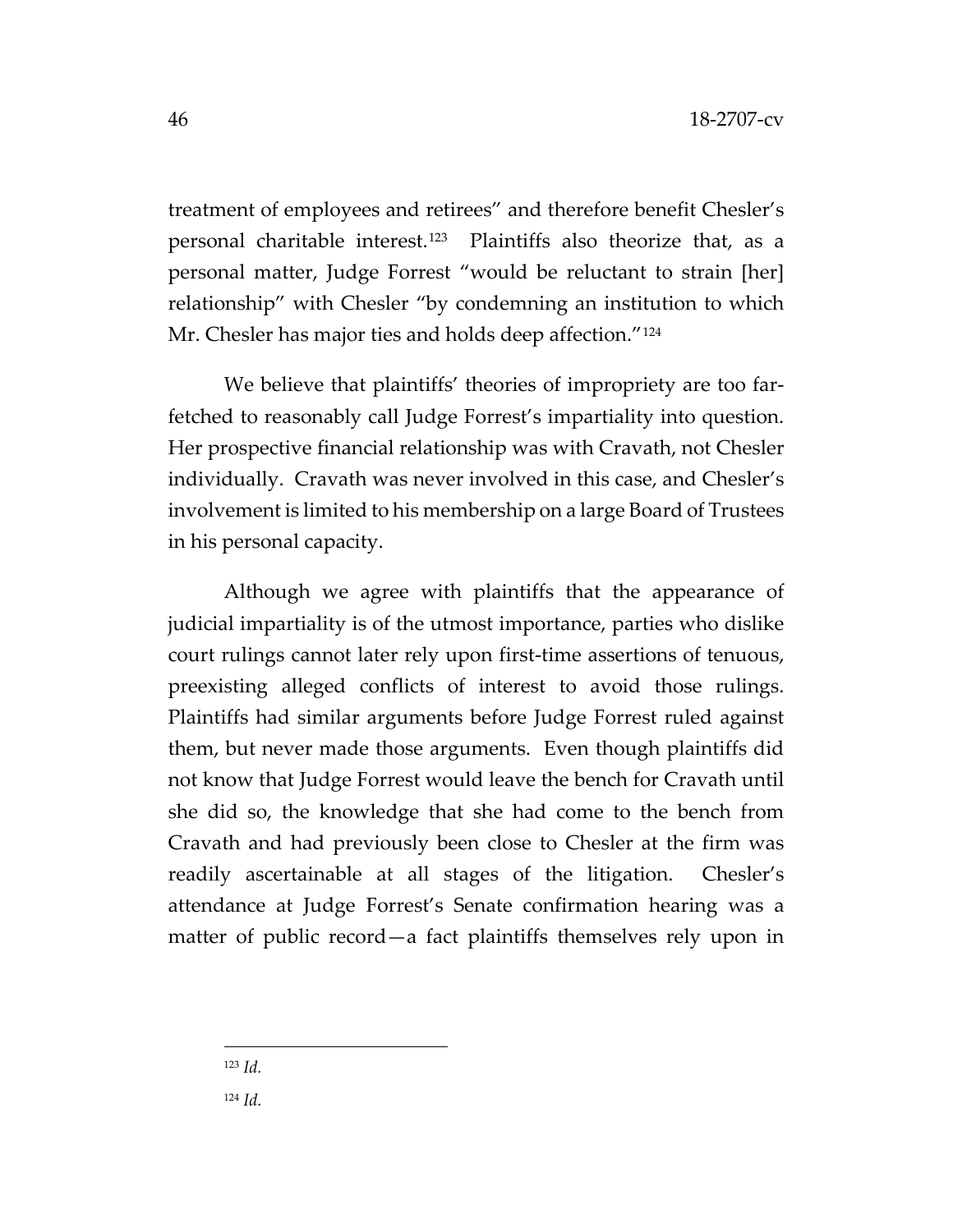arguing for her disqualification on appeal.<sup>125</sup> And yet, they made no attempt to move for Judge Forrest's disqualification "at the earliest possible moment,["126](#page-46-1) as they are required to do.

Under these circumstances, we discern no reasonable questions about the appearance of Judge Forrest's impartiality. Judge Torres's denial of plaintiffs' motion for a new trial was not an abuse of discretion.

**\* \* \***

In sum, we hold that plaintiffs adequately pled a breach of the fiduciary duty of prudence in Count V's share-class claim, and we cannot find the district court's dismissal of this claim harmless on the present record. We therefore vacate its dismissal and reinstate the claim for further proceedings. We also find that the district court erred in denying plaintiffs' motion to amend to name individual Committee members as defendants. We therefore vacate denial of leave to amend and vacate denial of the ensuing Rule 52(b) and 59(e) motions for post-trial findings concerning two of those individuals.

<span id="page-46-0"></span><sup>125</sup> Pls.-Appellants' Br. at 55 (citing *Confirmation Hearing on Federal Appointments Before the S. Comm. on the Judiciary*, 112th Cong. 127 (2011) (statement of Katherine B. Forrest, Nominee to the U.S. District Court for the Southern District of New York)).

<span id="page-46-1"></span><sup>126</sup> *Apple v. Jewish Hosp. & Med. Ctr.*, 829 F.2d 326, 333 (2d Cir. 1987); *see also id.* at 334 ("[T]wo concerns prompt this rule. First, judicial resources should not be wasted; and, second, a movant may not hold back and wait, hedging its bets against the eventual outcome.").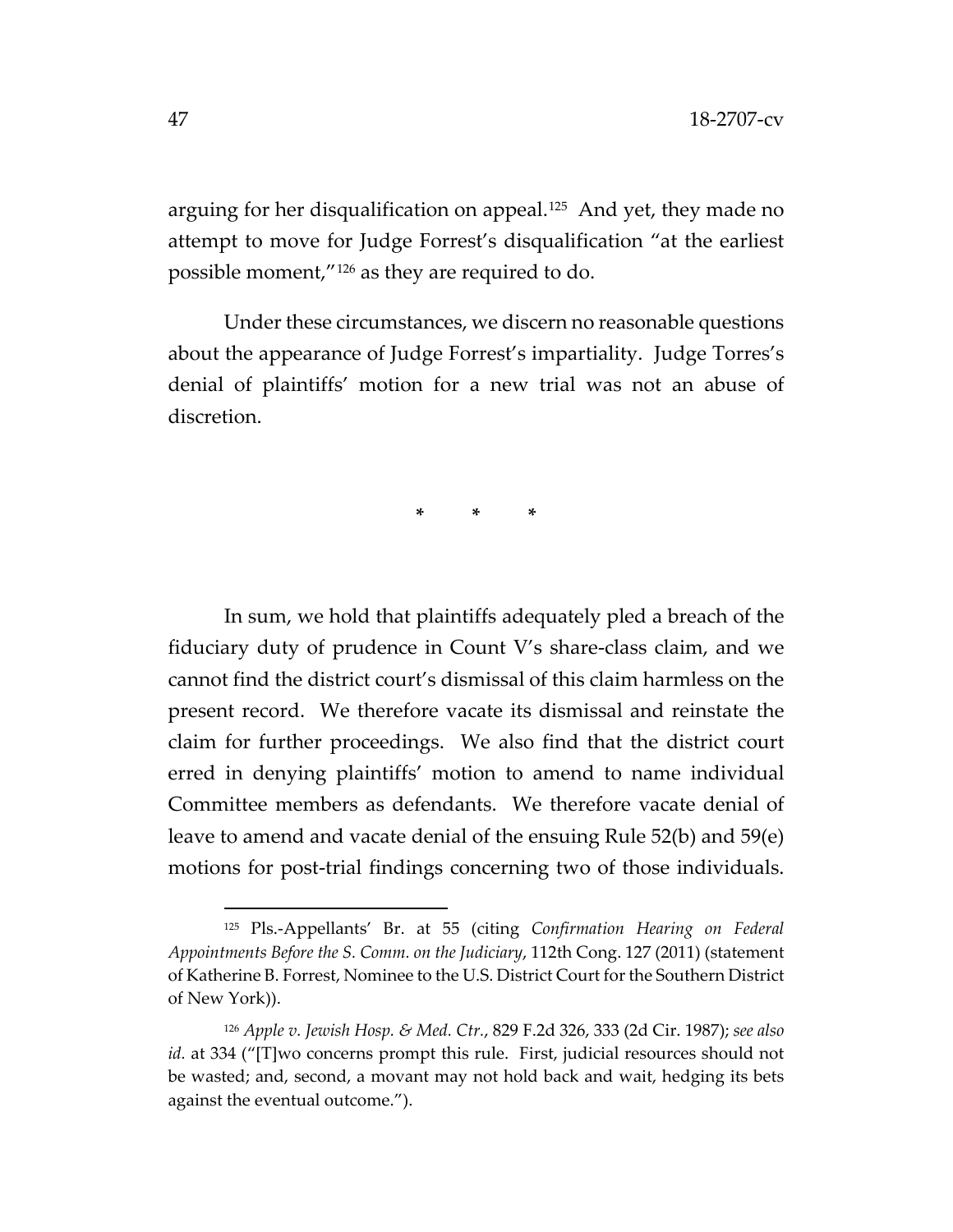We reject the remainder of plaintiffs' arguments on appeal, affirming the trial of their claims without a jury, the use of written direct testimony at that trial, the entry of judgment for NYU on the tried claims, and the denial of their Rule 60 motion for a new trial based upon Judge Forrest's alleged disqualification. We remand for further proceedings consistent with this opinion.

# **CONCLUSION**

For the foregoing reasons, we **AFFIRM** in part, **VACATE** in part, and **REMAND** for further proceedings consistent with this opinion.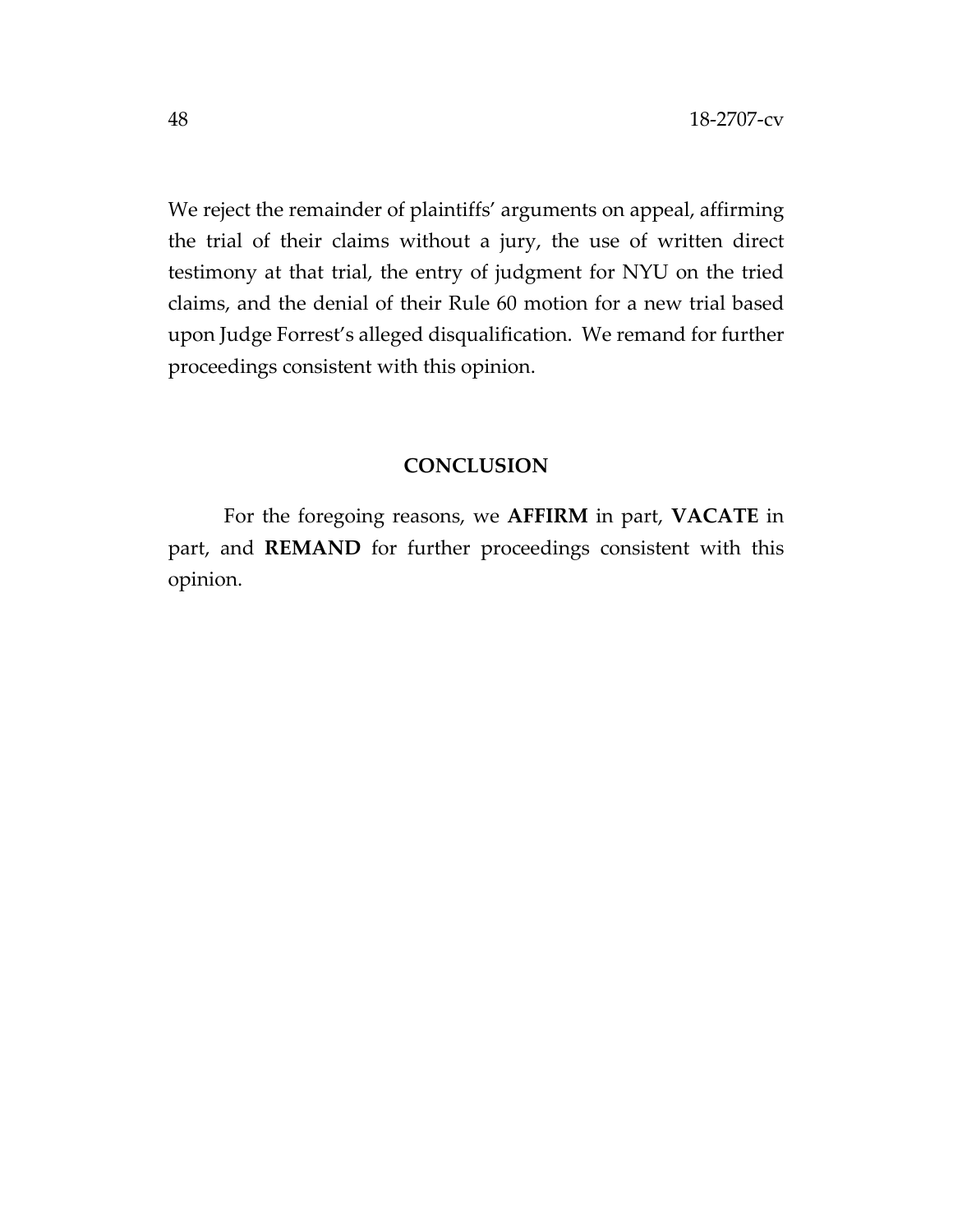# MENASHI, *Circuit Judge*, dissenting in part:

I join the opinion of the court insofar as it affirms the judgment of the district court, and I dissent insofar as the court vacates and remands that judgment. I would not remand for further proceedings on the share-class claim, and I do not believe the district court abused its discretion in denying leave to amend the complaint.

#### **I**

The court appears to entertain two versions of the share-class claim: a categorical version (that NYU acted imprudently by including *any* retail shares) and a numerical version (that NYU acted imprudently by including *too many* retail shares). Neither version of the claim can prevail based on the trial record. The categorical claim is foreclosed by the district court's decision that the revenue-sharing model was prudent—a judgment that the plaintiffs do not even appeal. Because retail shares enable revenue sharing, if revenue sharing is not imprudent, then neither is the inclusion of retail shares. The numerical claim is foreclosed by the uncontested determination that NYU followed a deliberative process for adopting the revenuesharing model that includes the retail shares. ERISA requires prudence, meaning that an employer must follow a deliberative process in making its decisions, even if the decisions are imperfect. Here, NYU followed a deliberative process for deciding which retail shares to offer; therefore, NYU acted prudently even if the plaintiffs or the court could imagine a better ultimate decision. For these reasons, both versions of the share-class claim are foreclosed by the district court's judgment after trial, and therefore the district court's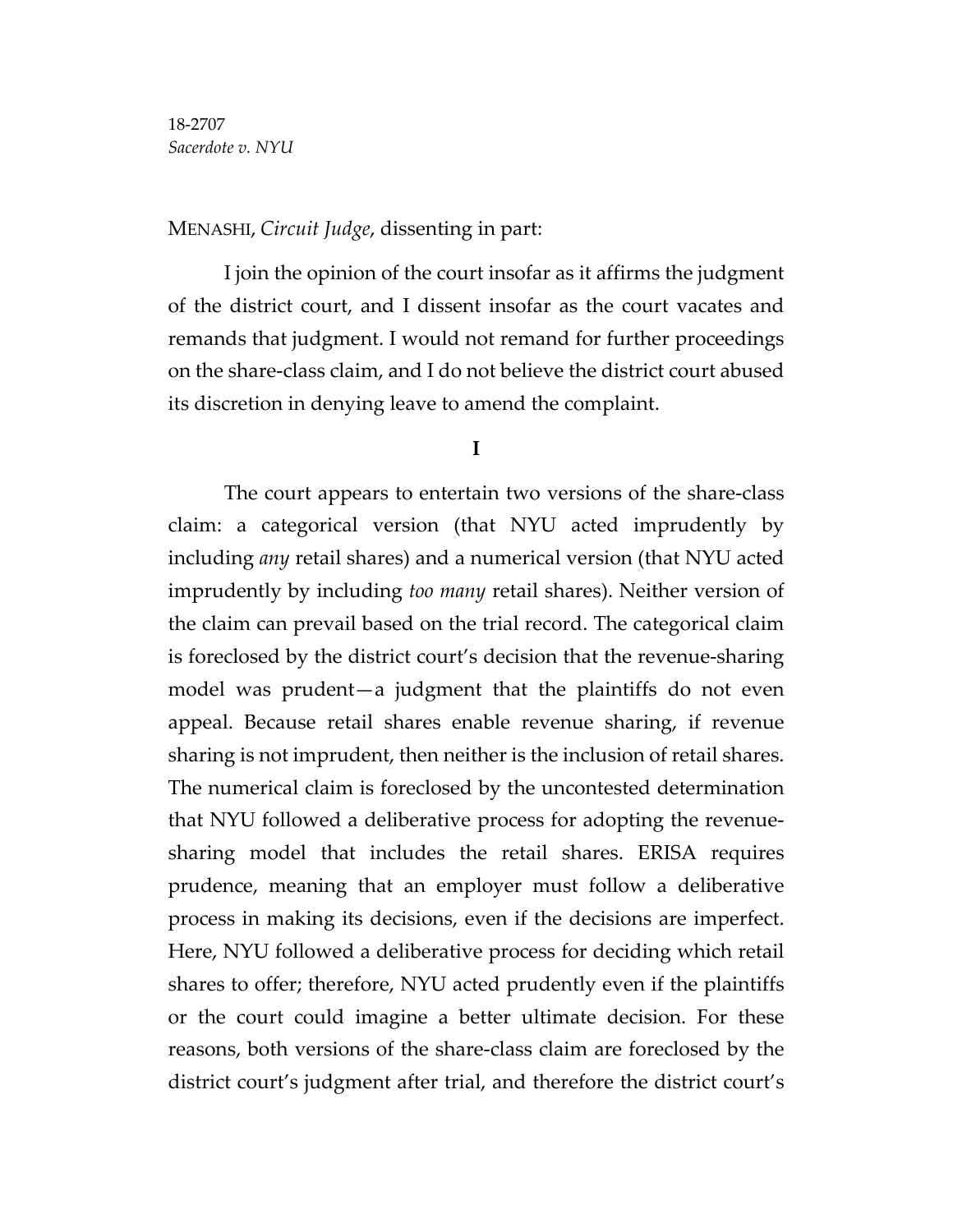purportedly erroneous dismissal of the share-class claim was harmless.

#### **A**

Like all retirement plans, NYU's retirement plans require the service of recordkeepers. Recordkeepers calculate and track account balances and investment performance and prepare and deliver enrollment materials, notices, and other materials to plan participants. For these services, recordkeepers must be paid. There are two ways to pay recordkeepers: based on the number of participants in the plan (a flat per-participant fee) or based on the assets under management (an asset-based fee).

NYU chose the latter. NYU paid the recordkeeping fees through a method called "revenue sharing," in which NYU would offer retail shares—rather than institutional shares—of investment products as investment options for the plan participants. Many of the investment options NYU offered are available in two classes of shares: retail shares and institutional shares. The only difference between the two classes of shares is the cost; the underlying asset is the same. Retail shares have higher expense ratios.<sup>[1](#page-49-0)</sup> Institutional shares have lower expense ratios. Just as sellers in other industries offer wholesale prices to large purchasers, investment managers offer lower-priced "institutional" shares to large clients. As one of the largest definedcontribution plans in the country, NYU could obtain institutional shares for its plan participants.

<span id="page-49-0"></span> $1$  An expense ratio is the amount that an investment company charges investors to manage an investment portfolio.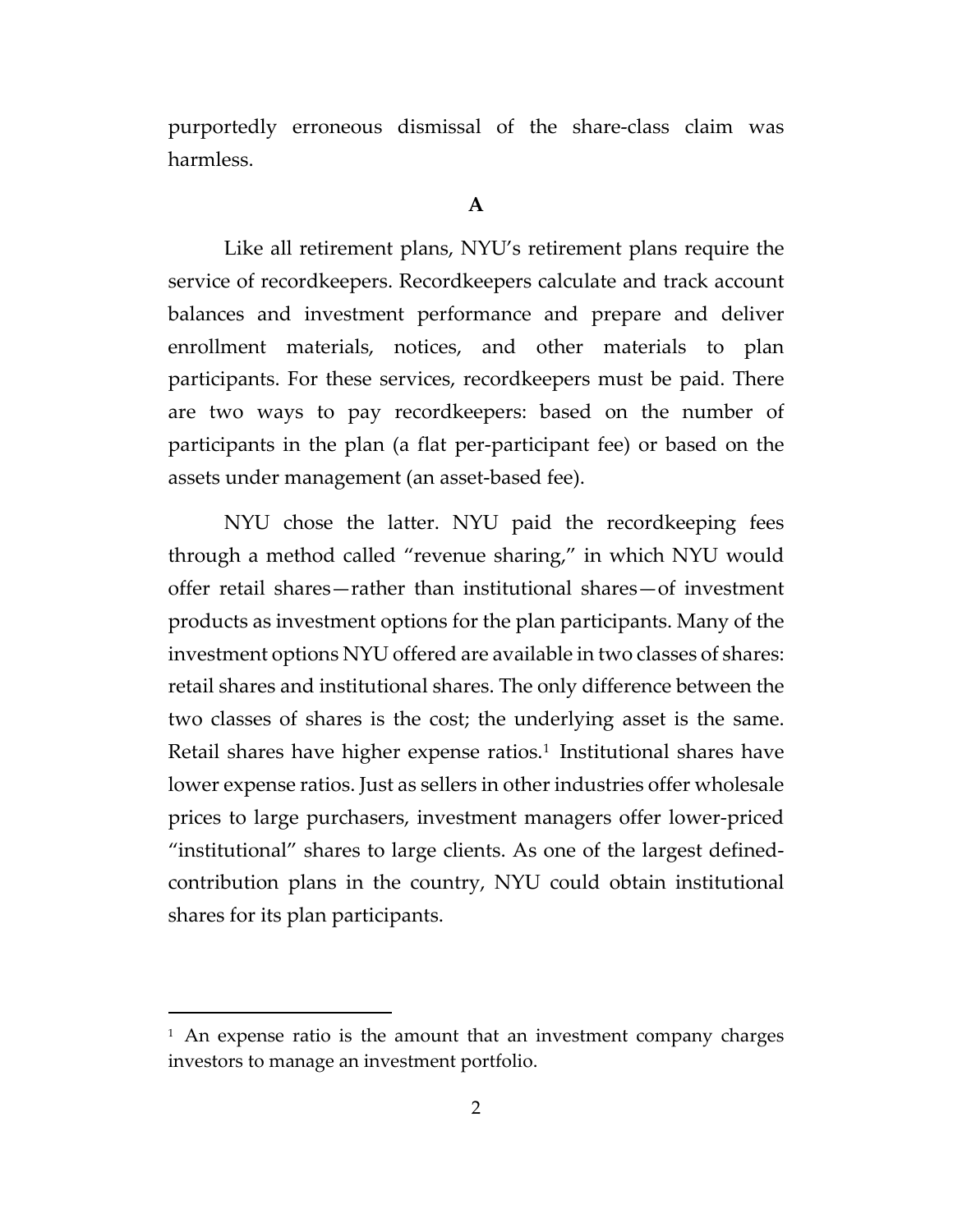Yet for sixty-three funds, NYU offered participants the higherpriced retail shares rather than the lower-priced but otherwise identical institutional shares. The court suggests that, based on the pleadings, the "reasonable inference[]" is that the inclusion of retail shares was due to NYU's neglect and therefore its imprudence. *Ante*  at 17. The court says that an "adequate investigation," consisting of "simply reviewing the prospectus of the fund under consideration," would have "uncovered" the "superior alternative investment" of institutional shares—and that the plaintiffs have plausibly alleged that NYU failed to conduct that adequate investigation. *Id.*

But the trial record reveals that NYU in fact investigated its alternatives and made a considered decision to offer retail shares rather than institutional shares. NYU did so for a perfectly reasonable reason: the excess cost of the retail shares paid for the recordkeeping fees under NYU's revenue-sharing model. Under revenue sharing, administrative fees are not charged separately—as a flat perparticipant fee would be—but are covered by the higher expense ratios of the retail-share offerings. Plan participants who buy the retail shares pay more, and the investment manager then transfers a portion of the excess expense ratios to the recordkeeper. The revenue-sharing model and the retail-share offerings cannot be viewed in isolation because the latter enables the former: revenue sharing works by offering higher-priced retail shares.[2](#page-50-0)

<span id="page-50-0"></span><sup>&</sup>lt;sup>2</sup> The plaintiffs recognized this interdependency in their argument before the district court. Though the plaintiffs argue on appeal that retail shares might be imprudent *even if* revenue-sharing is prudent and permissible, the plaintiffs' complaint alleged that offering retail shares was imprudent precisely because it *enabled* revenue-sharing. *See, e.g.*, App'x 109-10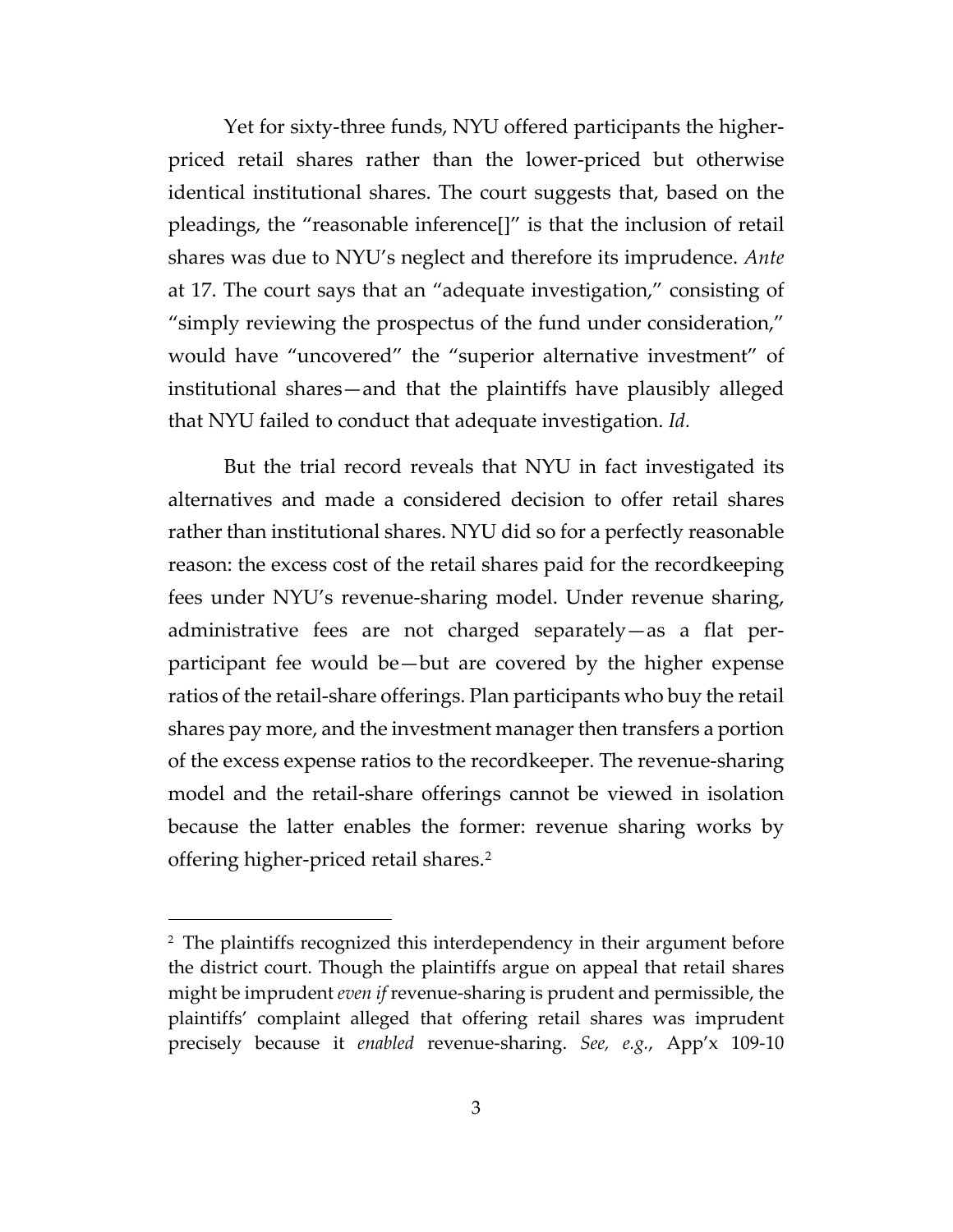Consequently, if revenue sharing is prudent, so too is offering retail shares. The district court concluded that the revenue-sharing plan was prudent. It found that revenue-sharing arrangements were "common" and that NYU had "du[ly] consider[ed] … the appropriate pros and cons" in rejecting the plaintiffs' favored alternative—"a flat per-participant model"—because the flat fee would not be "fair" to participants with "relatively small account balance[s]" and because "flat dollar fees cannot be assessed against the TIAA and CREF annuity account balances in the Plans." *Sacerdote v. New York Univ*., 328 F. Supp. 3d 273, 305-06 (S.D.N.Y. 2018). The plaintiffs do not challenge this ruling on appeal. Therefore, because the inclusion of retail shares is the mechanism by which revenue sharing operates, the district court's determination that the revenue-sharing model was prudent forecloses the categorical version of the share-class claim: if revenue sharing is prudent, the inclusion of retail shares must also be prudent.

### **B**

The court rejects this justification for including retail shares that "the difference in costs between retail and institutional shares supplies the funds for the revenue-sharing arrangement to pay the recordkeepers"—by suggesting that NYU violated ERISA's standard of prudence because it could have bargained for a better deal on "the specific expense ratios of each fund that generated revenue for the recordkeepers." *Ante* at 22. The court thus shifts its argument from the categorical version of the share-class claim, according to which

<sup>(</sup>Complaint ¶ 223) ("[T]he use of these funds was tainted by the recordkeepers' financial interest in including these funds in the Plans, which Defendant failed to consider.").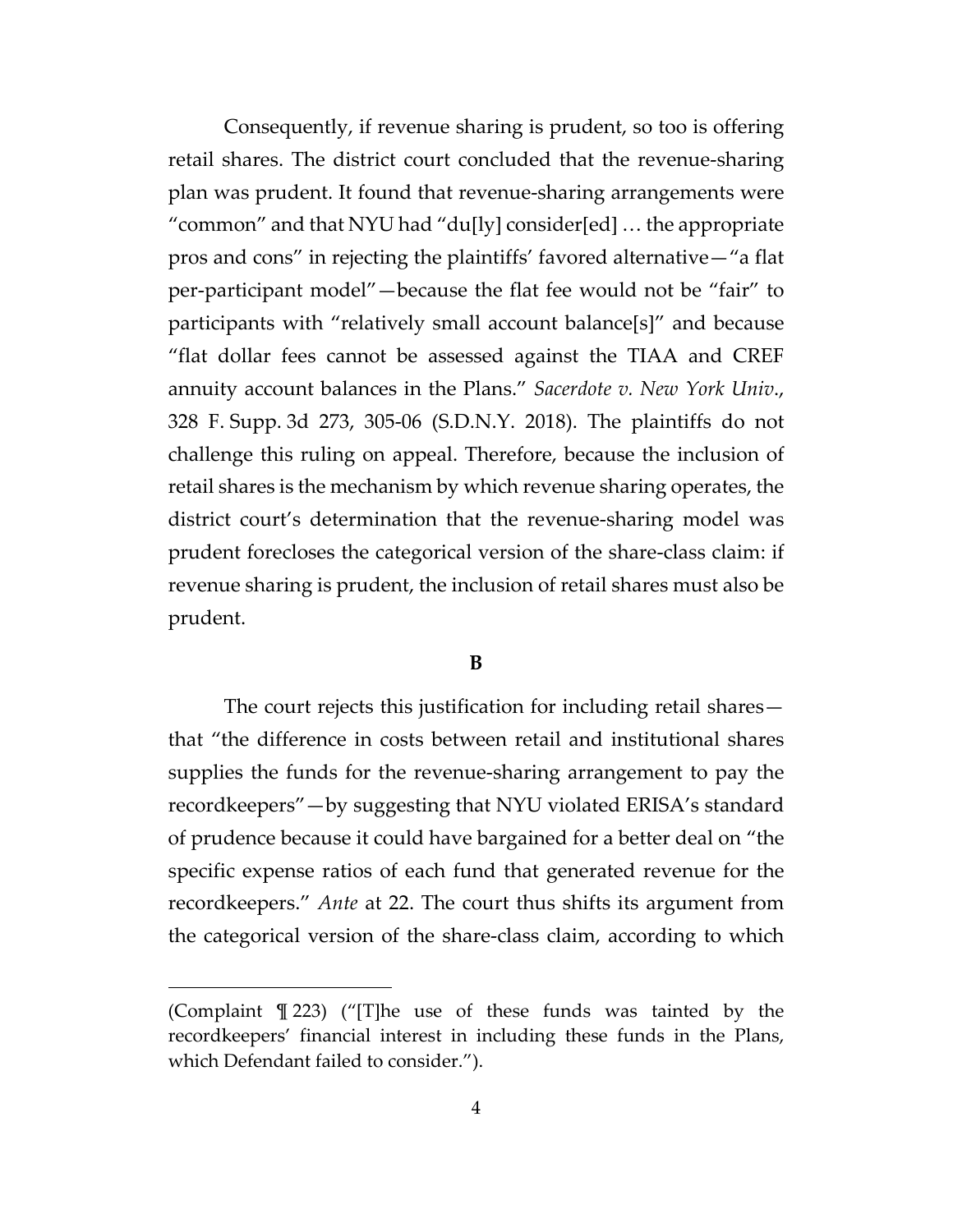NYU failed to investigate the possibility of institutional shares,<sup>[3](#page-52-0)</sup> and defends the numerical version instead. According to the numerical version of the share-class claim, even if the inclusion of *some* number of retail shares would not be imprudent, sixty-three retail shares was too many.

The numerical claim is also foreclosed by the district court's findings at trial. NYU did not act imprudently by including sixtythree retail shares in its retirement plan because NYU arrived at that number through a deliberative process—the deliberative process through which it adopted the revenue-sharing model. A deliberative process is what ERISA requires.

The court implies that an employer might be imprudent under ERISA if it makes a considered decision but fails to get the best deal possible. *See ante* at 25-26 (describing the standard for the share-class claim as requiring a showing that "each of the retail-class shares selected was necessary to pay the recordkeeping costs and none of them resulted in lost opportunity costs"). But ERISA's standard of prudence requires the fiduciary to follow an appropriate *process*  leading to its decision, not to make a perfect decision. *See Pension Ben. Guar. Corp. (PBGC) v. Morgan Stanley Inv. Mgmt. Inc.,* 712 F.3d 705, 718 (2d Cir. 2013) (noting that a claim for breach of fiduciary duty under ERISA depends on showing that "the process was flawed" such that the fiduciaries failed to conduct "an adequate investigation" and that it is not "necessarily sufficient to show that better investment

<span id="page-52-0"></span><sup>3</sup> *See ante* at 17 (arguing that the "plaintiffs have alleged 'that a superior alternative investment was readily apparent such that an adequate investigation'—simply reviewing the prospectus of the fund under consideration—'would have uncovered that alternative'").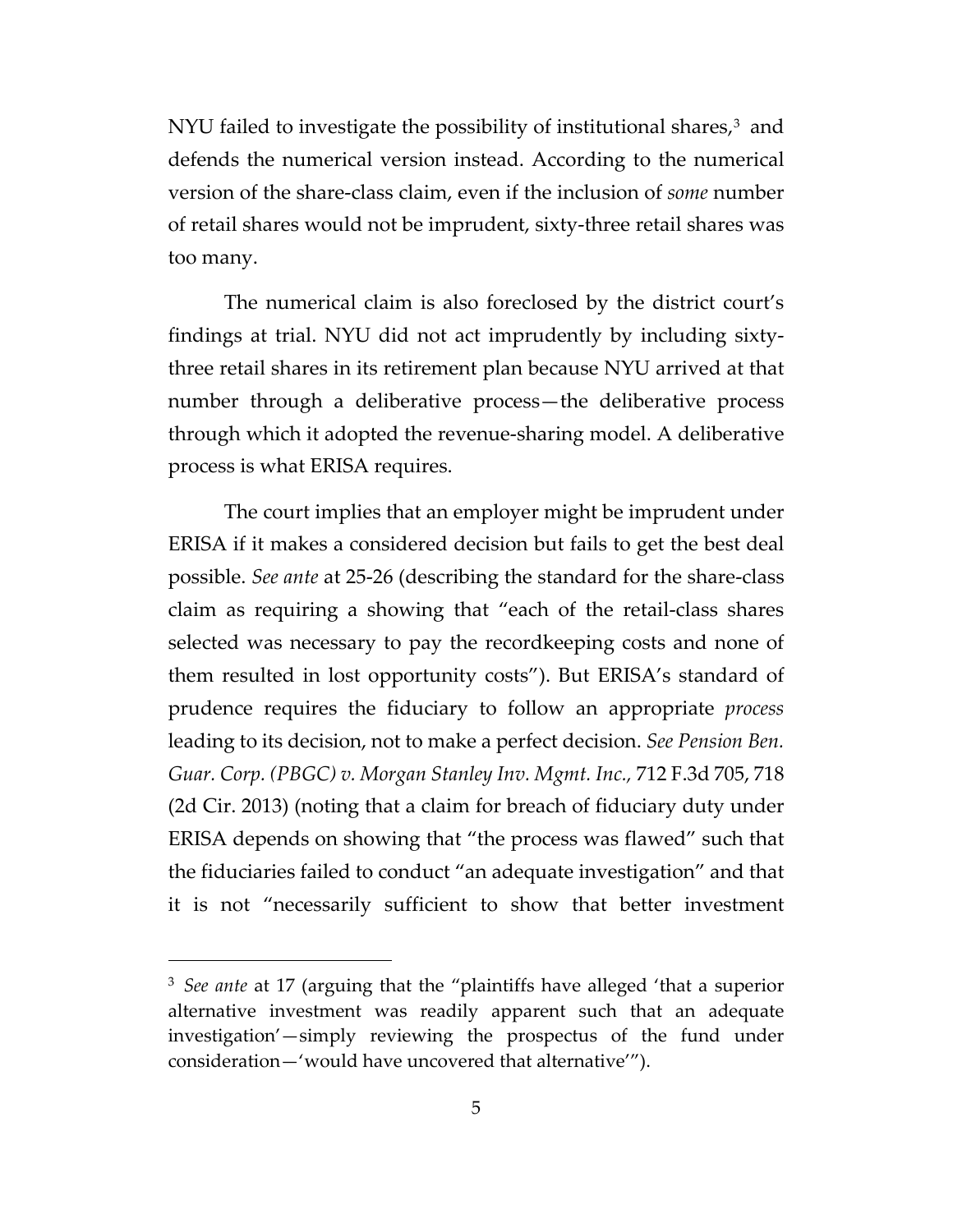opportunities were available at the time of the relevant decisions"). The court itself even recognizes that ERISA's "standard focuses on a fiduciary's conduct in arriving at an investment decision, not on its results, and asks whether a fiduciary employed the appropriate methods to investigate and determine the merits of a particular investment." *Ante* at 16-17 (quoting *PBGC*, 712 F.3d at 716). ERISA does not require an employer to obtain the best possible result as long as the employer acts prudently by following a deliberative process.

A fiduciary acts imprudently when it fails to follow a deliberative process or fails to conduct an adequate investigation *at all*.[4](#page-53-0) A district court case, *Tibble v. Edison Int'l*, No. 07-CV-5359, 2010 WL 2757153 (C.D. Cal. July 8, 2010), is instructive. In *Tibble*, the district court concluded that the employer was imprudent in the selection of retail shares because the employer did not consider the relative benefits of institutional shares *at all*. In other words, the fiduciary acted imprudently because it undertook *no* process to investigate its options:

<span id="page-53-0"></span><sup>4</sup> The plaintiffs recognized this standard when they filed their suit. Their new argument on appeal—that offering sixty-three retail shares is imprudent even though some lesser number might not be—is not reflected in their complaint. In the complaint, Count V alleged that offering *any* retail shares was imprudent because no prudent fiduciary would have included retail shares after following a proper process: "The failure to select far lower-cost share classes for the Plans' mutual fund options that are identical in all respects … except for cost, demonstrates that Defendant *failed to consider* the size and purchasing power of the Plans when selecting share classes and *failed to engage in a prudent process* for the selection, monitoring, and retention of those mutual funds." App'x 71 (Complaint  $\mathbb{I}$  147) (emphasis added). In this way, the complaint applied the correct standard by alleging a wholesale failure to investigate the option of institutional shares. But the plaintiffs could not prove those allegations at trial.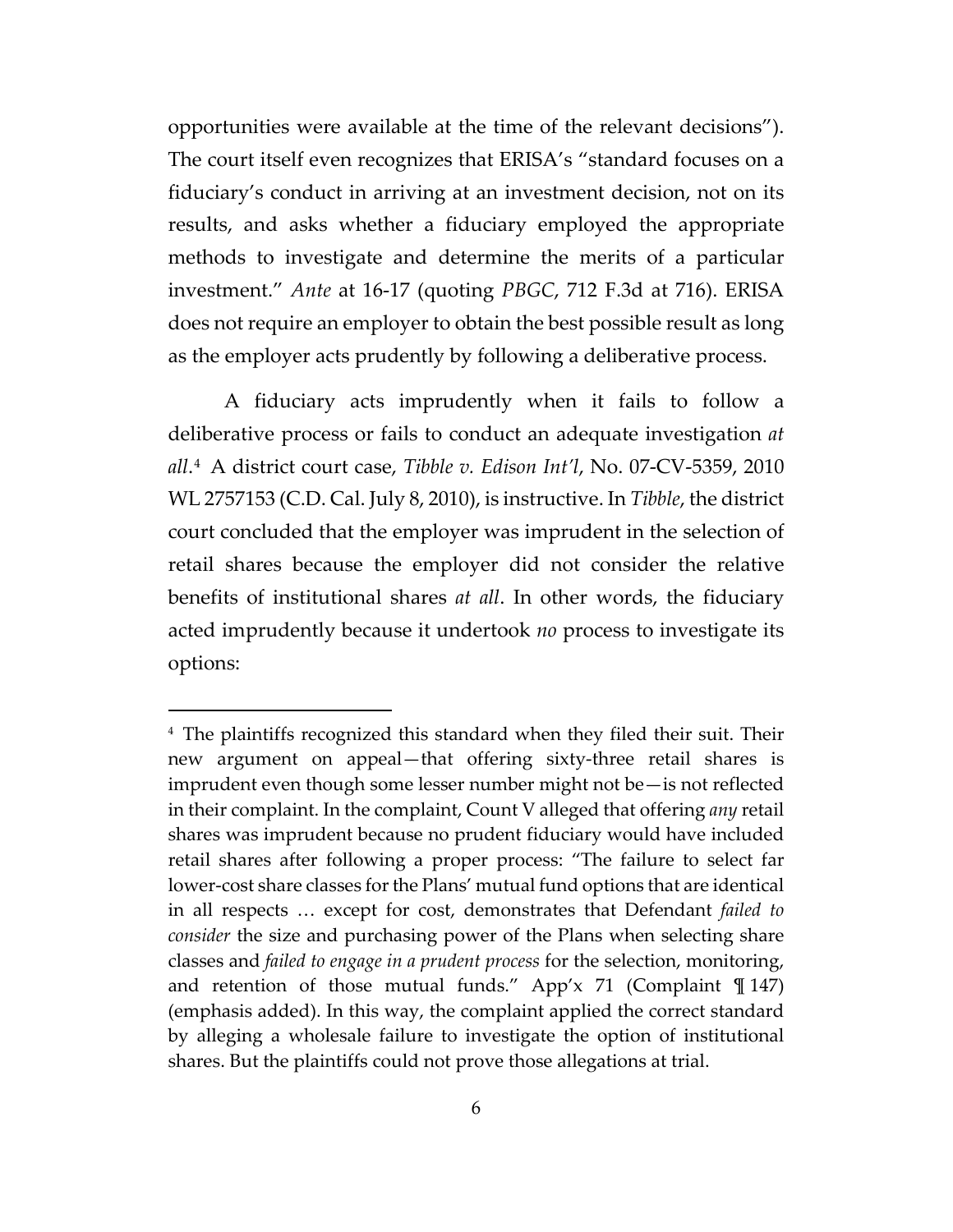The Investments Staff simply recommended adding the retail share classes of these three funds without any consideration of whether the institutional share classes offered greater benefits to the Plan participants. Thus, the Plan fiduciaries responsible for selecting the mutual funds (the Investment Committees) were not informed about the institutional share classes and did not conduct a thorough investigation.

*Id.* at \*25. Moreover, "[i]n the one instance in which the Plan fiduciaries actually reviewed the different share classes of one of these three funds, the fiduciaries realized that it would be prudent to invest in the institutional share class rather than the retail share class," indicating that the presence of retail shares was not the result of a deliberative process. *Id.* at \*26.

By contrast, the trial evidence in this case shows that NYU followed a deliberative process through which it made a considered decision to offer the sixty-three retail shares to finance its recordkeeping fees through revenue-sharing. As an initial matter, the presence of institutional shares in the plan offerings in this case shows that, unlike the employer in *Tibble*, NYU was not ignorant of the existence of institutional shares—and it is not plausible that NYU failed to "simply review[] the prospectus" to "uncover[] that alternative." *Ante* at 17. To the contrary, NYU made a considered decision to maintain a revenue-sharing model that required the sixtythree retail-share offerings. Among other things, the minutes of the Retirement Committee's meeting of January 10, 2011, illustrate the deliberative process by which the offerings were determined:

The Committee next discussed the availability of lower cost share classes as communicated to NYU by Vanguard, and the possibility of implementing a lower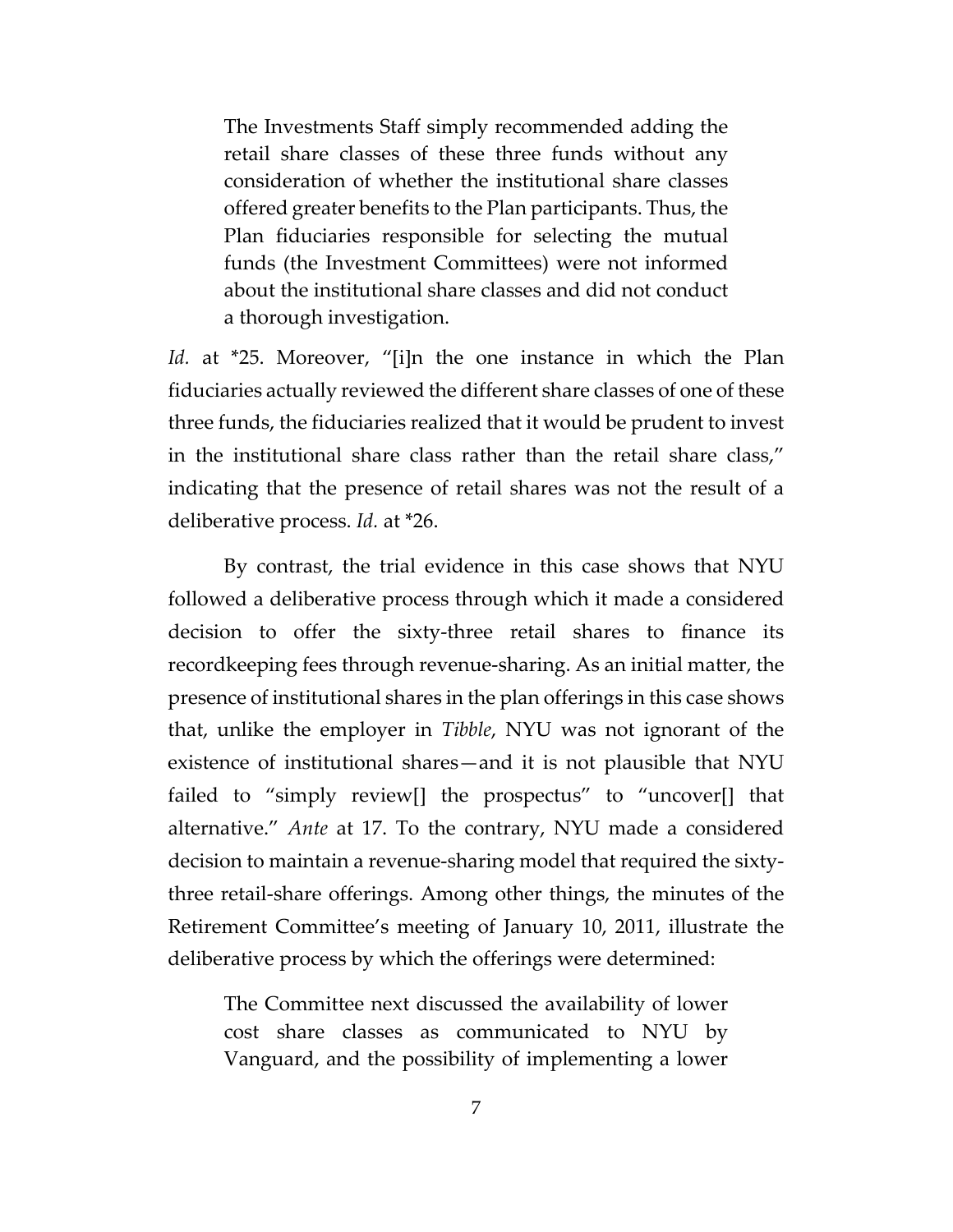share class in the NYU program. CLC [Cammack LaRhette Consulting, an outside investment adviser] noted that although the share class reduction seems to be an offer of a fee reduction, it actually offers plan sponsors the opportunity to decide how to structure the fees of the plan. That is, Vanguard would allow the plan to utilize the lower share classes as long as Vanguard continues to receive the required revenue necessary to administer the program. A plan sponsor could choose to use a lower cost share class for the program, but, because Vanguard would still require a certain amount of revenue for its services to NYU, Vanguard would require that any revenue lost from the lower cost share class be made up by either a per participant fee or direct payments from NYU.

The Committee sought additional clarification as to whether NYU could utilize the lower share classes in its program. CLC confirmed that NYU could choose to utilize the lower share class. However, because the lower share class funds do not return any recordkeeping revenue to Vanguard, they would need to make up this revenue, either by issuing a per participant fee or by the plan sponsor paying to offset the cost. The existing share class in the NYU program provides 13 [basis points] of recordkeeping revenue to Vanguard; this would need to be made up by NYU or plan participants if the switch is made to the lower cost share class.

The Committee agreed that since a change in share classes would not result in an actual fee reduction for plan participants, it did not make sense to change share classes at this time.

App'x 959-62 (NYU Retirement Committee Meeting Minutes, Jan. 10, 2011). When the employer weighs the relevant variables and arrives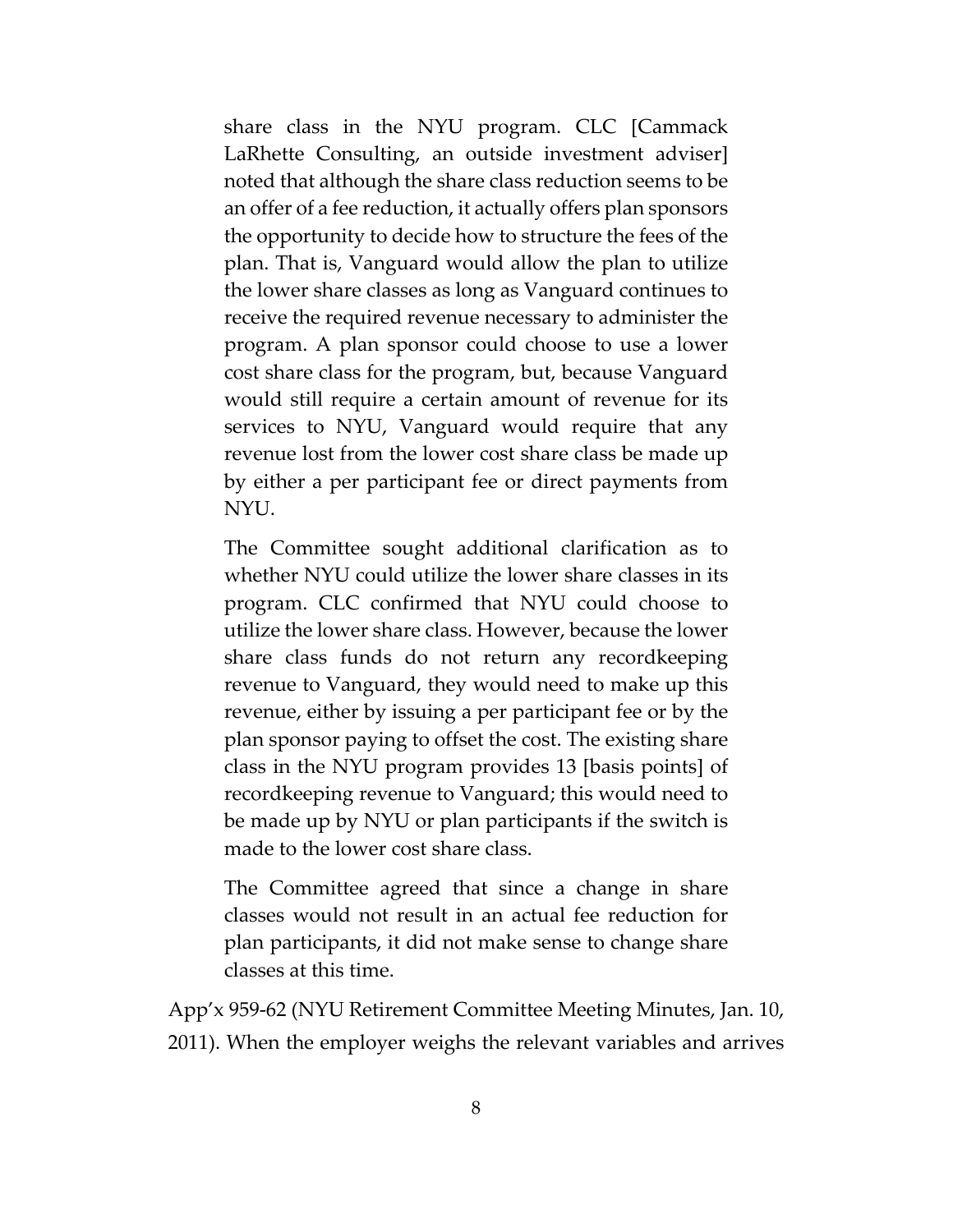at a considered decision—as NYU did here—the employer has not violated its fiduciary duty of prudence even if, in hindsight, the decision could have been better. *See Katsaros v. Cody*, 744 F.2d 270, 279 (2d Cir. 1984) (noting that the decision must be evaluated "from the perspective of the 'time of the [challenged] decision' rather than from the 'vantage point of hindsight'"). Because NYU made a considered decision by following a deliberative process, the plaintiffs cannot prevail on remand.[5](#page-56-0)

In short, the plaintiffs have already received a trial on whether NYU acted prudently when it implemented the revenue-sharing model by offering sixty-three retail shares to plan participants. That trial showed that NYU followed a deliberative process that demonstrates prudence. Therefore, even if the district court erred in dismissing the share-class claim, that error was harmless because the trial effectively disposed of the claim. For that reason, I would not remand. *See, e.g., Wilson v. Hanrahan*, 804 F. App'x 58, 61 (2d Cir. 2020) (affirming dismissal of a claim because, even if the dismissal were an

<span id="page-56-0"></span><sup>5</sup> The court writes that "the presence of a deliberative process does not … suffice in every case to demonstrate prudence" because the process might have been "followed in bad faith" or "vary in quality." *Ante* at 24. Yet there has been a trial about the process NYU followed to adopt the revenuesharing model, and "the trial record here reflects due consideration of the appropriate pros and cons," showing that "the Committee's choice to employ [revenue-sharing] was [not] imprudent." *Sacerdote*, 328 F. Supp. 3d at 306. The trial record reflects a *deliberative* process, not one "followed in bad faith" or of poor "quality." *Ante* at 24.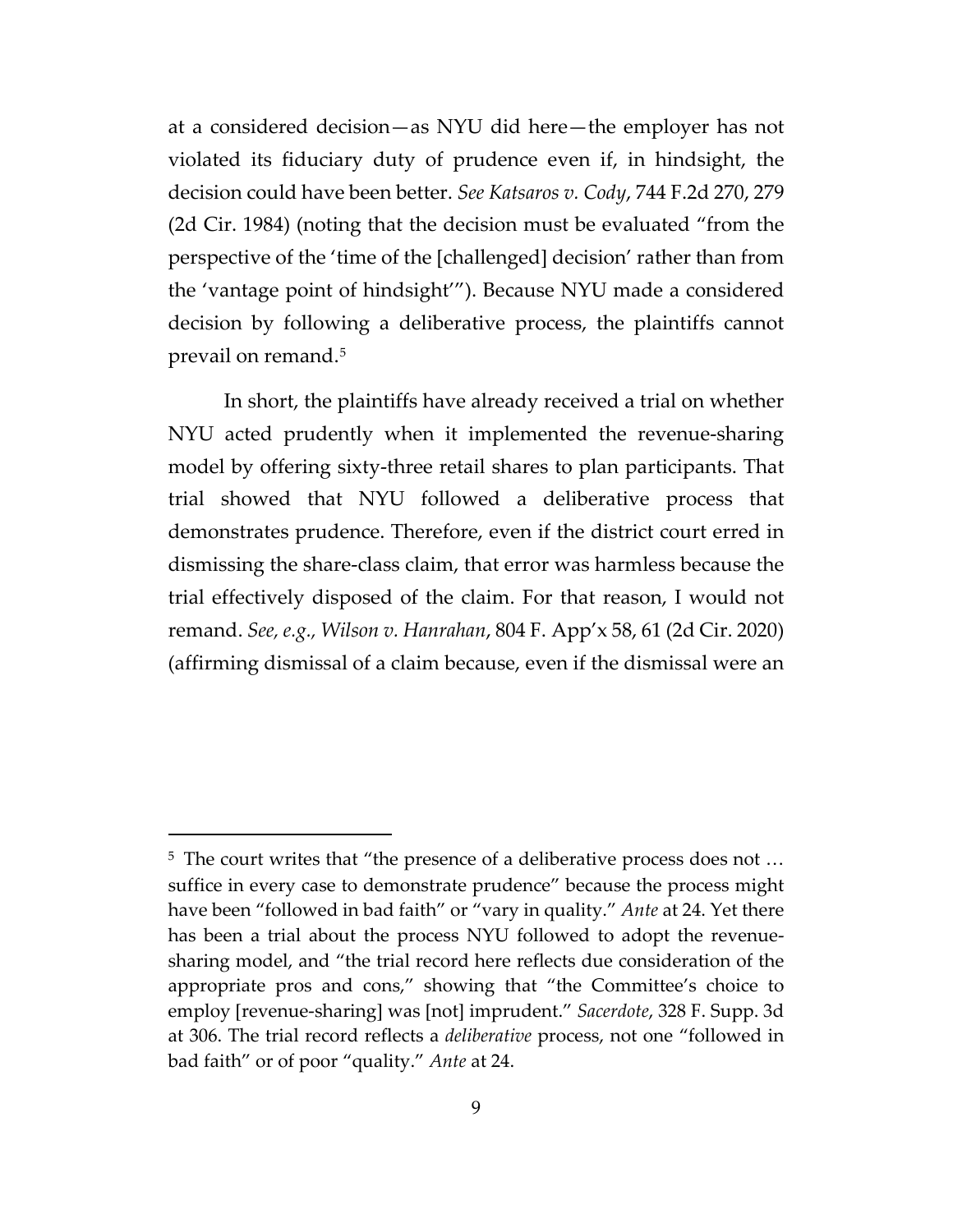error, "that error was harmless" because the subsequent verdict meant that the claim "would necessarily have failed").[6](#page-57-0)

#### **II**

The court also vacates the district court's denial of leave to amend the complaint because the district court relied on Rule 16(b)'s "good cause" standard instead of Rule 15(a)'s liberal standard. *Ante* at 29-34. That is incorrect. The district court referenced the correct standard when it denied leave to amend.

The court acknowledges that "[t]he period of 'liberal' amendment ends if the district court issues a scheduling order setting a date after which no amendment will permitted." *Id.* at 32. The district court issued a pro forma scheduling order setting a date after which it would not entertain amendments without leave:

Amended pleadings may not be filed, and no party may be joined, without leave of Court more than 10 days after the filing of this Order or the filing of a responsive pleading, whichever occurs first.

<span id="page-57-0"></span><sup>6</sup> In addition, while the district court's findings might not strictly foreclose a showing of loss on remand, the district court's findings make such a showing highly unlikely. The district court concluded that the plaintiffs failed to establish that NYU paid "excessive recordkeeping fees." *Sacerdote*, 328 F. Supp. 3d at 306-07 & n.76. Perhaps, on remand, the plaintiffs will offer testimony showing that NYU's fees are higher than other institutions using revenue-sharing. But the plaintiffs could have introduced such evidence at trial to support their challenge to the revenue-sharing model. They did not—and do not now—indicate that they have such evidence. Thus, the plaintiffs have effectively obtained a trial on the issue of excessive fees, and there is no good reason to re-run the trial looking for the same evidence.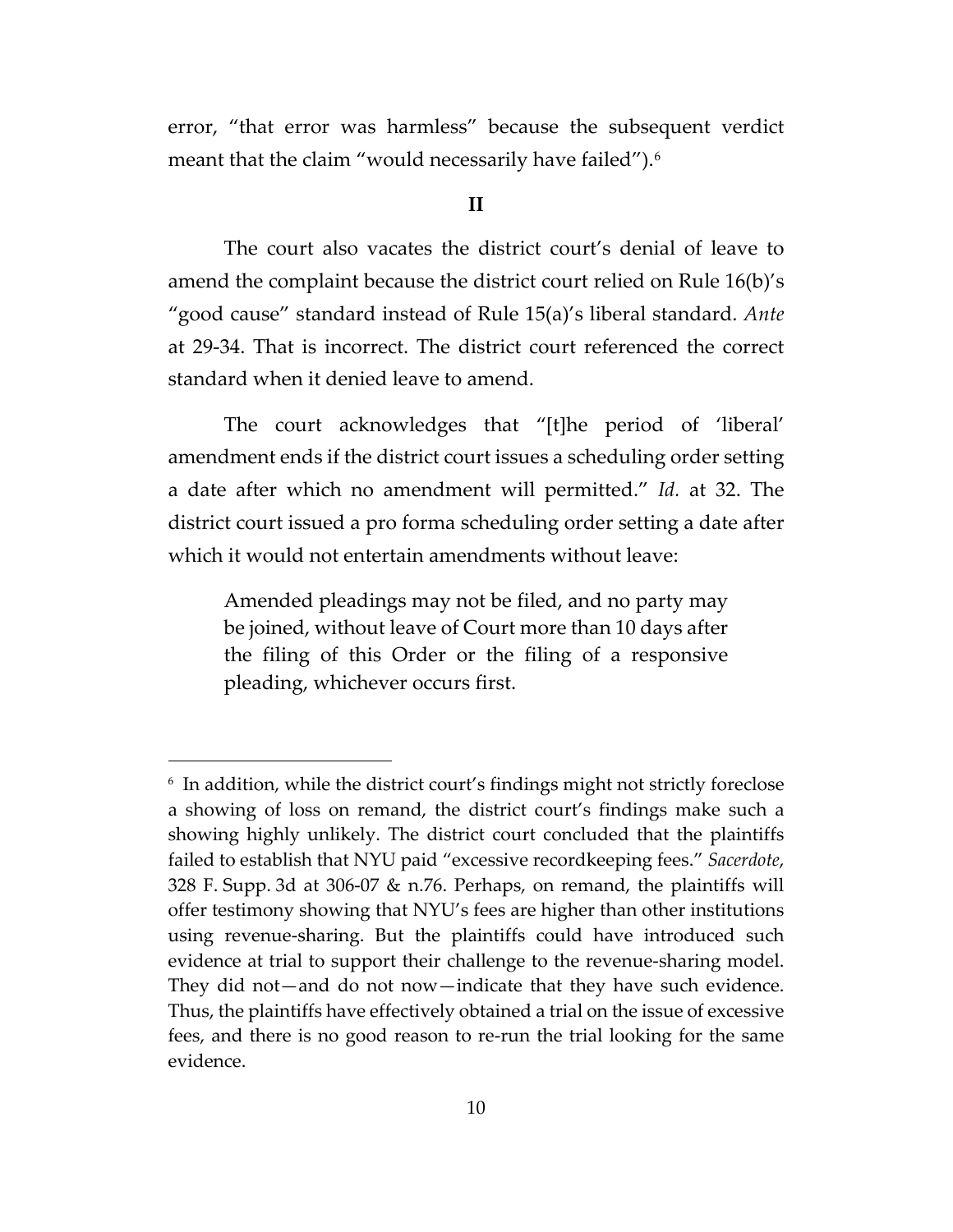Special App'x 147. The obvious implication of this order is that the district court would not liberally grant leave to amend after the date it set.

Today's opinion, however, refuses to acknowledge this obvious implication. Instead of adhering to the ordinary meaning of the order, the court insists that the district court set no deadline to seek leave to amend *with* leave of court after the ten-day period.[7](#page-58-0) According to the court, therefore, the district court intended to cut off amendment as of right but for some reason still intended to liberally and freely grant leave to amend.

We should not read district court orders so tendentiously. *Cf. Kanter v. Barr*, 919 F.3d 437, 454 (7th Cir. 2019) (Barrett, J., dissenting) ("[J]udicial opinions are not statutes, and we don't dissect them wordby-word as if they were."). The meaning of the scheduling order is plain. It indicates that in the normal course, no pleadings may be amended; however, where there is good cause, pleadings may be amended if the court grants leave. We have said that the "lenient standard of Rule 15(a)" does not apply when a party seeks to amend after the deadline set in a scheduling order; under those circumstances, a party must show "good cause" under Rule 16(b). *Parker v. Columbia Pictures Indus.*, 204 F.3d 326, 340 (2d Cir. 2000). The language of the scheduling order effectively communicates that the

<span id="page-58-0"></span><sup>7</sup> *Ante* at 32 ("The language of the scheduling order in this case set the deadline (ten days) for amending *without* leave of court. It set no expiration date after which all amendments were prohibited, which would have triggered the stricter Rule 16(b)(4) 'good cause' standard thereafter."); *see also* Reply Br. 12 ("The qualifier '*without* leave of Court' necessarily means that amendments '*with* leave of Court' were not subject to the same deadline.").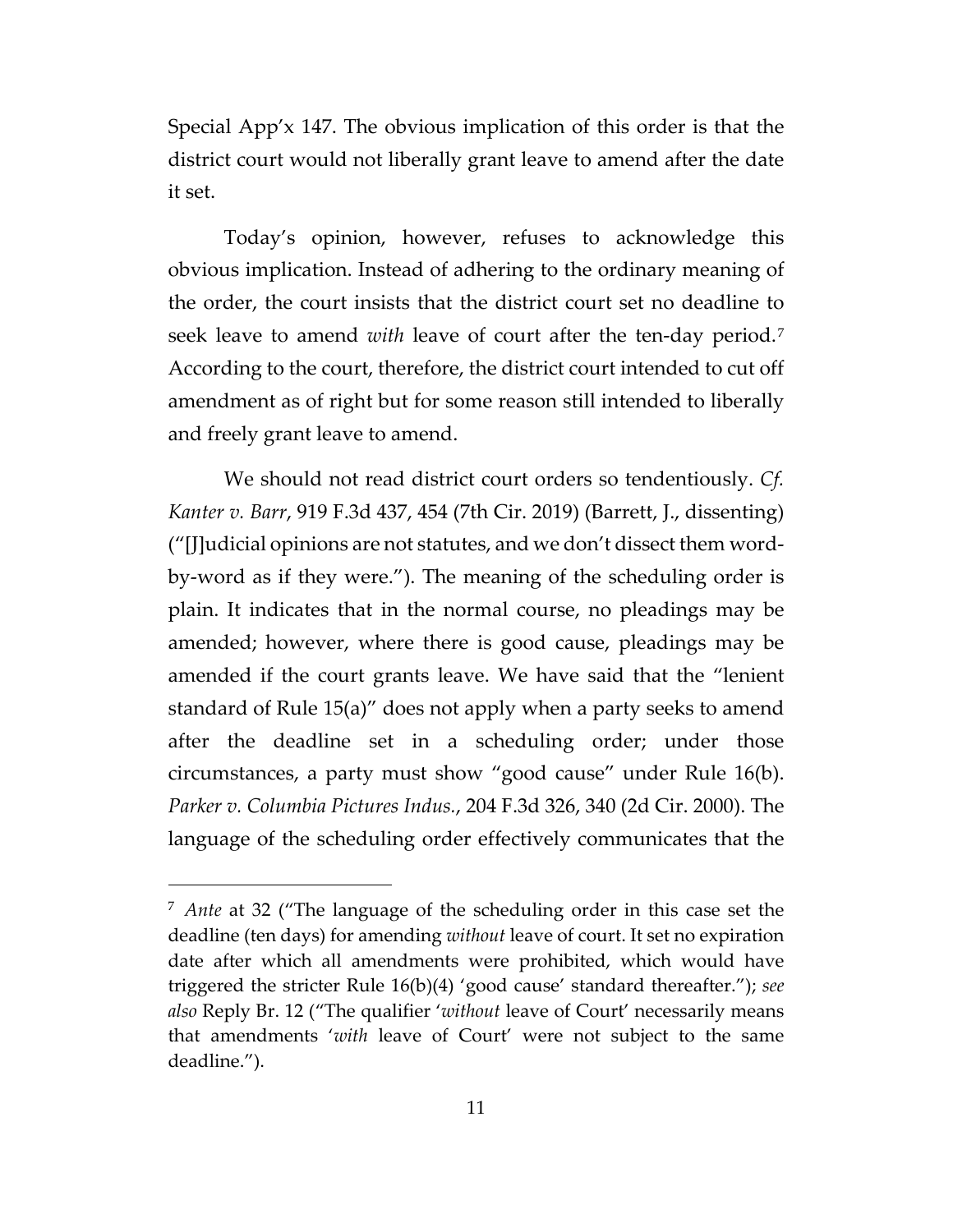district court intended to invoke that restriction.[8](#page-59-0) "[W]ithout leave of the court" does not indicate that anything goes *with* leave of the court. Special App'x 147.

This reasonable understanding of the scheduling order accords with the structure of Rules 15(a) and 16(b). Rule 15(a) does not mention scheduling orders. Scheduling orders are issued pursuant to Rule 16(b), which sets out the requirements for issuing scheduling orders. For this reason, Rule 15(a) applies in the absence of a scheduling order, but when a scheduling order is issued, Rule 16(b)

<span id="page-59-0"></span><sup>&</sup>lt;sup>8</sup> The court misconstrues this dissent as "look[ing] beyond the plain language of the order." *Ante* at 32. To the contrary, I think the meaning of the scheduling order is straightforward and I follow its plain language. The court, by contrast, reads the order in a highly technical fashion divorced from ordinary meaning. The ordinary meaning of a text includes not only its semantic content—that is, "the meaning of the words and phrases as combined by the rules of syntax and grammar"—but also its "pragmatic enrichment," or "the contribution that context makes to meaning." Lawrence B. Solum, *Communicative Content and Legal Content*, 89 NOTRE DAME L. REV. 479, 488 (2013). Thus, the "full communicative content" results from both the semantic and the pragmatic meaning. *Id.* As a pragmatic matter, sometimes "what is said implicitly includes something else that is closely related. For example, if I say 'Jack and Jill are married,' this frequently communicates some additional information, which could have been stated explicitly as follows: 'Jack and Jill are married [to each other].'" Lawrence B. Solum, *Contractual Communication*, 133 HARV. L. REV. F. 23, 28 (2019) (describing "impliciture"). Here, the district court's order dictating that amended pleadings may not be filed without leave after ten days—communicates that the district court does not intend to liberally grant leave to amend after that deadline. The court improperly seizes on the order's literal semantic meaning to the exclusion of its pragmatic meaning. *But see* Amy Coney Barrett, *Assorted Canards of Contemporary Legal Analysis: Redux*, 70 CASE W. RES. L. REV. 855, 859 (2020) ("[T]extualism isn't a mechanical exercise, but rather one involving a sophisticated understanding of language as it's actually used in context.").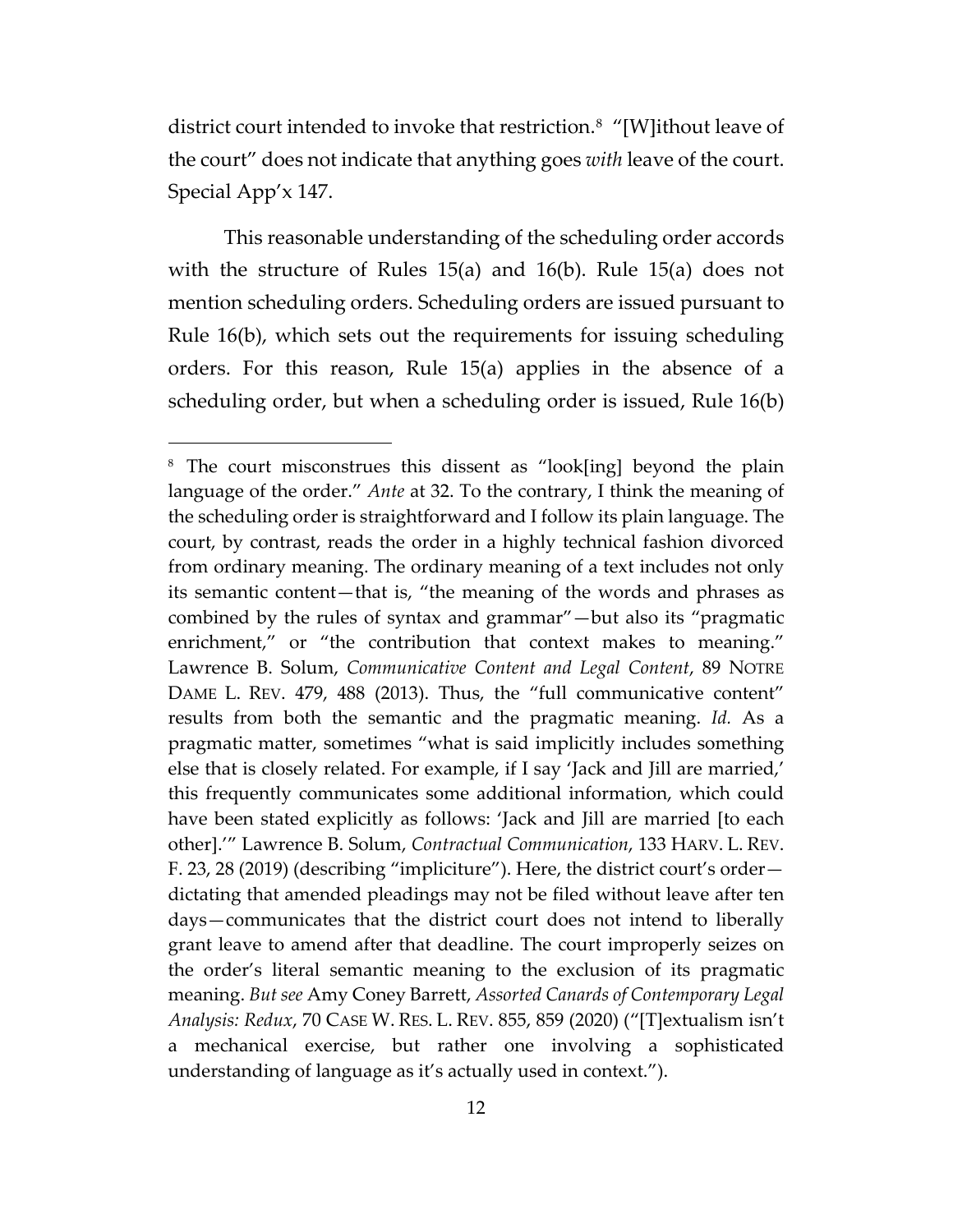applies. We have explained that "the Rule 16(b) 'good cause' standard, rather than the more liberal standard of Rule 15(a), governs a motion to amend filed after the deadline a district court has set for amending the pleadings" because, "if we considered only Rule 15(a) without regard to Rule 16(b), we would render scheduling orders meaningless and effectively would read Rule 16(b) and its good cause requirement out of the Federal Rules of Civil Procedure." *Parker*, 204 F.3d at 340 (alteration omitted). Here, the district court issued a Rule 16(b) scheduling order, and this court finds "nothing defective in the order itself." *Ante* at 33. Yet the court holds that even though the district court properly issued a scheduling order pursuant to Rule 16(b), it nevertheless abused its discretion by following the "good cause" standard of Rule 16(b) rather than the liberal standard of Rule 15(a). In doing so, the court renders the scheduling order meaningless; in its view, the district court was obliged to freely permit amendment despite its issuance of a Rule 16(b) scheduling order. I would instead adhere to the rule that "a district court does not abuse its discretion in denying leave to amend the pleadings after the deadline set in the scheduling order where the moving party has failed to establish good cause." *Parker*, 204 F.3d at 340.

The court's decision today could have unexpected consequences. The scheduling order in question was one of Judge Forrest's pro forma scheduling orders. She appears to have used it regularly, and perhaps other judges have used the same or similar language. Are all those orders now defective? In light of today's opinion, district judges must beware. Instead of reading the scheduling order in the stilted fashion on which the court insists, I would read it reasonably and affirm the judgment. *Cf. Lombardo v. City of St. Louis*, 141 S. Ct. 2239, 2242 (2021) (Alito, J., dissenting) ("If we